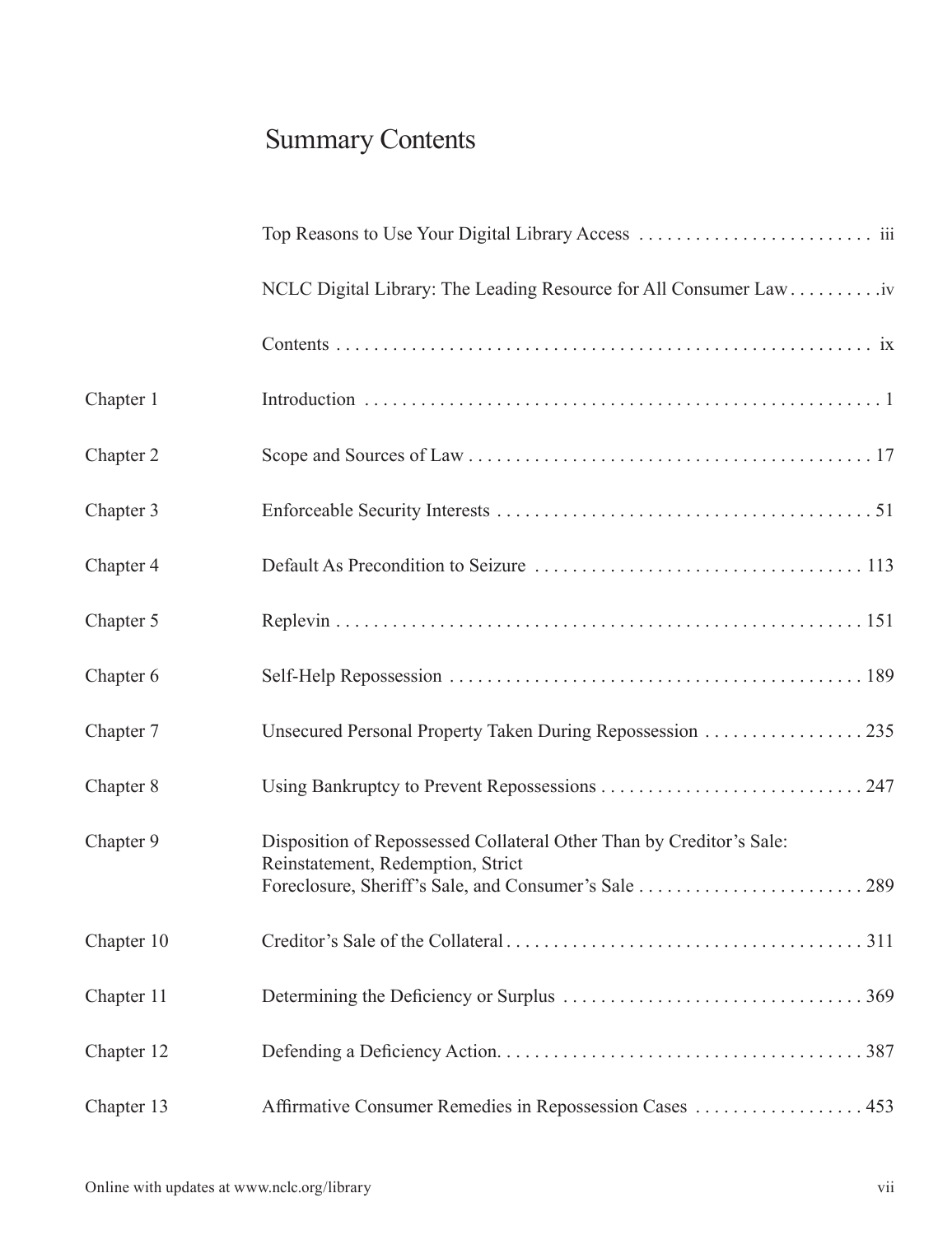| Chapter 14 |                                               |
|------------|-----------------------------------------------|
| Chapter 15 |                                               |
| Appendix A |                                               |
| Appendix B |                                               |
| Appendix C | Federal Statutes and Regulations Relevant to  |
| Appendix D |                                               |
| Appendix E | Sample Repossession Discovery and Request for |
|            |                                               |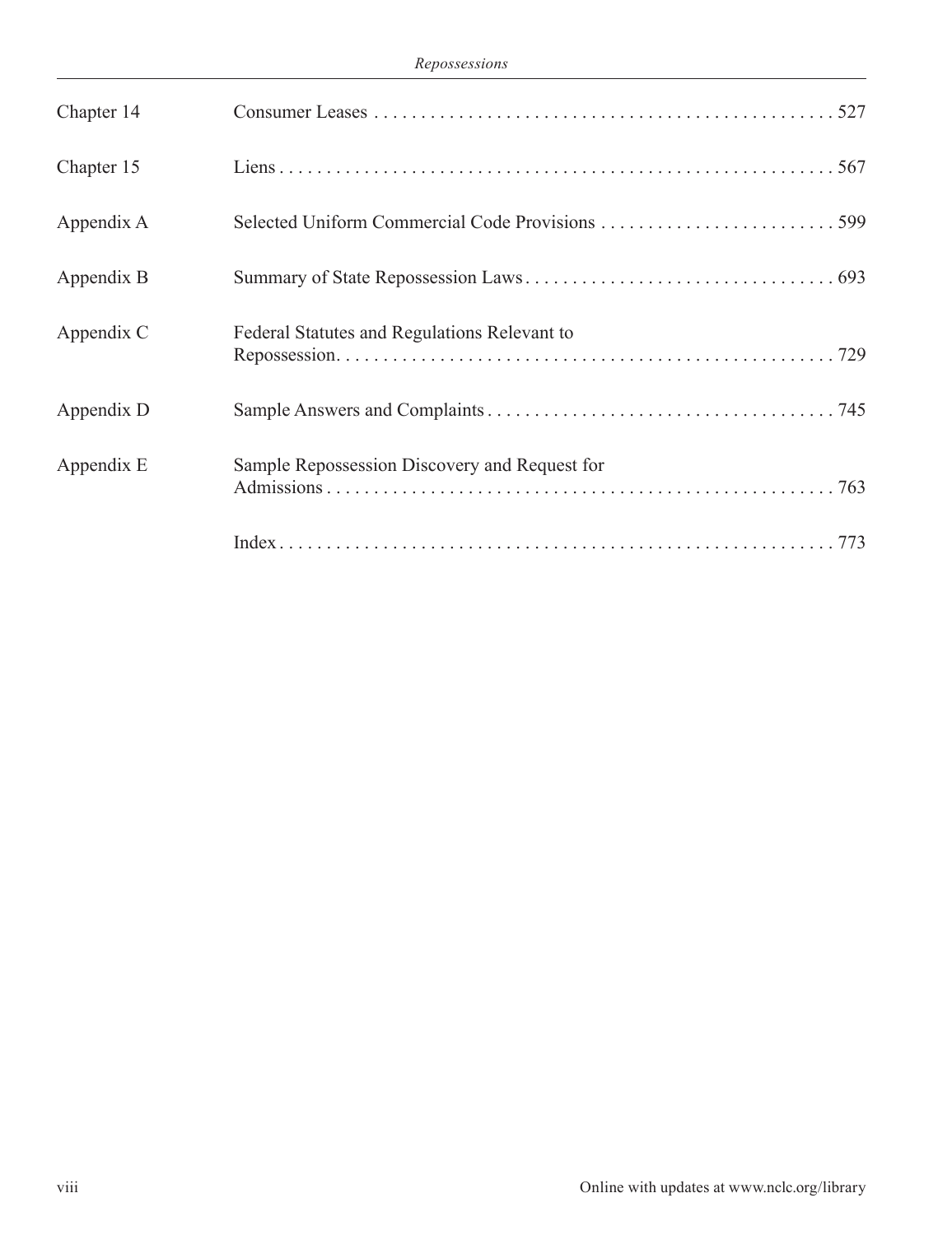## **Contents**

|           | NCLC Digital Library: The Leading Resource for All Consumer Law iv |                                                                        |  |  |  |
|-----------|--------------------------------------------------------------------|------------------------------------------------------------------------|--|--|--|
| Chapter 1 |                                                                    |                                                                        |  |  |  |
|           | 1.1                                                                |                                                                        |  |  |  |
|           |                                                                    | 1.1.1                                                                  |  |  |  |
|           |                                                                    | 1.1.2                                                                  |  |  |  |
|           |                                                                    | 1.1.3                                                                  |  |  |  |
|           |                                                                    | 1.1.4                                                                  |  |  |  |
|           |                                                                    |                                                                        |  |  |  |
|           |                                                                    |                                                                        |  |  |  |
|           | 1.2                                                                |                                                                        |  |  |  |
|           |                                                                    | 1.2.1                                                                  |  |  |  |
|           |                                                                    |                                                                        |  |  |  |
|           |                                                                    | 1.2.3                                                                  |  |  |  |
|           | 1.3                                                                |                                                                        |  |  |  |
|           |                                                                    | 1.3.1                                                                  |  |  |  |
|           |                                                                    | 1.3.2                                                                  |  |  |  |
|           | 1.4                                                                |                                                                        |  |  |  |
|           |                                                                    |                                                                        |  |  |  |
|           |                                                                    | 1.4.2                                                                  |  |  |  |
|           |                                                                    | 1.4.3                                                                  |  |  |  |
|           |                                                                    | 1.4.4                                                                  |  |  |  |
|           |                                                                    | 1.4.5                                                                  |  |  |  |
|           |                                                                    | 1.4.6                                                                  |  |  |  |
|           |                                                                    | Did the Creditor Afford the Consumer the Right to Reinstate<br>1.4.7   |  |  |  |
|           |                                                                    | or Redeem and Notify the Consumer of the Repossession Sale? 7          |  |  |  |
|           |                                                                    | 1.4.8                                                                  |  |  |  |
|           |                                                                    | Has the Creditor Correctly Computed and Informed the Consumer<br>1.4.9 |  |  |  |
|           |                                                                    |                                                                        |  |  |  |
|           |                                                                    | 1.4.10 Is the Creditor Barred from Recovering a Deficiency Judgment?8  |  |  |  |
|           |                                                                    |                                                                        |  |  |  |
|           |                                                                    | 1.4.12 Special Issues in Manufactured Home Repossessions 9             |  |  |  |
|           |                                                                    |                                                                        |  |  |  |
|           | 1.5                                                                |                                                                        |  |  |  |
|           |                                                                    | 1.5.1                                                                  |  |  |  |
|           |                                                                    | 1.5.2                                                                  |  |  |  |
|           |                                                                    | 1.5.3                                                                  |  |  |  |
| Chapter 2 |                                                                    |                                                                        |  |  |  |
|           | 2.1                                                                |                                                                        |  |  |  |
|           | 2.2                                                                |                                                                        |  |  |  |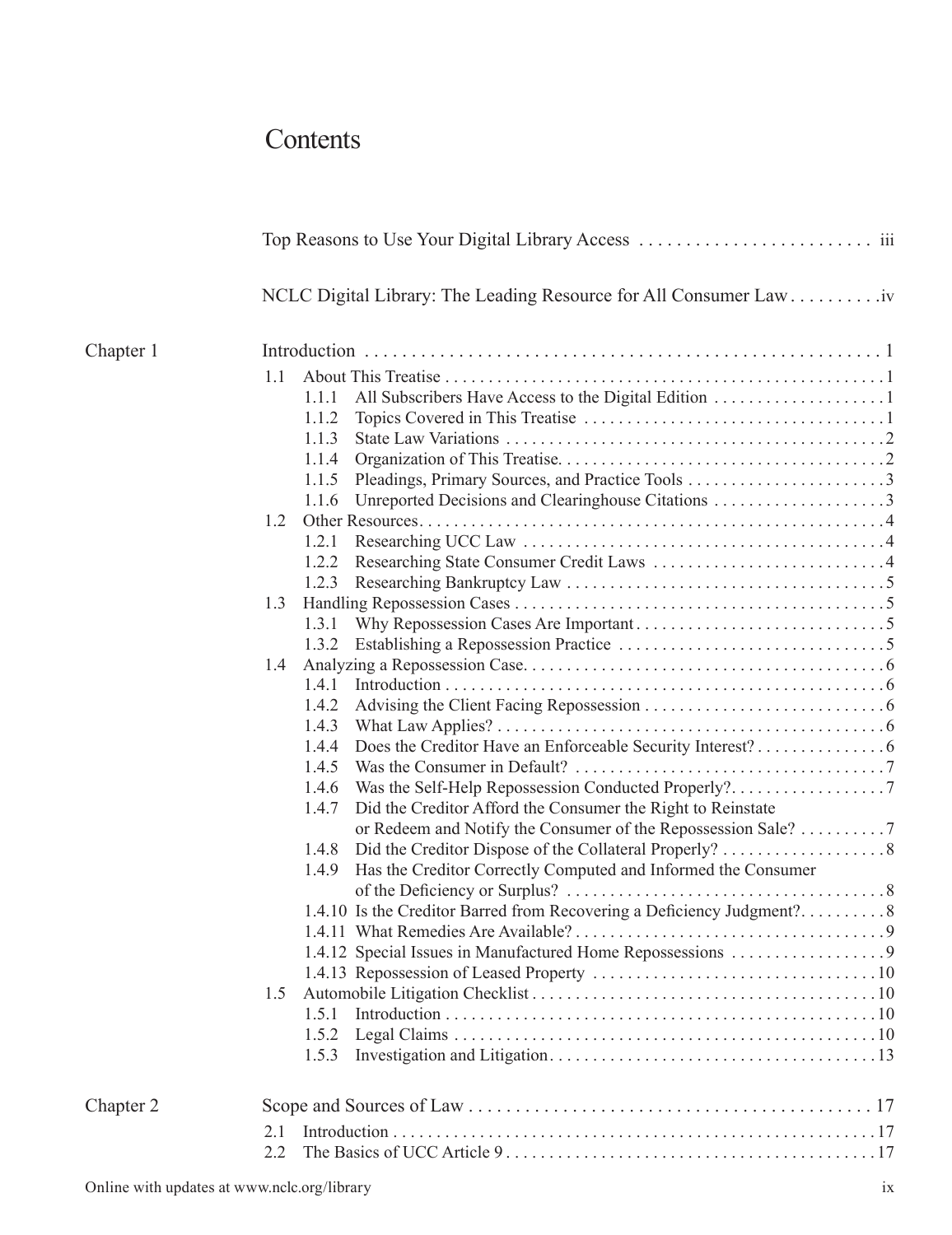|     | 2.2.1 |         |           |                                                              |  |
|-----|-------|---------|-----------|--------------------------------------------------------------|--|
|     | 2.2.2 |         |           |                                                              |  |
|     | 2.2.3 |         |           |                                                              |  |
|     |       | 2.2.3.1 |           |                                                              |  |
|     |       |         |           |                                                              |  |
|     | 2.2.4 |         |           |                                                              |  |
|     |       |         |           |                                                              |  |
|     |       | 2.2.4.2 |           | Article 9 Applies to Secured Transactions No Matter          |  |
|     |       |         |           |                                                              |  |
|     |       | 2.2.4.3 |           |                                                              |  |
|     |       |         | 2.2.4.3.1 |                                                              |  |
|     |       |         | 2.2.4.3.2 |                                                              |  |
|     |       |         | 2.2.4.3.3 |                                                              |  |
|     |       |         |           | Tort claims, insurance claims, wage                          |  |
|     |       |         |           | assignments, other exclusions 23                             |  |
|     |       | 2.2.4.4 |           |                                                              |  |
|     |       | 2.2.4.5 |           |                                                              |  |
|     |       |         | 2.2.4.5.1 |                                                              |  |
|     |       |         | 2.2.4.5.2 | Security interests in obligations secured                    |  |
|     |       |         |           |                                                              |  |
|     |       |         | 2.2.4.5.3 | When collateral includes both personalty                     |  |
|     |       |         |           |                                                              |  |
|     |       | 2.2.4.6 |           |                                                              |  |
|     |       | 2.2.4.7 |           |                                                              |  |
|     |       | 2.2.4.8 |           |                                                              |  |
|     |       |         |           |                                                              |  |
|     |       |         | 2.2.4.8.2 | Article 9's invalidation of restrictions                     |  |
|     |       |         |           | on assignability; annuity contracts and                      |  |
|     |       |         |           |                                                              |  |
|     | 2.2.5 |         |           |                                                              |  |
|     |       | 2.2.5.1 |           | Consumer Transactions and Consumer-Goods Transactions 29     |  |
|     |       |         |           |                                                              |  |
|     |       | 2.2.5.3 |           | Account, Account Debtor, Chattel Paper, General              |  |
|     |       |         |           | Intangible, Payment Intangible, and Instrument. 30           |  |
| 2.3 |       |         |           |                                                              |  |
|     |       |         |           |                                                              |  |
|     |       | 2.3.1.1 |           |                                                              |  |
|     |       | 2.3.1.2 |           | The Good Faith Requirement of                                |  |
|     |       |         |           |                                                              |  |
|     |       | 2.3.1.3 |           | Article 3's Treatment of Cosigners32                         |  |
|     | 2.3.2 |         |           |                                                              |  |
|     |       | 2.3.2.1 |           |                                                              |  |
|     |       | 2.3.2.2 |           | UCC Does Not Preempt State Consumer Credit Laws. 34          |  |
|     |       | 2.3.2.3 |           |                                                              |  |
|     | 2.3.3 |         |           | Other State and Federal Statutes Relevant to Repossession 35 |  |
|     |       | 2.3.3.1 |           |                                                              |  |
|     |       | 2.3.3.2 |           |                                                              |  |
|     |       | 2.3.3.3 |           | Truth in Lending and Consumer Leasing Acts36                 |  |
|     |       | 2.3.3.4 |           |                                                              |  |
|     |       | 2.3.3.5 |           |                                                              |  |
|     |       | 2.3.3.6 |           |                                                              |  |
|     |       | 2.3.3.7 |           |                                                              |  |
|     |       | 2.3.3.8 |           |                                                              |  |
|     |       |         |           |                                                              |  |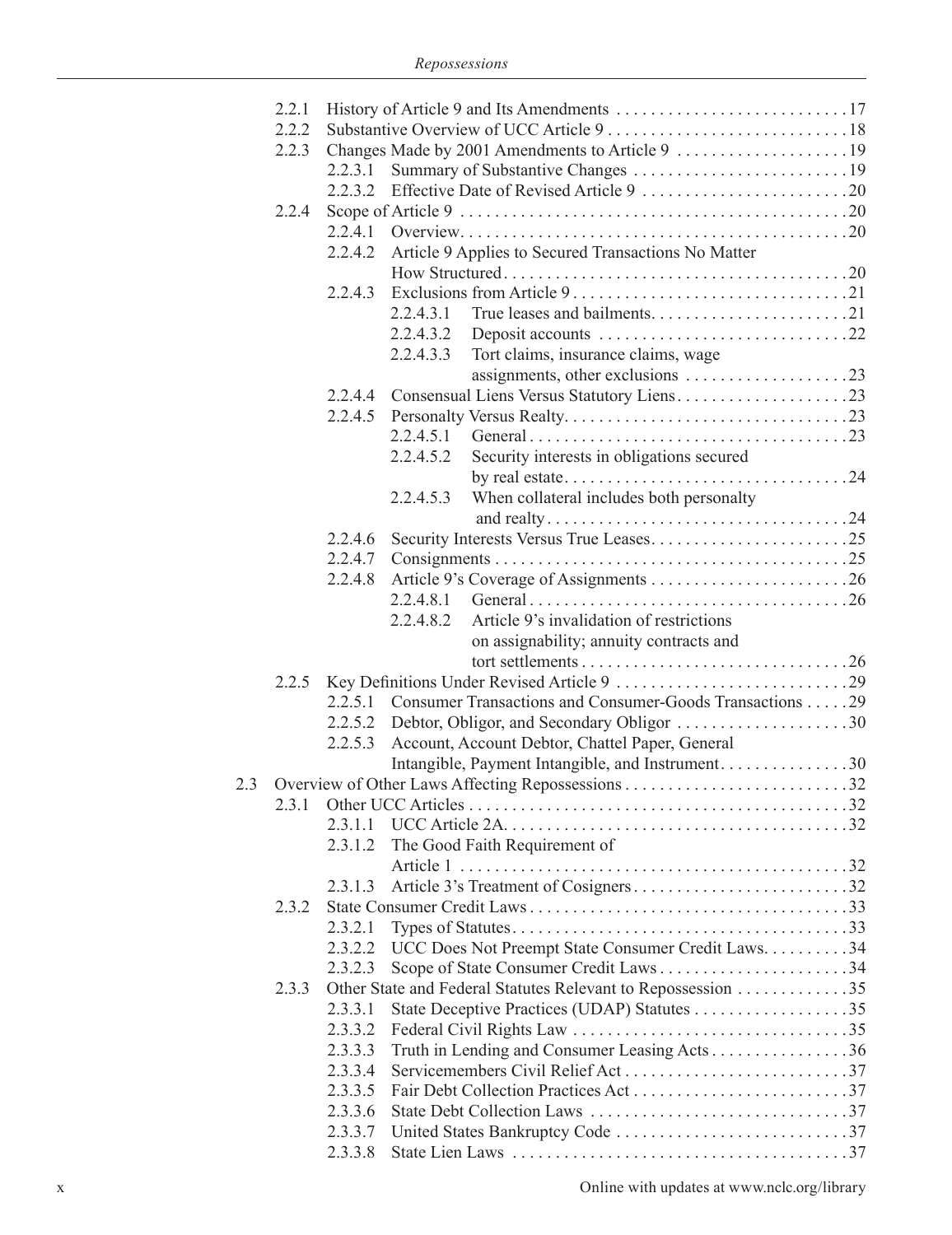|           |       | 2.3.3.11 Rent-to-Own Statutes and State Leasing Statutes. 38               |  |
|-----------|-------|----------------------------------------------------------------------------|--|
|           | 2.3.4 |                                                                            |  |
|           |       |                                                                            |  |
|           |       |                                                                            |  |
|           |       | 2.3.4.2.1                                                                  |  |
|           |       | 2.3.4.2.2                                                                  |  |
|           |       | 2.3.4.2.3                                                                  |  |
|           |       | 2.3.4.2.4                                                                  |  |
|           |       | Distinguishing a bailment from a security interest. 42<br>2.3.4.2.5        |  |
|           |       |                                                                            |  |
|           |       |                                                                            |  |
|           | 2.4   |                                                                            |  |
|           | 241   |                                                                            |  |
|           | 2.4.2 | If the Contract Does Not Have a Choice of Law Clause44                     |  |
|           | 243   |                                                                            |  |
|           |       |                                                                            |  |
|           | 2.5   |                                                                            |  |
|           |       |                                                                            |  |
|           |       |                                                                            |  |
|           | 2.5.3 |                                                                            |  |
|           |       |                                                                            |  |
|           |       | 2.5.3.2 Application of Former OTS Preemption Regulation to                 |  |
|           |       |                                                                            |  |
|           | 2.5.4 | Preemption of State Laws Restricting the Types of Security Interests       |  |
|           |       |                                                                            |  |
| Chapter 3 |       |                                                                            |  |
|           | 3.1   | Valid Security Interest As Precondition to Seizure of Personal Property 51 |  |
|           | 3.2   |                                                                            |  |
|           | 3.2.1 |                                                                            |  |
|           |       |                                                                            |  |
|           |       | 3.2.1.2 Signed Agreement Unnecessary for Possessory                        |  |
|           |       | Security Interests, Deposit Accounts, and Certain                          |  |
|           |       |                                                                            |  |
|           |       | Possession of the collateral pursuant to an<br>3.2.1.2.1                   |  |
|           |       |                                                                            |  |
|           |       | Control of deposit accounts or certain types<br>3.2.1.2.2                  |  |
|           |       |                                                                            |  |
|           | 3.2.2 | Written Agreement Must Specifically Grant Security Interest 52             |  |
|           |       | Agreement Must Be a Written or Electronic Document52<br>3.2.2.1            |  |
|           |       | Agreement Must Specifically Grant the Security Interest 53<br>3.2.2.2      |  |
|           |       | 3.2.2.3 Is Truth in Lending Disclosure an Adequate Grant?56                |  |
|           | 3.2.3 | Debtor Must Sign or Otherwise Authenticate the Agreement 56                |  |
|           |       |                                                                            |  |
|           |       |                                                                            |  |
|           | 3.2.4 |                                                                            |  |
|           | 3.2.5 |                                                                            |  |
|           |       | 3.2.6                                                                      |  |
|           |       | 3.2.6.1                                                                    |  |
|           |       |                                                                            |  |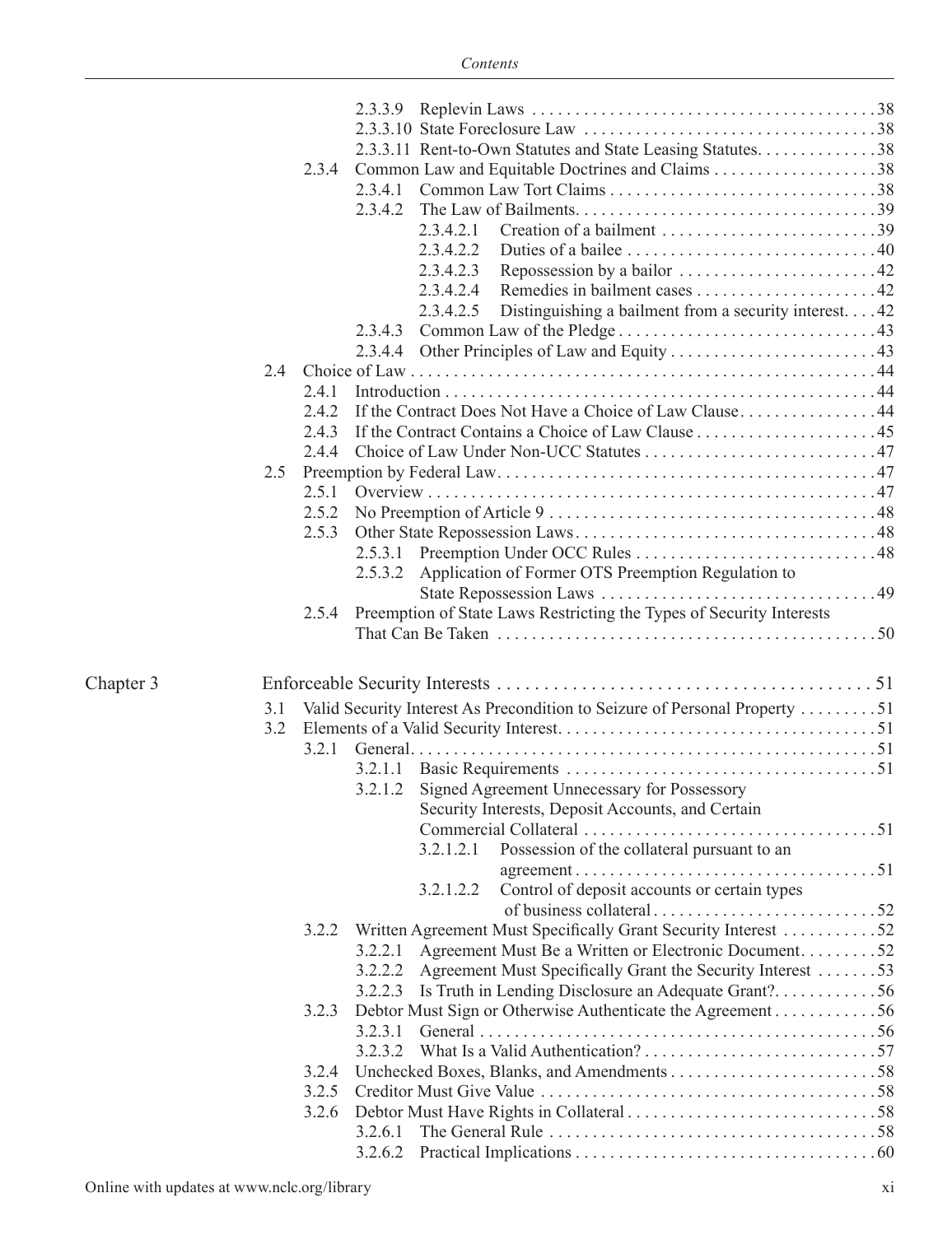|     |       |         | 3.2.6.3 What "Rights in the Collateral" Are Sufficient;                |
|-----|-------|---------|------------------------------------------------------------------------|
|     |       |         |                                                                        |
|     | 3.2.7 |         |                                                                        |
|     |       | 3.2.7.1 |                                                                        |
|     |       | 3.2.7.2 | Relationship to Collateral's Description in the                        |
|     |       |         |                                                                        |
|     |       | 3.2.7.3 | When Identification of Collateral Is Accidentally Omitted 64           |
|     |       | 3.2.7.4 | Relationship to Truth in Lending Disclosure of Security Interest 65    |
|     | 3.2.8 |         |                                                                        |
|     |       |         |                                                                        |
|     | 3.2.9 |         |                                                                        |
| 3.3 |       |         |                                                                        |
|     | 3.3.1 |         |                                                                        |
|     | 3.3.2 |         |                                                                        |
|     | 3.3.3 |         | Article 9's Definition of Purchase-Money Security Interests;           |
|     |       |         | Irrelevance of Article 9 Rules to Consumer Issues Outside Bankruptcy67 |
|     |       | 3.3.3.1 |                                                                        |
|     |       | 3.3.3.2 | Article 9's Definition When Debt Includes                              |
|     |       |         |                                                                        |
|     |       | 3.3.3.3 | Effect of Refinancing or Payment on Purchase-Money                     |
|     |       |         |                                                                        |
|     |       | 3.3.3.4 | Who Has Burden of Proving Purchase-Money                               |
|     |       |         |                                                                        |
|     | 3.3.4 |         | FTC Rule Prohibits Non-Purchase-Money Security Interests in            |
|     |       |         |                                                                        |
|     |       |         |                                                                        |
|     |       |         |                                                                        |
|     |       |         | 3.3.4.2.1                                                              |
|     |       |         | Limited exceptions for electronic equipment,<br>3.3.4.2.2              |
|     |       |         |                                                                        |
|     |       |         | Other items that are not household goods 70<br>3.3.4.2.3               |
|     |       | 3.3.4.3 | Consumers and Creditors Covered by the Rule 71                         |
|     |       | 3.3.4.4 |                                                                        |
|     |       | 3.3.4.5 |                                                                        |
|     | 3.3.5 |         | State Restrictions on Non-Purchase-Money Security Interests73          |
|     | 3.3.6 |         | Unfairness, Unconscionability, and Related Challenges 77               |
|     | 3.3.7 |         | Does Description Adequately Identify Non-Purchase-Money Collateral? 77 |
|     |       | 3.3.7.1 |                                                                        |
|     |       |         | 3.3.7.2 Does Collateral Description Distinguish                        |
|     |       |         |                                                                        |
|     |       | 3.3.7.3 | Identification of Televisions, Radios, Musical Instruments,            |
|     |       |         |                                                                        |
|     |       | 3.3.7.4 | Distinguishing Between Debtor's Property and That                      |
|     |       |         |                                                                        |
|     |       |         |                                                                        |
| 3.4 |       |         |                                                                        |
|     | 3.4.1 |         |                                                                        |
|     | 3.4.2 |         |                                                                        |
|     | 3.4.3 |         |                                                                        |
|     |       | 3.4.3.1 |                                                                        |
|     |       | 3.4.3.2 | Creditors with Unperfected Security Interests 81                       |
|     |       | 3.4.3.3 | Creditors Whose Interests Are Automatically Perfected 81               |
|     |       | 3.4.3.4 | Perfection by Filing Financing Statement or Indicating                 |
|     |       |         |                                                                        |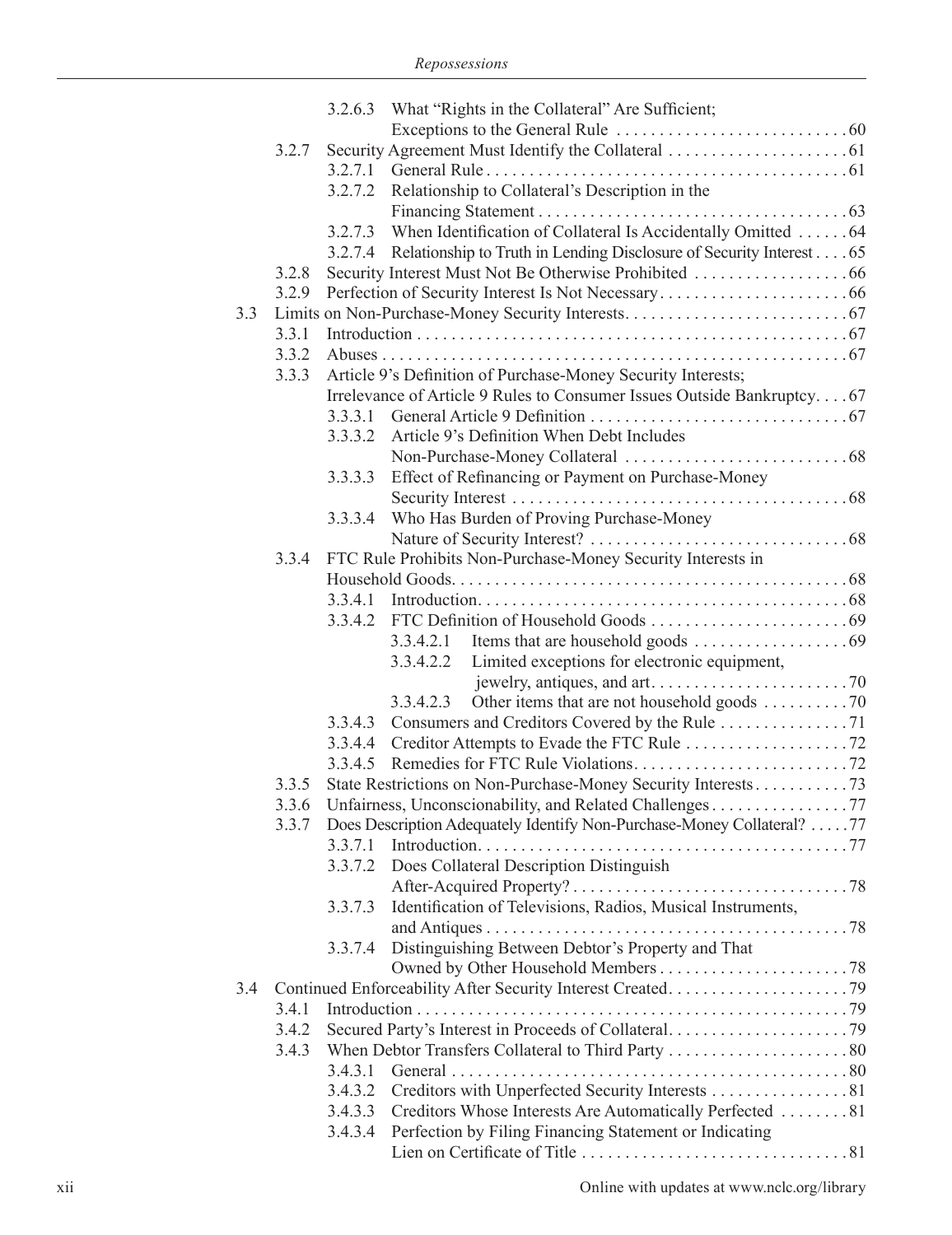|     |       |         | 3.4.3.4.1 When perfection gives creditor superior rights 81               |
|-----|-------|---------|---------------------------------------------------------------------------|
|     |       |         | 3.4.3.4.2 When perfection does <i>not</i> give creditor                   |
|     |       |         |                                                                           |
|     | 3.4.4 |         |                                                                           |
|     | 3.4.5 |         | When Underlying Obligation Is Extinguished; Creditor's Duty to            |
|     |       |         |                                                                           |
|     | 3.4.6 |         |                                                                           |
| 3.5 |       |         |                                                                           |
|     | 3.5.1 |         |                                                                           |
|     | 3.5.2 |         | Article 9 Requirements to Preserve Prior Collateral in a Refinancing 84   |
|     |       | 3.5.2.1 |                                                                           |
|     |       |         |                                                                           |
|     | 3.5.3 |         | How Restrictions on Non-Purchase-Money Security Interests                 |
|     |       |         |                                                                           |
|     |       |         |                                                                           |
|     |       |         | 3.5.3.2 Continuation of Security Interest in Goods Purchased              |
|     |       |         | Does Not Violate FTC Credit Practices Rule 85                             |
|     |       | 3.5.3.3 | State Law Restrictions on Non-Purchase-Money Security                     |
|     |       |         | Interests May Preclude Security Interests After Refinancing86             |
| 3.6 |       |         |                                                                           |
|     | 3.6.1 |         |                                                                           |
|     | 3.6.2 |         |                                                                           |
|     |       |         |                                                                           |
|     |       |         | 3.6.2.2 Ambiguous Future Advance Clauses Will Not Be Enforced 87          |
|     |       | 3.6.2.3 | Must the Advance Be of the Same "Class" As the                            |
|     |       |         |                                                                           |
|     |       | 3.6.2.4 | Application to Future Advances Not Within the                             |
|     |       |         |                                                                           |
|     |       | 3.6.2.5 | Does a Novation of the Original Debt Extinguish the Future                |
|     |       |         |                                                                           |
|     | 3.6.3 |         | Judicial Reluctance to Enforce Antecedent Debt Clauses 90                 |
|     | 3.6.4 |         | FTC Rule Restricts Future Advance and Antecedent Debt                     |
|     |       |         | Clauses That Result in Non-Purchase-Money Security Interests              |
|     |       |         |                                                                           |
|     | 3.6.5 |         |                                                                           |
| 3.7 |       |         | Cross-Collateral, Pro Rata Application of Payments, and Consolidations 91 |
|     | 3.7.1 |         |                                                                           |
|     | 3.7.2 |         |                                                                           |
|     | 3.7.3 |         |                                                                           |
|     | 3.7.4 |         | Pro Rata Allocation of Payments for Multiple Purchases 93                 |
| 3.8 |       |         |                                                                           |
|     | 3.8.1 |         |                                                                           |
|     | 3.8.2 |         | Creation of Security Interests in Motor Vehicles and                      |
|     |       |         |                                                                           |
|     |       | 3.8.2.1 |                                                                           |
|     |       |         |                                                                           |
|     |       |         |                                                                           |
|     |       |         | 3.8.2.2.2 Nature of transaction in strict title states 96                 |
|     |       |         |                                                                           |
|     | 3.8.3 |         | Property Added to a Vehicle or Manufactured Home                          |
|     |       |         |                                                                           |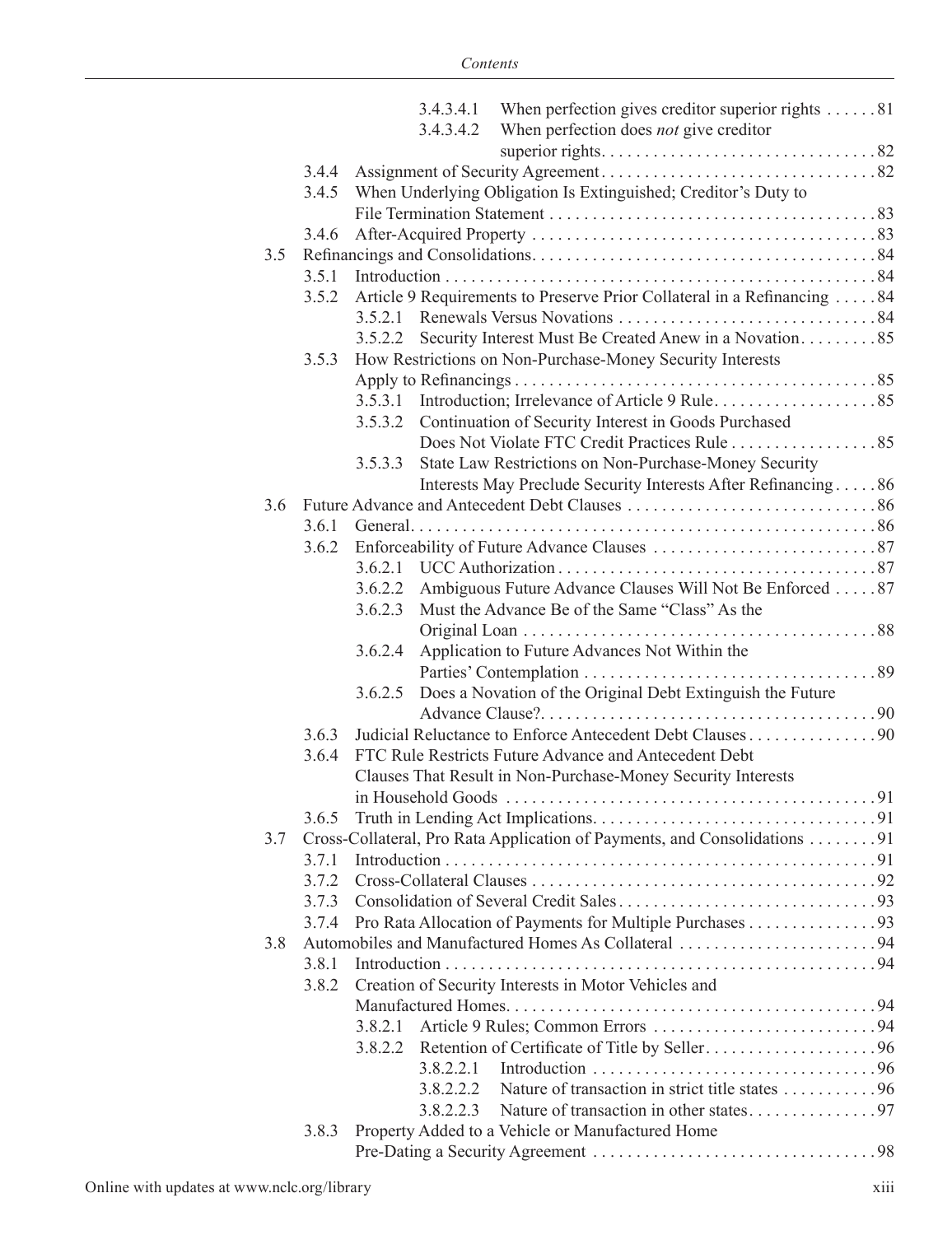|           | 3.8.4<br>3.8.5<br>3.8.6<br>3.8.7 | Property Added to a Vehicle or Manufactured Home After a<br>Force-Placed Automobile Insurance As a Future Advance 100        |  |
|-----------|----------------------------------|------------------------------------------------------------------------------------------------------------------------------|--|
|           |                                  | 3.8.7.3 Has the Lender Created an Enforceable Article 9                                                                      |  |
|           |                                  | 3.8.7.4 Pre-Repossession Notices and Redemption Rights  103<br>Can an Automobile Title Lender Keep the Collateral<br>3.8.7.5 |  |
|           |                                  | Notice and Manner of Conducting Repossession Sale 104<br>3.8.7.6                                                             |  |
|           |                                  | 3.8.7.8 Automobile Title Loans in Bankruptcy 105                                                                             |  |
|           | 3.9                              |                                                                                                                              |  |
|           | 3.9.1                            |                                                                                                                              |  |
|           |                                  |                                                                                                                              |  |
|           |                                  | 3.9.2.2 Can the Store Produce the Necessary Records? 107                                                                     |  |
|           | 3.9.3                            |                                                                                                                              |  |
|           | 3.9.4                            |                                                                                                                              |  |
|           | 3.9.5                            | State Laws Prohibiting Credit Card Security Interests 109                                                                    |  |
|           | 3.9.6                            | False Threats to Enforce Credit Card Security Interests 109                                                                  |  |
|           |                                  |                                                                                                                              |  |
|           |                                  | 3.10.1 When Credit Property Insurance Based on Invalid Collateral109                                                         |  |
|           |                                  | 3.10.2 When Unnecessary Filing Fees or Non-Filing Insurance Charged 109                                                      |  |
|           |                                  | 3.10.3 When Description of Collateral Is Overly Inclusive 110                                                                |  |
|           |                                  | 3.10.4 When Threats to Enforce an Invalid Security Interest Are Made 110                                                     |  |
|           |                                  |                                                                                                                              |  |
| Chapter 4 |                                  |                                                                                                                              |  |
|           | 4.1                              |                                                                                                                              |  |
|           |                                  |                                                                                                                              |  |
|           | 4.1.2                            | Under the UCC the Definition of Default Is Determined by Agreement 113                                                       |  |
|           | 4.1.3                            |                                                                                                                              |  |
|           | 4.1.4                            | Agreement to Accelerate Required; Strict Construction of                                                                     |  |
|           |                                  |                                                                                                                              |  |
|           | 4.1.5                            | Validity Under the UCC of Contractual Grounds for Acceleration115                                                            |  |
|           | 4.1.6                            | Right to Notice of Acceleration Prior to Repossession 116                                                                    |  |
|           | 4.1.7                            | Contract Provisions Waiving Debtor's Right to Notice of Acceleration 117                                                     |  |
|           |                                  |                                                                                                                              |  |
|           |                                  | 4.1.7.4 Waiver Provisions May Be Unconscionable or                                                                           |  |
|           |                                  | Violate State Deceptive Practices Statutes 117                                                                               |  |
|           | 4.2                              |                                                                                                                              |  |
|           | 4.2.1                            |                                                                                                                              |  |
|           | 4.2.2                            | Limits on Acceleration at Will or When Creditor Insecure 119                                                                 |  |
|           |                                  | 4.2.2.1<br>4.2.2.2                                                                                                           |  |
|           |                                  |                                                                                                                              |  |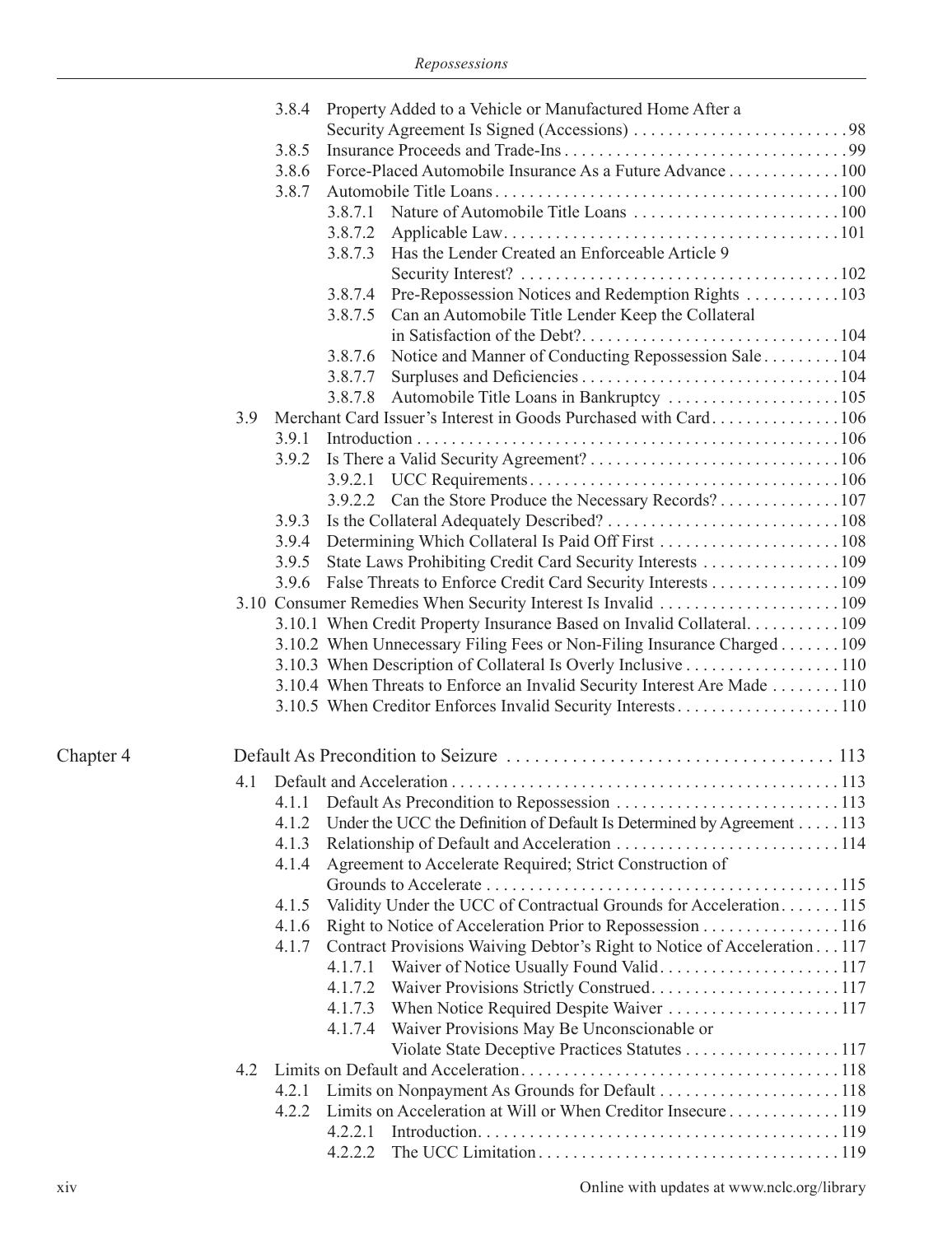|     |       | 4.2.2.3 Other State Law Limitations on Acceleration Based               |  |
|-----|-------|-------------------------------------------------------------------------|--|
|     |       |                                                                         |  |
|     | 4.2.3 | Arbitrary, Unreasonable, Bad Faith, or Unconscionable Acceleration 121  |  |
|     | 4.2.4 |                                                                         |  |
|     | 4.2.5 | Limits on Bankruptcy As Basis for Default and Acceleration. 122         |  |
|     | 4.2.6 |                                                                         |  |
|     | 4.2.7 |                                                                         |  |
| 4.3 |       | Creditor's Waiver of Right to Declare Default 124                       |  |
|     | 4.3.1 | Habitual Acceptance of Late Payments Prevents Sudden Acceleration 124   |  |
|     |       | 4.3.1.1                                                                 |  |
|     |       |                                                                         |  |
|     |       |                                                                         |  |
|     | 4.3.2 | Creditor's Acceptance of Other Forms of Default Waives                  |  |
|     |       |                                                                         |  |
|     | 4.3.3 | Waiver of Right to Accelerate Based Upon Creditor's Representations 127 |  |
|     | 4.3.4 |                                                                         |  |
| 4.4 |       | Relationship of Default to Consumer's Defenses or Counterclaims129      |  |
|     | 4.4.1 |                                                                         |  |
|     | 4.4.2 | Revocation of Acceptance Cancels the Obligation and Provides            |  |
|     |       |                                                                         |  |
|     |       |                                                                         |  |
|     |       |                                                                         |  |
|     |       | 4.4.2.2.1                                                               |  |
|     |       | 4.4.2.2.2 When the secured party is not related to the seller131        |  |
|     |       | 4.4.2.3 Revocation of Acceptance After Repossession. 131                |  |
|     | 4.4.3 | No Default When Payments Properly Withheld 132                          |  |
|     |       |                                                                         |  |
|     |       | 4.4.3.2                                                                 |  |
|     |       | Against Which Payments May Damage Claims Be Deducted? 133<br>4.4.3.3    |  |
|     |       |                                                                         |  |
|     |       | Deducting Payments Owed to the Seller's Assignee or a<br>4.4.3.5        |  |
|     |       |                                                                         |  |
|     |       | Potential Adverse Consequences of Stopping Payments 133<br>4.4.3.6      |  |
|     |       | 4.4.4 If Debtor's Payment Is Conditioned on Creditor's Performance134   |  |
|     | 4.4.5 | Effect of Debtor's Counterclaims                                        |  |
| 4.5 |       |                                                                         |  |
|     |       |                                                                         |  |
|     | 4.5.2 |                                                                         |  |
|     |       |                                                                         |  |
|     |       | 4.5.2.2                                                                 |  |
|     |       | 4.5.2.3                                                                 |  |
|     |       | 4.5.2.3.1                                                               |  |
|     |       | E-Sign and UETA govern notices required by<br>4.5.2.3.2                 |  |
|     |       |                                                                         |  |
|     |       | Implications of Creditor Noncompliance with Right to Cure138<br>4.5.2.4 |  |
|     | 4.5.3 | Federal Right to Cure for Manufactured Home First Mortgage Loans138     |  |
|     |       | 4.5.3.1                                                                 |  |
|     |       | 4.5.3.2                                                                 |  |
|     |       | 4.5.3.3                                                                 |  |
|     |       | When the Credit Agreement Obfuscates the Right to Cure 139<br>4.5.3.4   |  |
|     | 4.5.4 |                                                                         |  |
| 4.6 |       |                                                                         |  |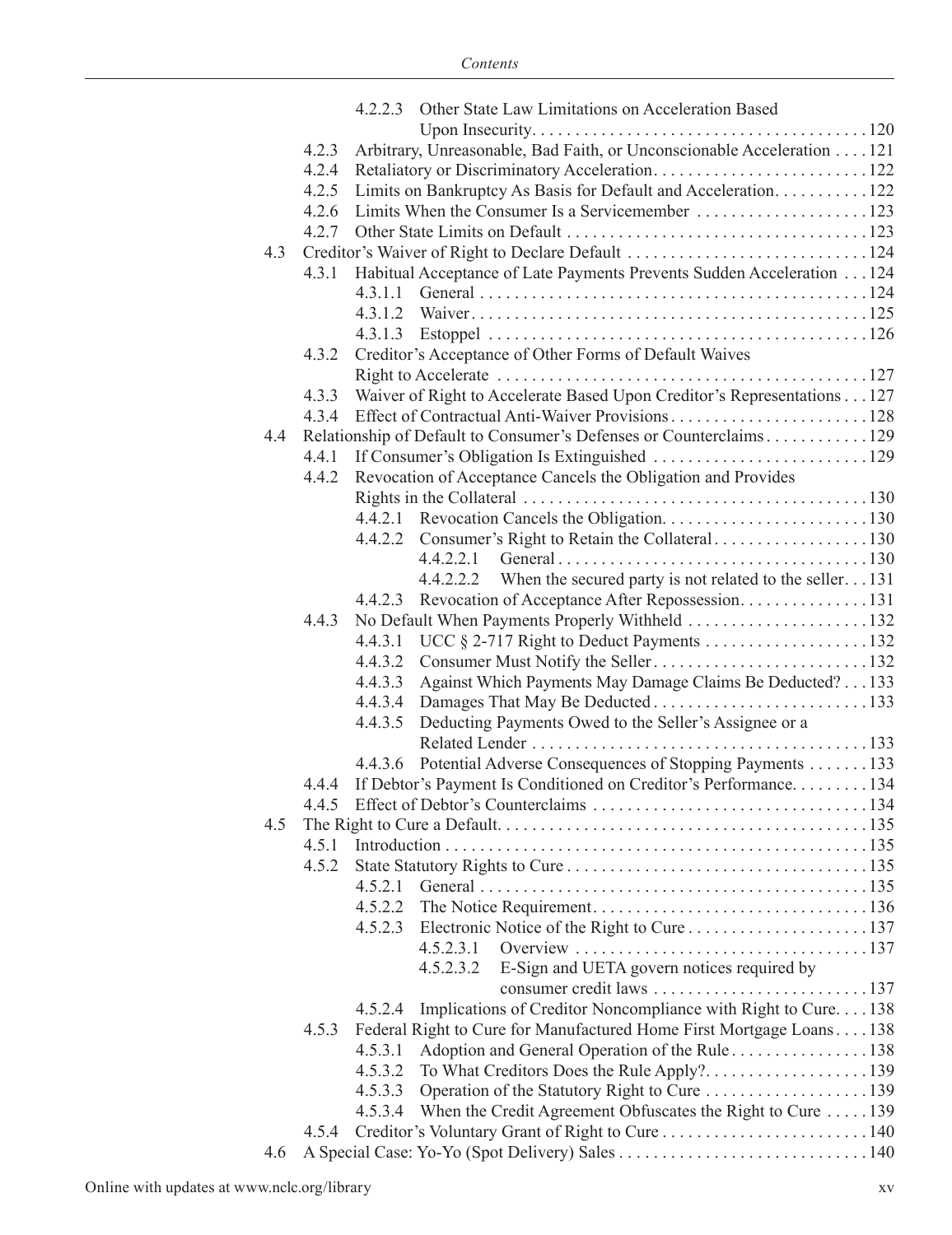|           |     | 4.6.1 |         |                                                                         |  |
|-----------|-----|-------|---------|-------------------------------------------------------------------------|--|
|           |     | 4.6.2 |         |                                                                         |  |
|           |     |       | 4.6.2.1 |                                                                         |  |
|           |     |       | 4.6.2.2 | Article 9 Applies When No Written Contingency                           |  |
|           |     |       |         |                                                                         |  |
|           |     |       | 4.6.2.3 | Article 9 Applies When Contingency Clause Is Not Binding142             |  |
|           |     |       |         |                                                                         |  |
|           |     |       |         | 4.6.2.5 Article 9 Applies to Condition Subsequent Agreements 143        |  |
|           |     |       |         | 4.6.2.6 Nominal Condition Precedent Sales Often Contain                 |  |
|           |     |       |         | Characteristics of a Condition Subsequent Sale 144                      |  |
|           |     |       | 4.6.2.7 | Inconsistent Characteristics Indicate a Condition                       |  |
|           |     |       |         |                                                                         |  |
|           |     | 4.6.3 |         | Yo-Yo Transaction's Repossession Implications When Dealer               |  |
|           |     |       |         |                                                                         |  |
|           |     |       |         |                                                                         |  |
|           |     |       |         |                                                                         |  |
|           |     |       |         | 4.6.3.3 Falsification of Credit Application As Cause for Default147     |  |
|           |     |       |         |                                                                         |  |
|           |     |       |         |                                                                         |  |
|           |     | 4.6.4 |         |                                                                         |  |
|           |     |       |         |                                                                         |  |
|           |     |       |         |                                                                         |  |
| Chapter 5 |     |       |         |                                                                         |  |
|           | 5.1 |       |         |                                                                         |  |
|           | 5.2 |       |         |                                                                         |  |
|           |     | 5.2.1 |         |                                                                         |  |
|           |     | 5.2.2 |         | Strict Compliance with Procedures for Prejudgment Writ of Replevin. 153 |  |
|           |     | 5.2.3 |         |                                                                         |  |
|           |     | 5.2.4 |         |                                                                         |  |
|           |     | 5.2.5 |         |                                                                         |  |
|           |     | 5.2.6 |         |                                                                         |  |
|           |     | 5.2.7 |         |                                                                         |  |
|           |     | 5.2.8 |         |                                                                         |  |
|           |     | 5.2.9 |         |                                                                         |  |
|           | 5.3 |       |         |                                                                         |  |
|           |     |       |         | 5.3.1 Constitutional Standards Controlling Writ of Replevin. 161        |  |
|           |     |       | 5.3.1.1 | Practical Importance of Understanding                                   |  |
|           |     |       |         |                                                                         |  |
|           |     |       | 5.3.1.2 | Due Process Challenges to the Ex Parte Issuance of                      |  |
|           |     |       |         |                                                                         |  |
|           |     |       | 5.3.1.3 |                                                                         |  |
|           |     |       | 5.3.1.4 |                                                                         |  |
|           |     | 5.3.2 |         | Procedural Requirements for Ex Parte Writs of Replevin. 164             |  |
|           |     |       | 5.3.2.1 |                                                                         |  |
|           |     |       | 5.3.2.2 |                                                                         |  |
|           |     |       | 5.3.2.3 | Challenging the Constitutionality of Writ of Replevin                   |  |
|           |     |       |         |                                                                         |  |
|           |     |       | 5.3.2.4 |                                                                         |  |
|           |     |       | 5.3.2.5 |                                                                         |  |
|           |     |       | 5.3.2.6 |                                                                         |  |
|           |     |       | 5.3.2.7 |                                                                         |  |
|           |     |       | 5.3.2.8 |                                                                         |  |
|           |     |       | 5.3.2.9 |                                                                         |  |
|           |     |       |         |                                                                         |  |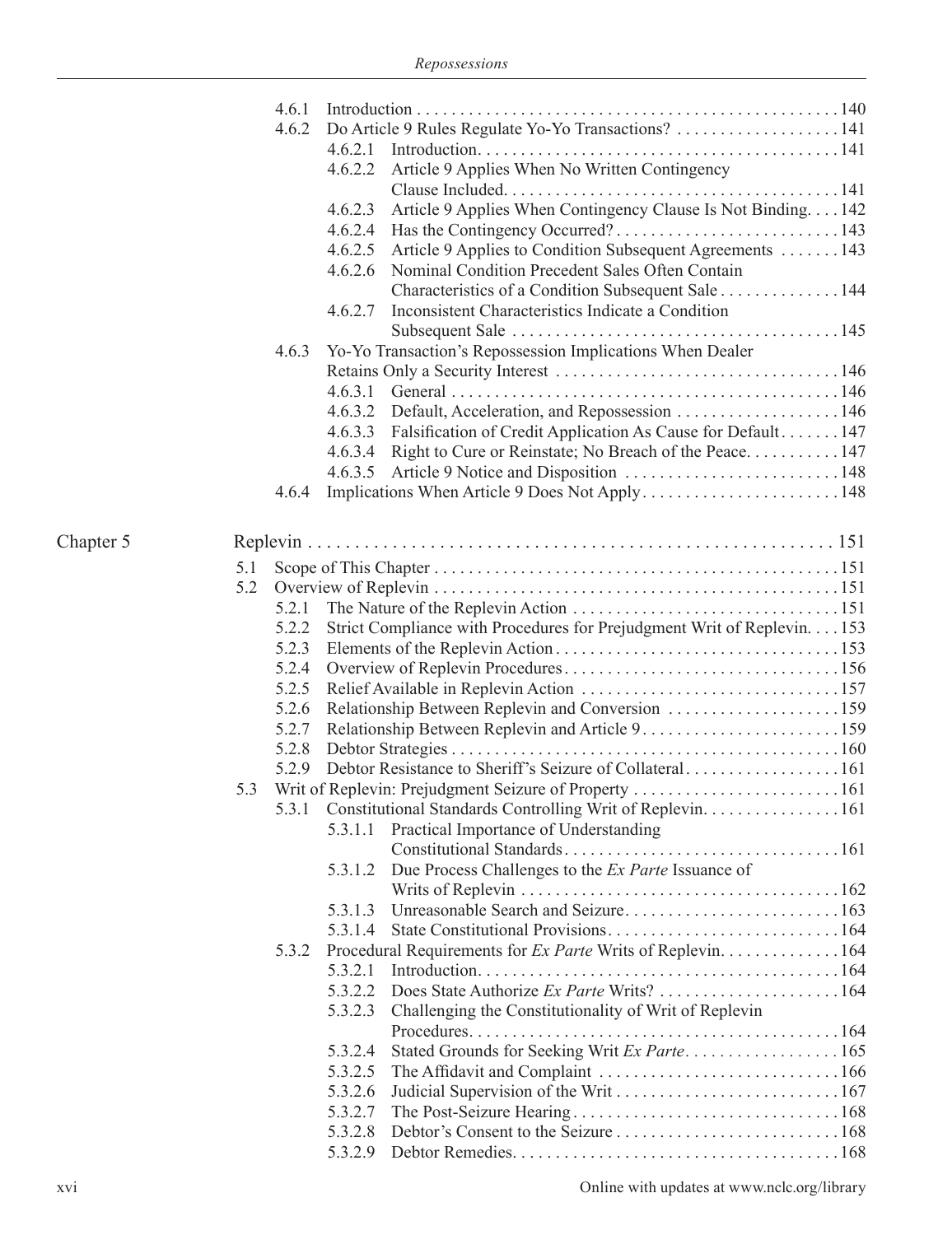|           |     |       | 5.3.2.9.1 Remedies based on unconstitutional process 168<br>Remedies based on violation of state law 169<br>5.3.2.9.2 |  |
|-----------|-----|-------|-----------------------------------------------------------------------------------------------------------------------|--|
|           |     | 5.3.3 | Challenging Writ of Replevin at Hearing Prior to or Immediately                                                       |  |
|           |     |       |                                                                                                                       |  |
|           |     |       |                                                                                                                       |  |
|           |     |       |                                                                                                                       |  |
|           |     |       |                                                                                                                       |  |
|           |     |       |                                                                                                                       |  |
|           |     |       |                                                                                                                       |  |
|           |     |       | 5.3.3.6 Debtor's Substantive Defenses and Counterclaims 172                                                           |  |
|           |     |       |                                                                                                                       |  |
|           |     | 5.3.4 |                                                                                                                       |  |
|           |     |       | 5.3.4.1 Challenging the Creditor's Bond 173                                                                           |  |
|           |     |       |                                                                                                                       |  |
|           |     |       |                                                                                                                       |  |
|           |     |       | 5.3.4.2.2 Waiver or reduction of the counter-bond amount 175                                                          |  |
|           | 5.4 |       |                                                                                                                       |  |
|           |     | 5.4.1 |                                                                                                                       |  |
|           |     | 5.4.2 | Consumer's Substantive Defenses and Counterclaims 175                                                                 |  |
|           |     |       |                                                                                                                       |  |
|           |     |       |                                                                                                                       |  |
|           |     |       |                                                                                                                       |  |
|           |     | 5.4.3 |                                                                                                                       |  |
|           | 5.5 |       | Application of Replevin Statutes to Manufactured Home Seizures 179                                                    |  |
|           |     | 5.5.1 |                                                                                                                       |  |
|           |     | 5.5.2 |                                                                                                                       |  |
|           |     | 5.5.3 | When Home Is a Fixture to Land or Treated As Realty 181                                                               |  |
|           |     |       | 5.5.3.1 Article 9 Treatment of Homes That Are a Fixture to Land181                                                    |  |
|           |     |       | 5.5.3.2 Complications for Creditor Remedies When Home Is a Fixture 181                                                |  |
|           |     |       | 5.5.3.3 When Creditor Has Security Interest in Home and the Land 181                                                  |  |
|           |     |       | 5.5.3.4 When State Law Treats Home Not As a Fixture But As Realty 181                                                 |  |
|           |     | 5.5.4 | Manufactured Home Conversion (Title-Purging) Statutes  182                                                            |  |
|           |     |       | 5.5.4.1                                                                                                               |  |
|           |     |       | 5.5.4.2                                                                                                               |  |
|           |     |       | 5.5.4.3 Protection of the Secured Party When Home Is                                                                  |  |
|           |     |       |                                                                                                                       |  |
|           |     |       | 5.5.4.4                                                                                                               |  |
|           |     | 5.5.5 | Statutes Specifying How Manufactured Homes Are to Be                                                                  |  |
|           |     |       |                                                                                                                       |  |
|           |     | 5.5.6 |                                                                                                                       |  |
|           |     | 557   | Whether Manufactured Home Is Treated As Realty in                                                                     |  |
|           |     |       |                                                                                                                       |  |
|           |     | 5.5.8 | The Manufactured Home Owner's Ground Lease                                                                            |  |
|           |     |       |                                                                                                                       |  |
| Chapter 6 |     |       |                                                                                                                       |  |
|           |     |       |                                                                                                                       |  |
|           | 6.1 |       |                                                                                                                       |  |
|           | 6.2 |       |                                                                                                                       |  |
|           |     | 6.2.1 |                                                                                                                       |  |
|           |     | 6.2.2 |                                                                                                                       |  |
|           |     | 6.2.3 |                                                                                                                       |  |
|           |     | 6.2.4 |                                                                                                                       |  |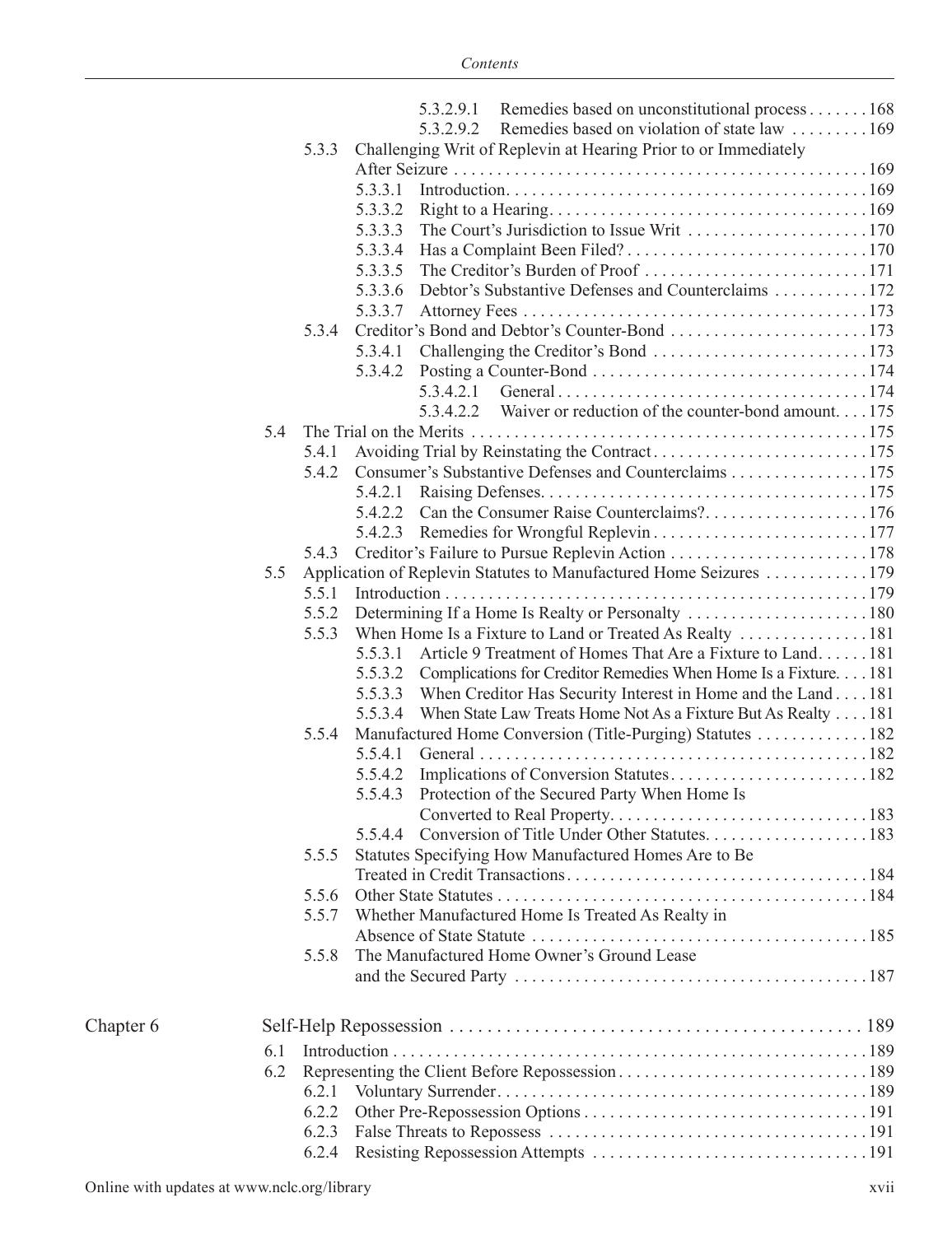|     |       | 6.2.4.2 Evaluating the Risk That Creditor Will Criminally                |  |
|-----|-------|--------------------------------------------------------------------------|--|
|     |       | Prosecute Debtor for Hindering Enforcement of Security                   |  |
|     |       |                                                                          |  |
|     |       | 6.2.4.3 Possible Civil Liability for Hindering Repossession 195          |  |
| 6.3 |       |                                                                          |  |
|     | 6.3.1 |                                                                          |  |
|     | 6.3.2 |                                                                          |  |
|     | 6.3.3 | Limits on Self-Help Seizure of Manufactured Homes 198                    |  |
|     | 6.3.4 |                                                                          |  |
|     | 6.3.5 |                                                                          |  |
|     |       |                                                                          |  |
|     |       | 6.3.5.1.1                                                                |  |
|     |       | 6.3.5.1.2<br>Which servicemembers are protected 199                      |  |
|     |       | Prohibition against self-help repossession 199<br>6.3.5.1.3              |  |
|     |       | Protections when creditor seeks judicial order<br>6.3.5.1.4              |  |
|     |       |                                                                          |  |
|     |       | Interplay with interest rate restrictions200<br>6.3.5.1.5                |  |
|     |       | 6.3.5.1.6                                                                |  |
|     |       | Non-SCRA restrictions on repossession from<br>6.3.5.1.7                  |  |
|     |       |                                                                          |  |
|     |       | State statutes protecting servicemembers from<br>6.3.5.1.8               |  |
|     |       |                                                                          |  |
|     |       |                                                                          |  |
|     | 6.3.6 | Due Process and Fourth Amendment Considerations 204                      |  |
|     |       | No State Action in Typical Self-Help Repossession204<br>6.3.6.1          |  |
|     |       | 6.3.6.2                                                                  |  |
|     |       | When Government Official Assists in Self-Help Repossession205<br>6.3.6.3 |  |
|     |       | 6.3.6.4                                                                  |  |
|     |       | 6.3.6.5 Private Remedies for Constitutional Violations 212               |  |
|     |       | 6.3.6.6                                                                  |  |
| 6.4 |       | Self-Help Repossession Must Not Breach the Peace 213                     |  |
|     | 6.4.1 |                                                                          |  |
|     | 6.4.2 |                                                                          |  |
|     | 6.4.3 | Threats; Inciting Violence or Creating a Risk of Injury 215              |  |
|     | 6.4.4 | Repossession Despite Consumer's Objection Breaches the Peace 216         |  |
|     | 6.4.5 | Breaches That Occur After Repossessor Has Gained Possession 218          |  |
|     | 6.4.6 |                                                                          |  |
|     |       |                                                                          |  |
|     |       | Public Street, Private Driveway, or Garage 218<br>6.4.6.2                |  |
|     |       | 6.4.6.3                                                                  |  |
|     |       | 6.4.6.4                                                                  |  |
|     | 6.4.7 |                                                                          |  |
|     | 6.4.8 |                                                                          |  |
|     | 6.4.9 |                                                                          |  |
|     |       |                                                                          |  |
| 6.5 |       |                                                                          |  |
|     | 6.5.1 |                                                                          |  |
|     | 6.5.2 |                                                                          |  |
|     | 6.5.3 |                                                                          |  |
|     | 6.5.4 |                                                                          |  |
|     | 6.5.5 | Criminal Statutes Applicable to Wrongful Repossession 225                |  |
|     |       |                                                                          |  |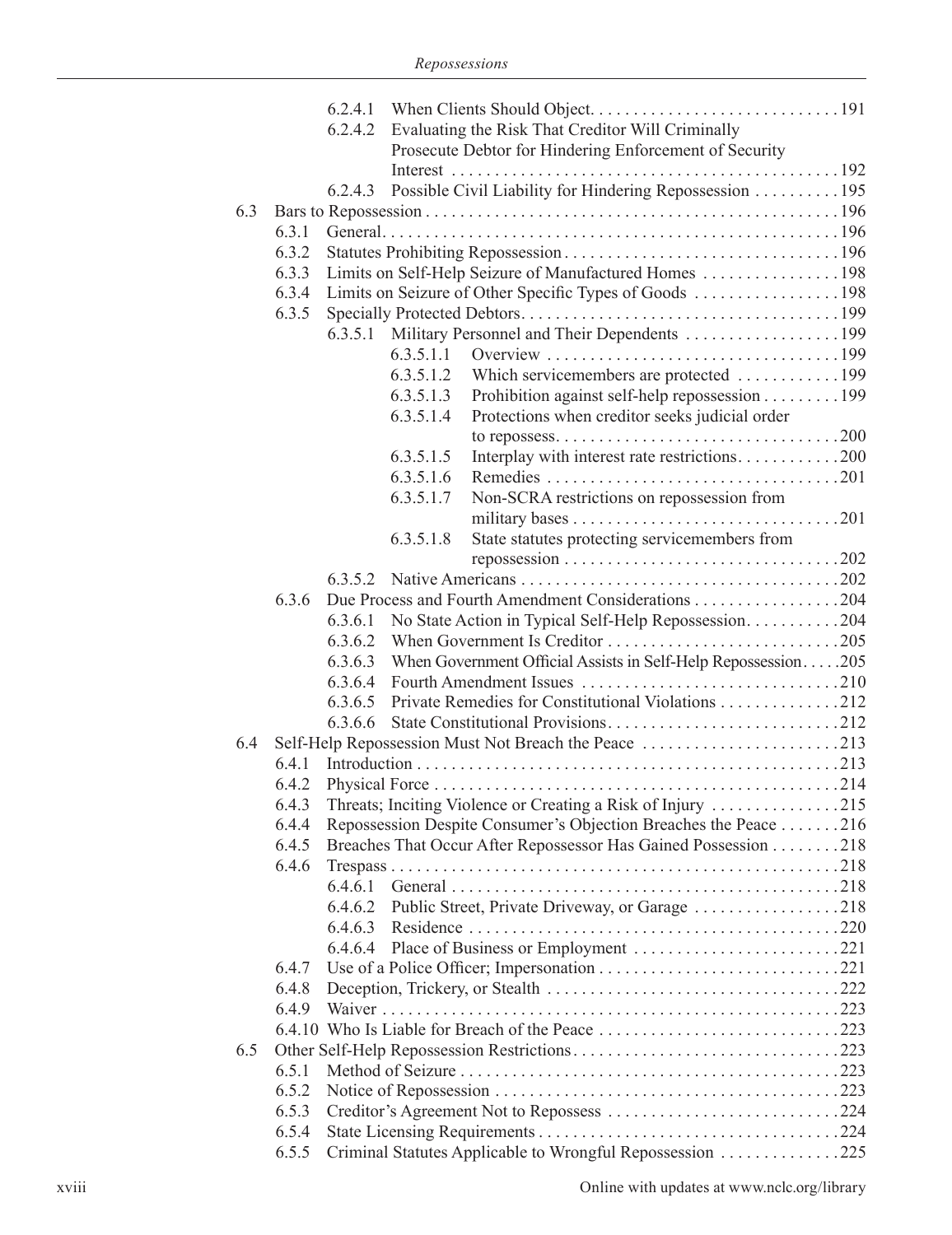|           | 6.6 |       |         |                                                                     |  |
|-----------|-----|-------|---------|---------------------------------------------------------------------|--|
|           |     | 6.6.1 |         |                                                                     |  |
|           |     | 6.6.2 |         | Electronic Disablement and Repossession Law 226                     |  |
|           |     |       | 6.6.2.1 | Article 9 Does Not Authorize Disabling Vehicles 226                 |  |
|           |     |       |         | 6.6.2.2 If Allowed, Any Disablement Must Comply with Article 9 226  |  |
|           |     |       | 6.6.2.3 | FDCPA and State Law Applications When Creditor or                   |  |
|           |     |       |         | Repossessor Disables Vehicle Without Intent to                      |  |
|           |     |       |         |                                                                     |  |
|           |     |       | 6.6.2.4 | Limits on Self-Help Repossession Should Apply to                    |  |
|           |     |       |         |                                                                     |  |
|           |     |       |         | Breach of the peace in electronic repossessions227<br>6.6.2.4.1     |  |
|           |     |       |         | 6.6.2.4.2<br>Federal, state, and tribal laws limiting               |  |
|           |     |       |         |                                                                     |  |
|           |     |       |         | 6.6.2.4.3                                                           |  |
|           |     |       | 6.6.2.5 | Electronic Disablement Allowed Only When Creditor                   |  |
|           |     |       |         |                                                                     |  |
|           |     |       |         | Default requirement; expiration of cure or<br>6.6.2.5.1             |  |
|           |     |       |         | grace periods 228                                                   |  |
|           |     |       |         | 6.6.2.5.2                                                           |  |
|           |     |       | 6.6.2.6 | Consumer's Removal of the Disabling Device229                       |  |
|           |     |       |         | 6.6.2.7 Creditor's Duties After Electronic Repossession 229         |  |
|           |     | 6.6.3 |         | State Regulation of Electronic Disablement Devices 230              |  |
|           |     | 6.6.4 |         | Other Challenges to Electronic Devices Installed in Vehicles. 231   |  |
|           |     |       |         | 6.6.4.1 Devices That Annoy May Violate Debt Collection Statutes231  |  |
|           |     |       |         |                                                                     |  |
|           |     |       |         |                                                                     |  |
|           |     |       |         |                                                                     |  |
|           |     |       | 6.6.4.5 |                                                                     |  |
|           |     |       | 6.6.4.6 |                                                                     |  |
|           |     |       |         |                                                                     |  |
|           |     |       |         |                                                                     |  |
|           |     | 6.6.5 |         |                                                                     |  |
| Chapter 7 |     |       |         | Unsecured Personal Property Taken During Repossession 235           |  |
|           |     |       |         |                                                                     |  |
|           |     |       |         |                                                                     |  |
|           | 7.2 |       |         | Application of Bailment Law to Unsecured Personal Property235       |  |
|           | 7.3 |       |         | Steps for Consumer to Take Prior to Bringing Legal Action235        |  |
|           |     | 7.3.1 |         |                                                                     |  |
|           |     | 7.3.2 |         | Documenting What Property Was Seized or Damaged and by Whom 236     |  |
|           |     | 7.3.3 |         | Creditor Conditions As to Return of Unsecured Property236           |  |
|           | 7.4 |       |         | Legal Claims Against Creditor for Seizing Unsecured Property237     |  |
|           |     | 7.4.1 |         |                                                                     |  |
|           |     |       | 7.4.1.1 | Conversion Action If Unsecured Personalty Is Not Returned 237       |  |
|           |     |       | 7.4.1.2 | Negligence Action If Personal Property Is Not Returned239           |  |
|           |     |       |         | 7.4.1.3 Trespass Action Even If Unsecured Personalty Is Returned239 |  |
|           |     |       |         | 7.4.1.4 Negligence Action If Unsecured Property Is Damaged 240      |  |
|           |     |       |         |                                                                     |  |
|           |     |       |         |                                                                     |  |
|           |     |       |         |                                                                     |  |
|           |     | 7.4.2 |         |                                                                     |  |
|           |     | 7.4.3 |         | FDCPA, Other Statutory Sources of Damages 241                       |  |
|           |     | 7.4.4 |         |                                                                     |  |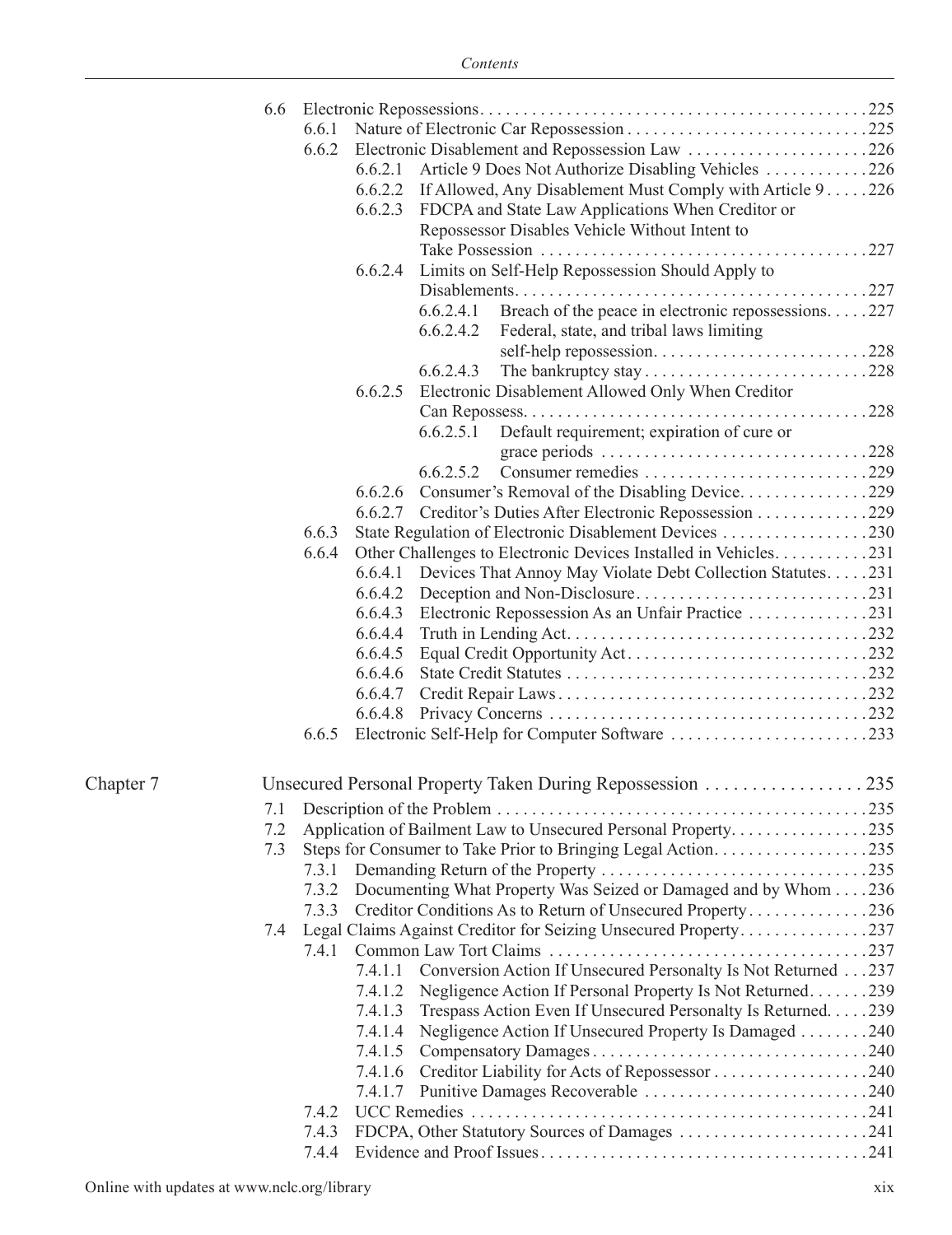|           | 7.5 |         | Contractual Limits on Liability for Seizure of Unsecured Property 242 |  |  |  |
|-----------|-----|---------|-----------------------------------------------------------------------|--|--|--|
|           |     | 7.5.1   |                                                                       |  |  |  |
|           |     | 7.5.2   | Waiver of Liability for Unsecured Property Never Returned 243         |  |  |  |
|           |     | 7.5.3   |                                                                       |  |  |  |
|           | 7.6 |         | State Statutory Requirements When Unsecured Personal Property         |  |  |  |
|           |     |         |                                                                       |  |  |  |
|           |     |         |                                                                       |  |  |  |
|           |     |         |                                                                       |  |  |  |
| Chapter 8 |     |         |                                                                       |  |  |  |
|           | 8.1 |         |                                                                       |  |  |  |
|           |     | 8.1.1   |                                                                       |  |  |  |
|           |     | 8.1.2   |                                                                       |  |  |  |
|           | 8.2 |         |                                                                       |  |  |  |
|           |     |         |                                                                       |  |  |  |
|           |     | 8.2.2   | Stays Obtained by Filing for Bankruptcy 248                           |  |  |  |
|           |     | 8.2.2.1 |                                                                       |  |  |  |
|           |     | 8.2.2.2 |                                                                       |  |  |  |
|           |     | 8.2.3   |                                                                       |  |  |  |
|           |     | 8.2.3.1 |                                                                       |  |  |  |
|           |     |         |                                                                       |  |  |  |
|           |     | 8.2.4   |                                                                       |  |  |  |
|           |     | 8.2.4.1 |                                                                       |  |  |  |
|           |     | 8.2.4.2 | Stay of Acts Directed at Debtor's Property (Including                 |  |  |  |
|           |     |         |                                                                       |  |  |  |
|           |     | 8.2.4.3 |                                                                       |  |  |  |
|           |     | 8.2.4.4 |                                                                       |  |  |  |
|           |     | 8.2.5   |                                                                       |  |  |  |
|           |     | 8.2.6   |                                                                       |  |  |  |
|           |     |         |                                                                       |  |  |  |
|           |     |         |                                                                       |  |  |  |
|           |     | 8.2.6.3 |                                                                       |  |  |  |
|           |     | 8.2.7   |                                                                       |  |  |  |
|           |     | 8.2.7.1 |                                                                       |  |  |  |
|           |     | 8.2.7.2 |                                                                       |  |  |  |
|           |     | 8.2.7.3 |                                                                       |  |  |  |
|           |     |         |                                                                       |  |  |  |
|           |     | 8.2.7.5 | Debtor and Trustee Must Be Named As Indispensable Parties256          |  |  |  |
|           |     | 8.2.7.6 | Debtor Must Conduct Speedy Discovery 256                              |  |  |  |
|           |     | 8.2.7.7 | Raising Defenses in Response to a Motion for Relief                   |  |  |  |
|           |     |         |                                                                       |  |  |  |
|           |     | 8.2.7.8 |                                                                       |  |  |  |
|           |     | 8.2.7.9 | Valuing Collateral to Determine Creditor's Protection                 |  |  |  |
|           |     |         |                                                                       |  |  |  |
|           |     |         |                                                                       |  |  |  |
|           | 8.3 |         |                                                                       |  |  |  |
|           |     | 8.3.1   |                                                                       |  |  |  |
|           |     | 8.3.2   |                                                                       |  |  |  |
|           |     | 8.3.3   |                                                                       |  |  |  |
|           |     | 8.3.4   |                                                                       |  |  |  |
|           | 8.4 |         |                                                                       |  |  |  |
|           |     | 8.4.1   |                                                                       |  |  |  |
|           |     | 8.4.2   |                                                                       |  |  |  |
|           |     | 8.4.3   | General Transfer and Lien Avoidance Principles 260                    |  |  |  |
|           |     |         |                                                                       |  |  |  |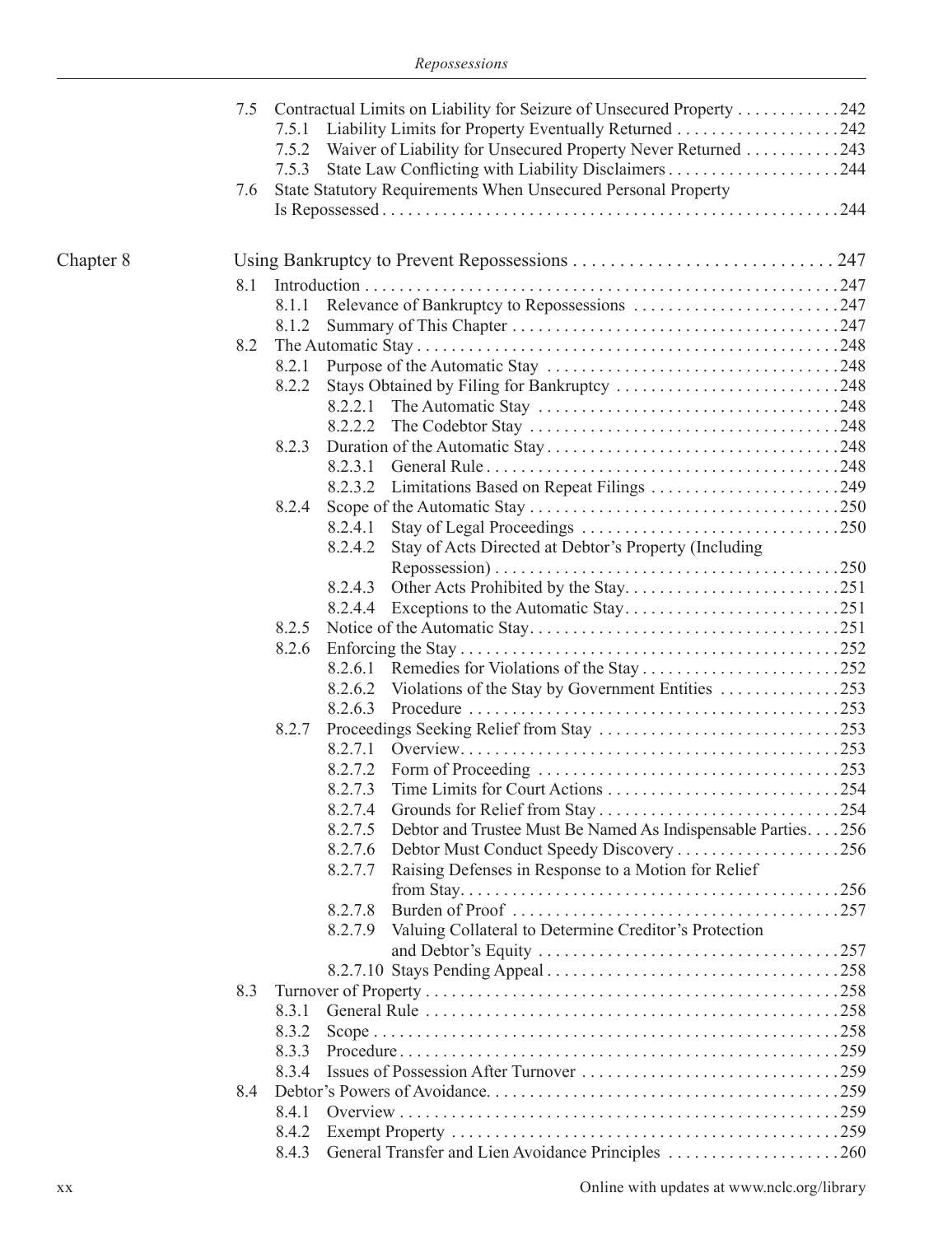|     | 8.4.4 | Power to Avoid Non-Possessory, Non-Purchase-Money                               |  |
|-----|-------|---------------------------------------------------------------------------------|--|
|     |       |                                                                                 |  |
|     | 8.4.5 |                                                                                 |  |
|     | 8.4.6 |                                                                                 |  |
|     |       | Only Involuntary Transfers Covered 262<br>8.4.6.1                               |  |
|     |       | 8.4.6.2                                                                         |  |
|     |       |                                                                                 |  |
|     |       |                                                                                 |  |
|     |       | 8.4.6.5 Limitations on Debtor's Use of Trustee's Avoiding Powers264             |  |
|     | 8.4.7 |                                                                                 |  |
| 8.5 |       | Debtor's Right to Redeem Secured Property in Chapter 7 Cases 265                |  |
|     | 8.5.1 |                                                                                 |  |
|     |       |                                                                                 |  |
|     | 8.5.2 |                                                                                 |  |
|     | 8.5.3 |                                                                                 |  |
|     | 8.5.4 |                                                                                 |  |
| 8.6 |       |                                                                                 |  |
|     | 8.6.1 |                                                                                 |  |
|     | 8.6.2 |                                                                                 |  |
|     |       | 8.6.2.1                                                                         |  |
|     |       |                                                                                 |  |
|     |       | 8.6.2.3 Allowed Secured Claims Provided for by the Plan 268                     |  |
|     |       | Determining the Amount of an Allowed Secured Claim 269<br>8.6.2.4               |  |
|     |       | 8.6.2.4.1                                                                       |  |
|     |       | 8.6.2.4.2                                                                       |  |
|     |       | Valuing property other than automobiles $\ldots \ldots \ldots 271$<br>8.6.2.4.3 |  |
|     |       | 8.6.2.4.4                                                                       |  |
|     | 8.6.3 |                                                                                 |  |
| 8.7 |       |                                                                                 |  |
|     | 8.7.1 |                                                                                 |  |
|     | 8.7.2 |                                                                                 |  |
|     | 8.7.3 |                                                                                 |  |
|     |       | 8.7.3.1                                                                         |  |
|     |       |                                                                                 |  |
|     |       | Is Negative Equity Owed on Trade-In Vehicle Part of<br>8.7.3.2                  |  |
|     |       | Purchase-Money Obligation for a New Vehicle? 275                                |  |
|     |       |                                                                                 |  |
|     |       | The definition of purchase-money security<br>8.7.3.2.2                          |  |
|     |       |                                                                                 |  |
|     |       | Courts holding negative equity is part of<br>8.7.3.2.3                          |  |
|     |       |                                                                                 |  |
|     |       | Courts holding negative equity is not part of<br>8.7.3.2.4                      |  |
|     |       | purchase-money obligation 277                                                   |  |
|     |       | Consequences if a portion of the debt is not<br>8.7.3.2.5                       |  |
|     |       | purchase-money: the transformation rule                                         |  |
|     |       | versus the dual status rule278                                                  |  |
| 8.8 |       | Reaffirmation and Security Interests That Survive Bankruptcy 279                |  |
|     | 8.8.1 |                                                                                 |  |
|     |       |                                                                                 |  |
|     |       | Requirements for Reaffirmation Agreement and Form 2400A279<br>8.8.1.2           |  |
|     |       | Approval When Consumer Represented by an Attorney 280<br>8.8.1.3                |  |
|     |       | Court Review When Consumer Unrepresented 280<br>8.8.1.4                         |  |
|     | 8.8.2 |                                                                                 |  |
|     |       | 8.8.2.1                                                                         |  |
|     |       |                                                                                 |  |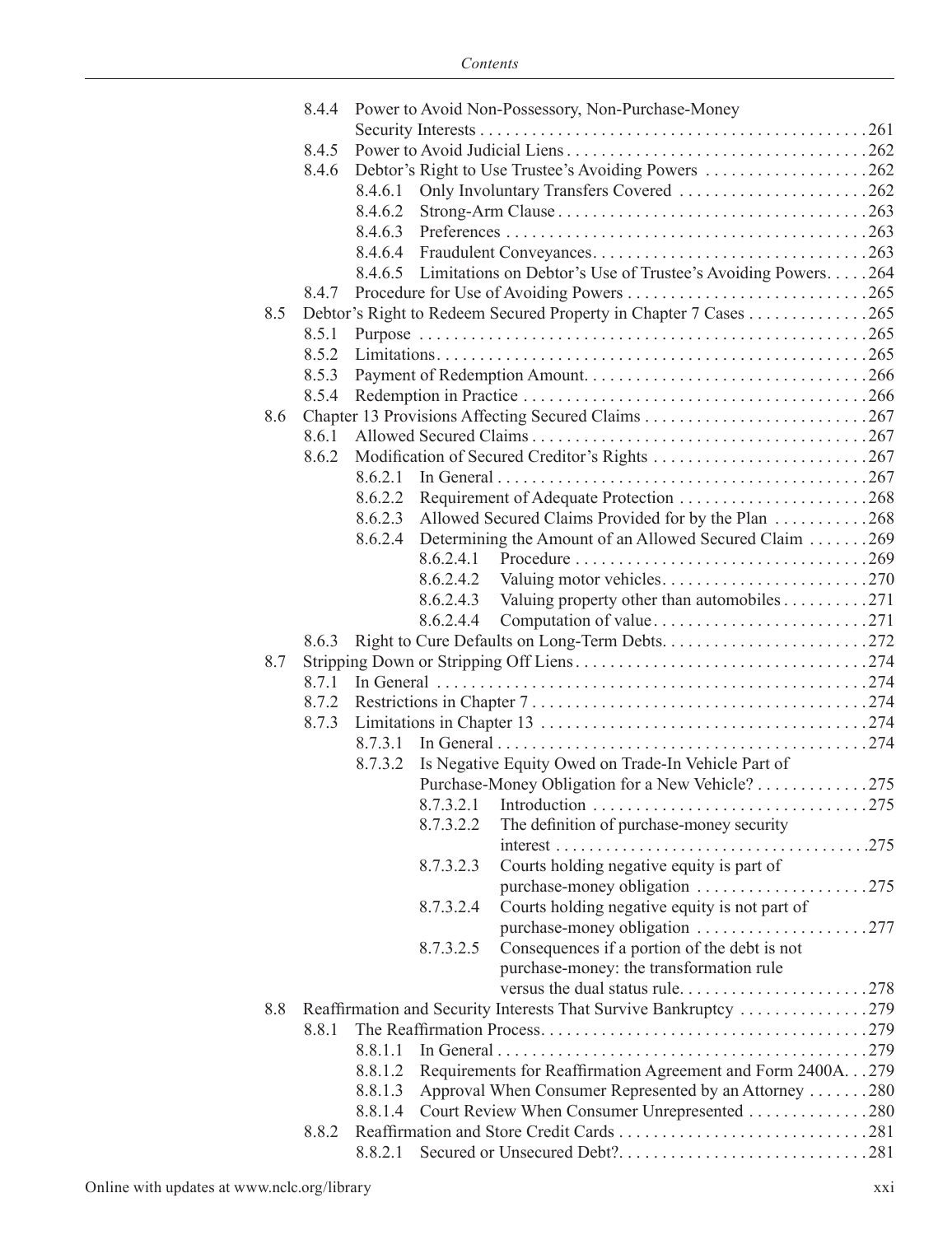|           |     |         | 8.8.2.4 Ignoring the Claimed Purchase-Money Security                 |  |
|-----------|-----|---------|----------------------------------------------------------------------|--|
|           |     |         |                                                                      |  |
|           | 8.9 |         | Debtor's Statement of Intention Regarding Secured Property 284       |  |
|           |     | 8.9.1   |                                                                      |  |
|           |     | 8.9.2   | Relief from the Stay Based on Noncompliance with Statement           |  |
|           |     |         |                                                                      |  |
|           |     |         |                                                                      |  |
|           |     |         |                                                                      |  |
|           |     |         |                                                                      |  |
|           |     |         |                                                                      |  |
|           |     |         |                                                                      |  |
| Chapter 9 |     |         | Disposition of Repossessed Collateral Other Than by Creditor's Sale: |  |
|           |     |         | Reinstatement, Redemption, Strict                                    |  |
|           |     |         |                                                                      |  |
|           |     |         |                                                                      |  |
|           | 9.1 |         |                                                                      |  |
|           | 9.2 |         |                                                                      |  |
|           |     | 9.2.1   | Comparison of Right to Reinstate with Right to Redeem and            |  |
|           |     |         |                                                                      |  |
|           |     | 9.2.2   |                                                                      |  |
|           |     | 9.2.3   |                                                                      |  |
|           |     | 9.2.4   |                                                                      |  |
|           | 9.3 |         |                                                                      |  |
|           |     | 9.3.1   |                                                                      |  |
|           |     | 9.3.2   |                                                                      |  |
|           |     | 9.3.3   | Debtor's Continued Ownership of the Collateral During the            |  |
|           |     |         |                                                                      |  |
|           |     | 9.3.4   |                                                                      |  |
|           |     | 9.3.5   |                                                                      |  |
|           |     | 9.3.6   |                                                                      |  |
|           |     |         |                                                                      |  |
|           |     |         | 9.3.6.2 Requiring the Creditor to Disclose the Redemption            |  |
|           |     |         |                                                                      |  |
|           |     | 9.3.6.3 | Acceleration and the Redemption Amount299                            |  |
|           |     |         | 9.3.6.4 Multiple Debts; Multiple Items of Collateral 299             |  |
|           |     | 9.3.7   |                                                                      |  |
|           |     | 9.3.8   | Remedies for Secured Party's Violation of Redemption Rights 299      |  |
|           |     | 9.3.9   |                                                                      |  |
|           | 9.4 |         | Strict Foreclosure: Creditor's Retention of Collateral300            |  |
|           |     | 9.4.1   |                                                                      |  |
|           |     | 9.4.2   | The 60% Rule: When Is Strict Foreclosure Allowed?301                 |  |
|           |     | 9.4.3   |                                                                      |  |
|           |     |         |                                                                      |  |
|           |     |         |                                                                      |  |
|           |     |         | Overview; who must consent302<br>9.4.3.2.1                           |  |
|           |     |         | 9.4.3.2.2<br>Consenting by authenticating an agreement302            |  |
|           |     |         | 9.4.3.2.3<br>Consenting by failing to object to a proposal302        |  |
|           |     |         | 9.4.3.2.4<br>Timing requirements and possession                      |  |
|           |     |         |                                                                      |  |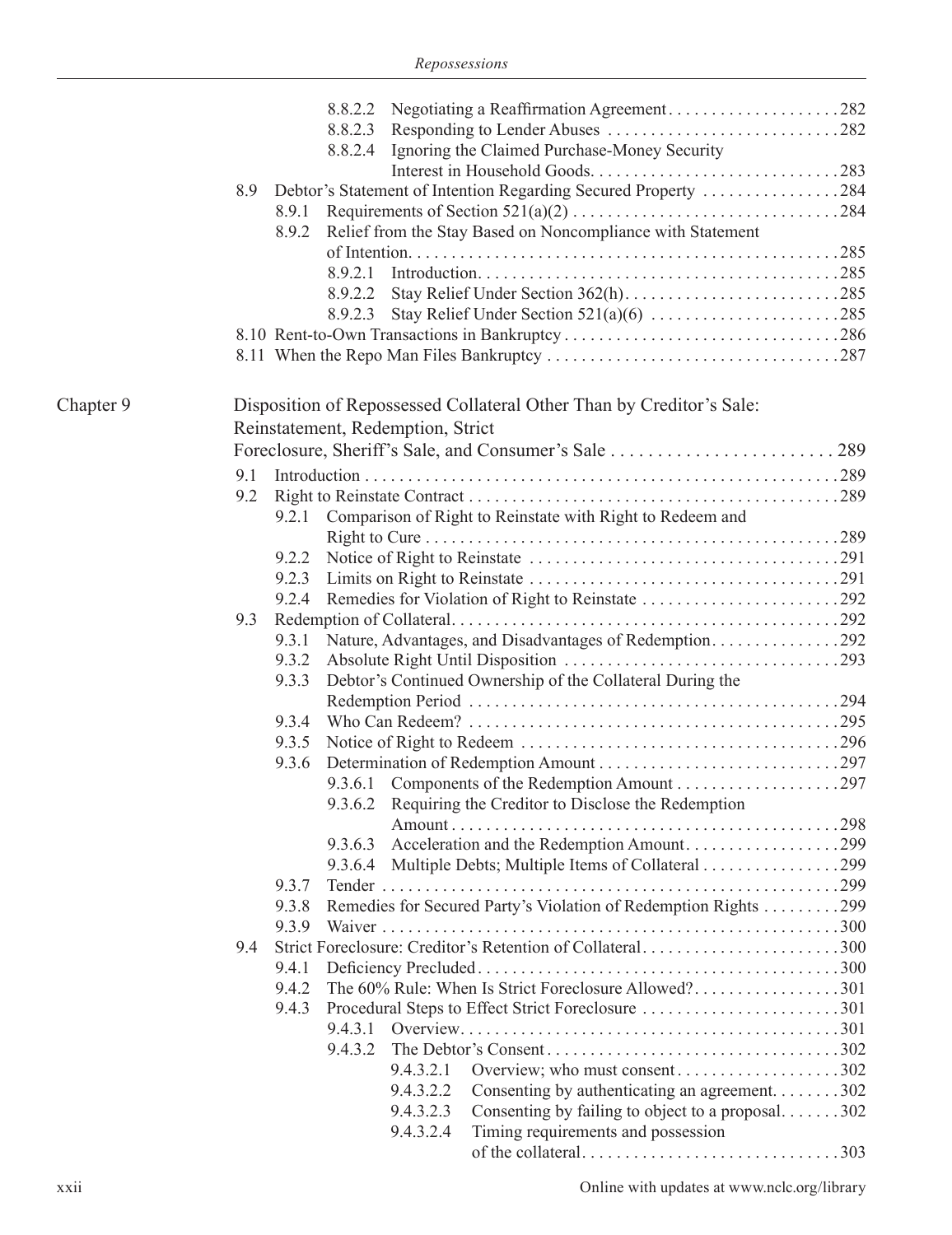|            |      |                  | 9.4.3.2.5 |                                                                  |  |  |  |  |  |
|------------|------|------------------|-----------|------------------------------------------------------------------|--|--|--|--|--|
|            |      |                  | 9.4.3.2.6 | Consequences of debtor's objection304                            |  |  |  |  |  |
|            |      |                  | 9.4.3.3   |                                                                  |  |  |  |  |  |
|            |      | 9.4.4            |           | Consequences of Failure to Comply with Strict Foreclosure        |  |  |  |  |  |
|            |      |                  |           |                                                                  |  |  |  |  |  |
|            |      | 9.4.5            |           |                                                                  |  |  |  |  |  |
|            |      | 9.4.6            |           |                                                                  |  |  |  |  |  |
|            | 9.5  |                  |           |                                                                  |  |  |  |  |  |
|            | 9.6  |                  |           |                                                                  |  |  |  |  |  |
|            |      | 9.6.1            |           |                                                                  |  |  |  |  |  |
|            |      | 9.6.2            |           | Creditor's Involvement in Debtor's Sale May Subject the Sale to  |  |  |  |  |  |
|            |      |                  |           |                                                                  |  |  |  |  |  |
|            |      | 9.6.3            |           | Effect on Deficiency When Creditor Rejects Offers Obtained       |  |  |  |  |  |
|            |      |                  |           |                                                                  |  |  |  |  |  |
|            |      | 9.6.4            |           |                                                                  |  |  |  |  |  |
| Chapter 10 |      |                  |           |                                                                  |  |  |  |  |  |
|            | 10.1 |                  |           | Creditor Must Sell, Lease, or Otherwise Dispose of Collateral311 |  |  |  |  |  |
|            |      | 10.1.1           |           |                                                                  |  |  |  |  |  |
|            |      | 10.1.2           |           |                                                                  |  |  |  |  |  |
|            |      | 10.1.3           |           | Disposition of Collateral Other Than by Sale or Lease311         |  |  |  |  |  |
|            | 10.2 |                  |           | Commercial Reasonableness Standard for Repossession Sales311     |  |  |  |  |  |
|            |      | 10.2.1           |           | Every Aspect of the Sale Must Be Commercially Reasonable 311     |  |  |  |  |  |
|            |      | 10.2.2           |           |                                                                  |  |  |  |  |  |
|            |      | 10.2.3           |           | Factors in Determining Commercial Reasonableness 313             |  |  |  |  |  |
|            |      | 10.2.4           |           | Duty of Commercial Reasonableness Is Not Waivable314             |  |  |  |  |  |
|            |      | 10.2.5           |           |                                                                  |  |  |  |  |  |
|            |      |                  | 10.2.5.1  |                                                                  |  |  |  |  |  |
|            |      |                  |           | 10.2.5.2 Burden of Proof When Creditor Seeks Deficiency 315      |  |  |  |  |  |
|            |      |                  | 10.2.5.3  | Burden of Proof in Debtor's Affirmative Suit 315                 |  |  |  |  |  |
|            |      | 10.2.6           |           |                                                                  |  |  |  |  |  |
|            | 10.3 |                  |           |                                                                  |  |  |  |  |  |
|            |      | 10.3.1           |           |                                                                  |  |  |  |  |  |
|            |      |                  |           |                                                                  |  |  |  |  |  |
|            |      | 10.3.3<br>10.3.4 |           |                                                                  |  |  |  |  |  |
|            | 10.4 |                  |           |                                                                  |  |  |  |  |  |
|            |      | 10.4.1           |           |                                                                  |  |  |  |  |  |
|            |      | 10.4.2           |           |                                                                  |  |  |  |  |  |
|            |      | 10.4.3           |           |                                                                  |  |  |  |  |  |
|            |      | 10.4.4           |           |                                                                  |  |  |  |  |  |
|            |      |                  | 10.4.4.1  | UCC Definition of "Send" 321                                     |  |  |  |  |  |
|            |      |                  | 10.4.4.2  |                                                                  |  |  |  |  |  |
|            |      | 10.4.5           |           |                                                                  |  |  |  |  |  |
|            |      |                  | 10.4.5.1  | Notice Required Regardless of How and When                       |  |  |  |  |  |
|            |      |                  |           | Creditor Acquires Possession322                                  |  |  |  |  |  |
|            |      |                  | 10.4.5.2  | Notice Required Despite Debtor's Actual                          |  |  |  |  |  |
|            |      |                  |           | Knowledge or Inability to Buy323                                 |  |  |  |  |  |
|            |      |                  | 10.4.5.3  | Narrow Exception When Collateral Is Perishable,                  |  |  |  |  |  |
|            |      |                  |           | Declining in Value, or Sold on "Recognized Market"323            |  |  |  |  |  |
|            |      | 10.4.6           |           |                                                                  |  |  |  |  |  |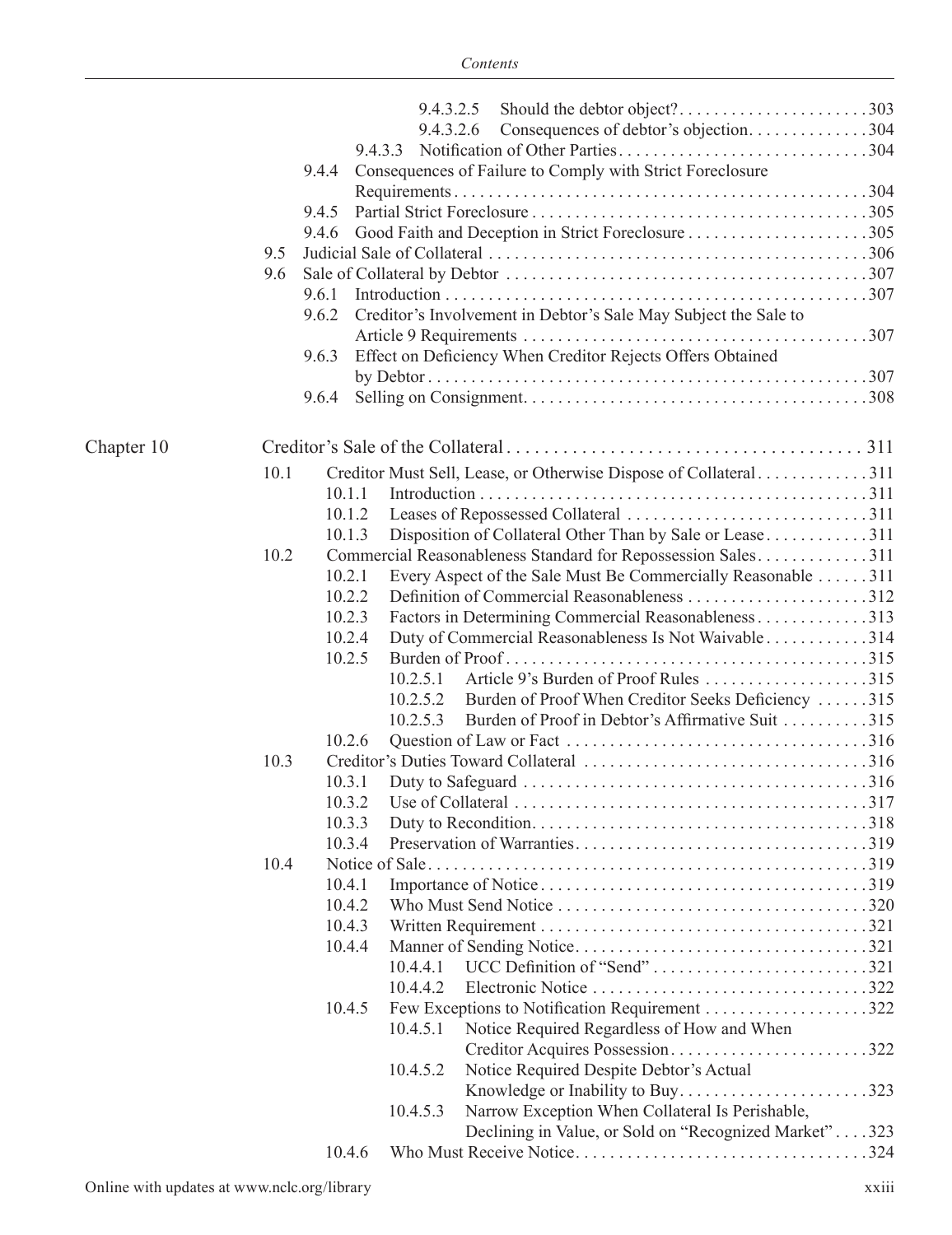|      |         | 10.4.6.1  | Revised Article 9 Requires Notice to Debtors and                     |
|------|---------|-----------|----------------------------------------------------------------------|
|      |         |           | Secondary Obligors 324                                               |
|      |         | 10.4.6.2  | Multiple Notices When There Are Multiple Parties;                    |
|      |         |           | Notice to Party's Attorney 325                                       |
|      |         | 10.4.6.3  | Effect of Agreement Transferring the Collateral to a                 |
|      |         |           |                                                                      |
|      | 10.4.7  |           |                                                                      |
|      |         | 10.4.7.1  | Debtor's Waiver of Notice 326                                        |
|      |         | 10.4.7.2  |                                                                      |
|      | 10.4.8  |           |                                                                      |
|      |         |           |                                                                      |
|      |         | 10.4.8.2  | Requirements Under Other State Statutes 329                          |
|      | 10.4.9  |           | Notice Sent But Not Received; Burden of Proving                      |
|      |         |           |                                                                      |
|      | 10.4.10 |           | Each Co-Debtor and Secondary Obligor Must Receive a                  |
|      |         |           |                                                                      |
|      | 10.4.11 |           |                                                                      |
|      |         |           |                                                                      |
|      |         |           | 10.4.11.2 Description of the Debtor and the Secured Party332         |
|      |         |           |                                                                      |
|      |         |           |                                                                      |
|      |         |           |                                                                      |
|      |         |           | 10.4.11.6 Time and Place of Public Sale or Time After Which          |
|      |         |           |                                                                      |
|      |         |           | 10.4.11.7 Description of Recipient's Liability for Deficiency337     |
|      |         |           | 10.4.11.8 Telephone Number to Learn Redemption Amount 337            |
|      |         | 10.4.11.9 | Telephone Number or Address for Additional                           |
|      |         |           |                                                                      |
|      |         |           |                                                                      |
|      |         |           |                                                                      |
|      |         |           | 10.4.11.12 Inclusion of Additional Information in the Notice339      |
|      |         |           | 10.4.11.12.1 Whether the creditor has an obligation to               |
|      |         |           | include additional information 339                                   |
|      |         |           | 10.4.11.12.2 Inclusion of additional non-required                    |
|      |         |           | .339<br>information that is misleading                               |
|      |         |           |                                                                      |
| 10.5 |         |           |                                                                      |
|      | 10.5.1  |           |                                                                      |
|      | 10.5.2  |           | Constructive Strict Foreclosure and Other Remedies for               |
|      |         |           |                                                                      |
|      | 10.5.3  |           | Rushed Sale; Choice of Unreasonable Date 343                         |
| 10.6 |         |           |                                                                      |
|      | 10.6.1  |           | Implications of the Distinction Between Public and Private Sales 343 |
|      | 10.6.2  |           |                                                                      |
|      | 10.6.3  |           | Are Dealer Only Auctions Public or Private Sales? 345                |
| 10.7 |         |           | Reasonableness of Choice of Type of Repossession Sale 346            |
|      | 10.7.1  |           | Creditor's Choice of Manner of Sale Must Be Commercially             |
|      |         |           |                                                                      |
|      | 10.7.2  |           | Is It Commercially Reasonable to Dispose of Collateral at            |
|      |         |           |                                                                      |
|      |         | 10.7.2.1  | Article 9 Language Regarding Wholesale Dispositions. 347             |
|      |         | 10.7.2.2  | Dealer Justifications for Wholesale Disposition 348                  |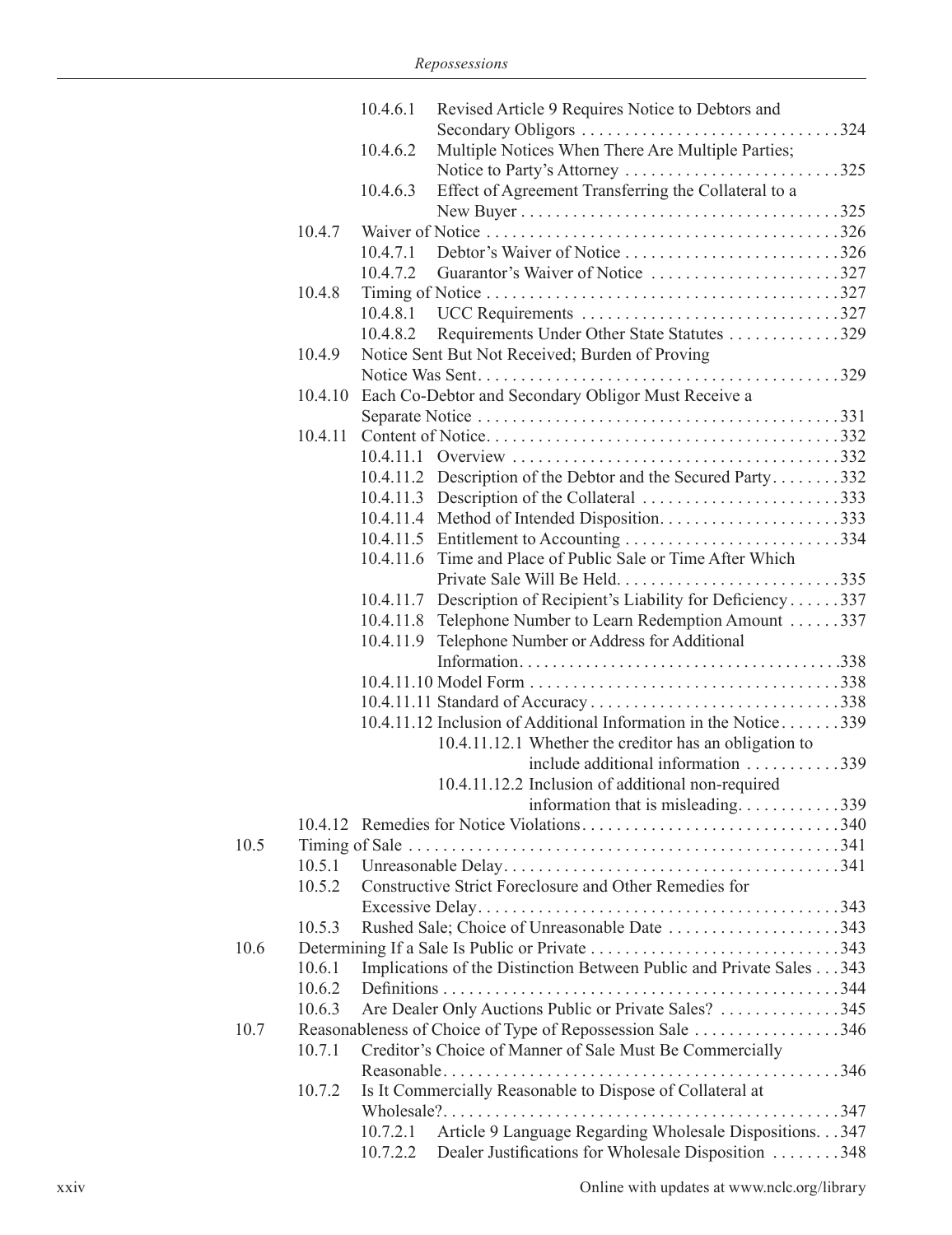|            |       | 10.7.3 |          | Challenging a Creditor's Choice of a Private, Non-Auction                                            |  |
|------------|-------|--------|----------|------------------------------------------------------------------------------------------------------|--|
|            |       |        |          |                                                                                                      |  |
|            |       | 10.7.4 |          | Challenging Creditor's Choice of "Dealer Only" Automobile                                            |  |
|            |       |        |          |                                                                                                      |  |
|            |       |        | 10.7.4.1 |                                                                                                      |  |
|            |       |        | 10.7.4.2 | Dealer Only Automobile Auctions Are Not a                                                            |  |
|            |       |        |          |                                                                                                      |  |
|            |       |        | 10.7.4.3 | Dealer Only Automobile Auctions Do Not Conform<br>to "Reasonable Practices Among Dealers in the Type |  |
|            |       |        |          |                                                                                                      |  |
|            |       |        | 10.7.4.4 | Evidence of Results of Dealer Only Auctions 350                                                      |  |
|            | 10.8  |        |          |                                                                                                      |  |
|            |       | 10.8.1 |          |                                                                                                      |  |
|            |       | 10.8.2 |          |                                                                                                      |  |
|            |       | 10.8.3 |          |                                                                                                      |  |
|            |       | 10.8.4 |          |                                                                                                      |  |
|            |       | 10.8.5 |          |                                                                                                      |  |
|            |       | 10.8.6 |          | Methods Other Than Public Advertising to Attract Buyers355                                           |  |
|            |       | 10.8.7 |          | Availability of Collateral for Inspection 356                                                        |  |
|            |       | 10.8.8 |          |                                                                                                      |  |
|            |       | 10.8.9 |          |                                                                                                      |  |
|            | 10.9  |        |          |                                                                                                      |  |
|            |       | 10.9.1 |          | Low Price Is a Persistent Problem in Repossession Sales357                                           |  |
|            |       | 10.9.2 |          | Low Price Is a Factor in Commercial Reasonableness and                                               |  |
|            |       |        |          |                                                                                                      |  |
|            |       | 10.9.3 |          | Is the Resale Price a Term of the Sale That Must Be                                                  |  |
|            |       |        |          |                                                                                                      |  |
|            |       | 10.9.4 |          | Special Statutory Protections Against Below-Market Resale Prices 360                                 |  |
|            |       | 10.9.5 |          |                                                                                                      |  |
|            |       |        | 10.9.5.1 | Using Pricing Guides and Internet Resources to                                                       |  |
|            |       |        |          | Establish Market Value361                                                                            |  |
|            |       |        | 10.9.5.2 | Purchaser's Resale Price 362                                                                         |  |
|            |       |        | 10.9.5.3 | Other Methods to Establish Market Value 362                                                          |  |
|            |       | 10.9.6 |          | Rebutting Creditor Justifications for Low Resale Prices363                                           |  |
|            | 10.10 |        |          | Purchase by Secured Party or Insider, or Pursuant to Recourse Agreement;                             |  |
|            |       |        |          |                                                                                                      |  |
|            |       |        |          | 10.10.1 Secured Party May Not Purchase at Private Sale 363                                           |  |
|            |       |        |          | 10.10.2 Secured Party's Purchase at Sham Public Sale or Commercially                                 |  |
|            |       |        |          |                                                                                                      |  |
|            |       |        |          |                                                                                                      |  |
|            |       |        |          |                                                                                                      |  |
|            |       |        |          | 10.10.4.1 Does Transferring the Obligation or the Collateral                                         |  |
|            |       |        |          | Back to the Dealer Constitute the Article 9 Disposition? 365                                         |  |
|            |       |        |          | 10.10.4.2 Requirements If Dealer Assumes Secured Party's                                             |  |
|            |       |        |          |                                                                                                      |  |
|            |       |        |          | 10.10.5 "Churning" or Revolving Repossession Schemes367                                              |  |
|            | 10.11 |        |          | Rights of Purchasers at Repossession Sales368                                                        |  |
| Chapter 11 |       |        |          |                                                                                                      |  |
|            | 11.1  |        |          |                                                                                                      |  |
|            |       | 11.1.1 |          | Consumer's Right to Surplus and Liability for Deficiency 369                                         |  |
|            |       | 11.1.2 |          |                                                                                                      |  |
|            |       |        |          |                                                                                                      |  |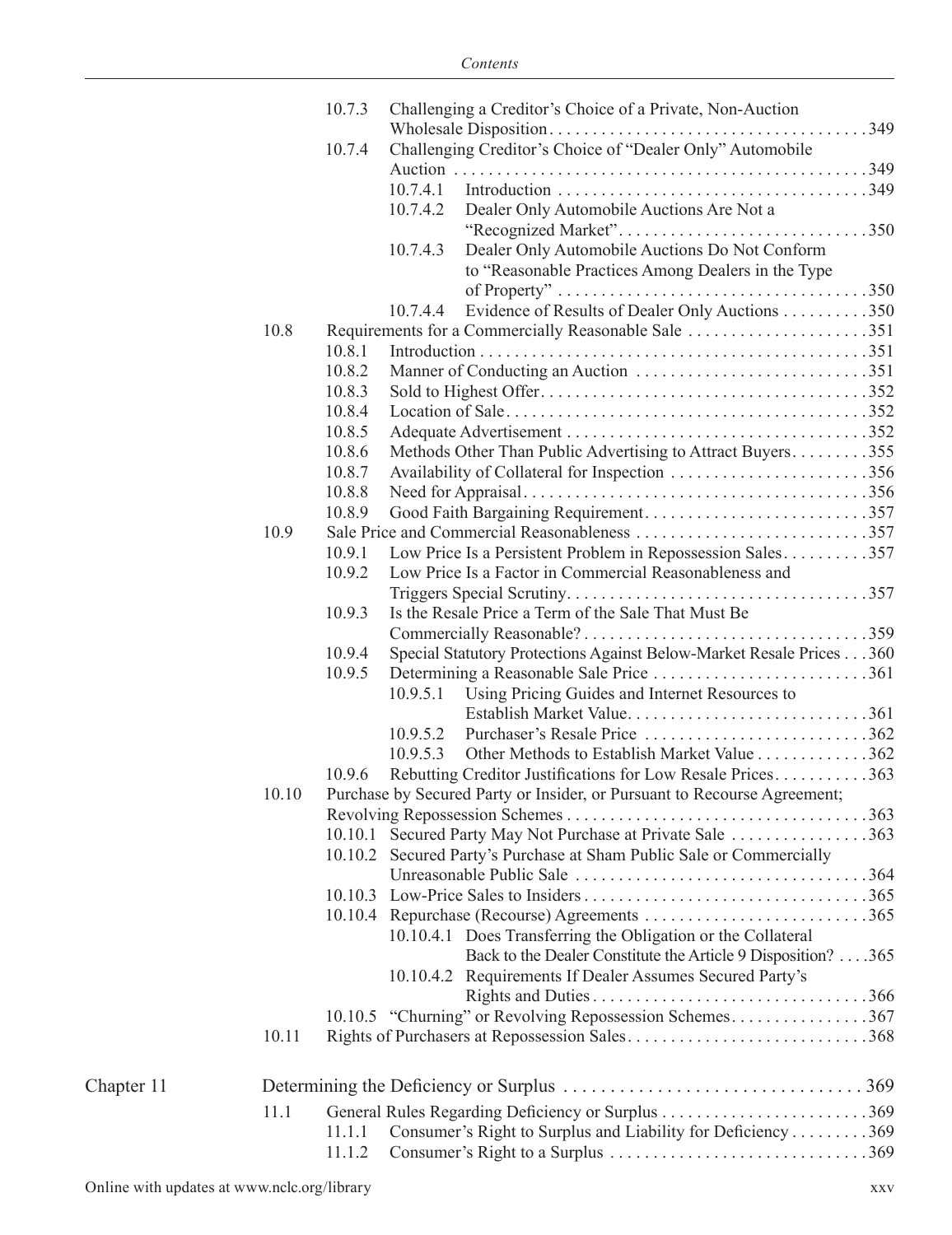|      |        | 11.1.2.1             |            | Right to Surplus After Sale of Collateral 369                                              |
|------|--------|----------------------|------------|--------------------------------------------------------------------------------------------|
|      |        | 11.1.2.2             |            | Right to Surplus When Creditor Retains Collateral                                          |
|      |        |                      |            |                                                                                            |
|      |        | 11.1.2.3             |            | Consumer Remedies for Creditor's Failure to                                                |
|      |        |                      |            |                                                                                            |
| 11.2 |        |                      |            | Deficiency or Surplus Calculation Must Be Explained to Consumer 370                        |
|      | 11.2.1 |                      |            |                                                                                            |
|      | 11.2.2 |                      |            |                                                                                            |
|      | 11.2.3 |                      |            |                                                                                            |
| 11.3 |        |                      |            |                                                                                            |
|      | 11.3.1 |                      |            |                                                                                            |
|      | 11.3.2 |                      |            |                                                                                            |
|      |        | 11.3.2.1<br>11.3.2.2 |            | The Remainder Due on the Debt Before Adjustments372                                        |
|      |        |                      | 11.3.2.2.1 | Acceleration treated as prepayment in                                                      |
|      |        |                      |            |                                                                                            |
|      |        |                      | 11.3.2.2.2 | Computing interest rebates 374                                                             |
|      |        |                      | 11.3.2.2.3 | The effect of the consumer's waiver of                                                     |
|      |        |                      |            | the right to a rebate $\dots \dots \dots \dots \dots \dots \dots 374$                      |
|      |        |                      | 11.3.2.2.4 | Consumer remedies for failure to rebate                                                    |
|      |        |                      |            | unearned interest374                                                                       |
|      |        | 11.3.2.3             |            | Interest and Penalties After Acceleration 374                                              |
|      |        | 11.3.2.4             |            | Force-Placed Insurance Premiums Hidden in a                                                |
|      |        |                      |            | Revised Payment Schedule 375                                                               |
|      |        | 11.3.2.5             |            | Credits to the Consumer for Insurance Claim Payments 375                                   |
|      | 11.3.3 |                      |            |                                                                                            |
|      | 11.3.4 |                      |            | Credit to Consumer for Collateral's Value376                                               |
|      |        | 11.3.4.1             |            |                                                                                            |
|      |        | 11.3.4.2             |            | Transactions Not Qualifying As UCC Sales 376                                               |
|      |        | 11.3.4.3             |            | When Sale Involves Additional Property or Charges377                                       |
|      |        | 11.3.4.4             |            | When Collateral Purchased in Part with a Trade-In or                                       |
|      |        |                      |            |                                                                                            |
|      | 11.3.5 |                      |            | Determining the Collateral's Value After Disposition to an Insider. 378                    |
|      |        | 11.3.5.1             |            | Special Rule for Determining Value378                                                      |
|      |        |                      |            |                                                                                            |
|      |        | 11.3.5.3<br>11.3.5.4 |            | Practical Applications of the Insider Rules 379<br>Consumer Remedies for Insider Sales 380 |
|      |        | 11.3.5.5             |            |                                                                                            |
|      |        |                      | 11.3.5.5.1 | The burden of proof generally381                                                           |
|      |        |                      | 11.3.5.5.2 | Burden of proof for consumer                                                               |
|      |        |                      |            |                                                                                            |
|      |        |                      | 11.3.5.5.3 | Evidence as to the range of prices at an                                                   |
|      |        |                      |            | $arm's length sale \ldots \ldots \ldots \ldots \ldots \ldots 381$                          |
|      | 11.3.6 |                      |            |                                                                                            |
|      |        | 11.3.6.1             |            | Expenses of Seizing and Storing the Collateral 382                                         |
|      |        | 11.3.6.2             |            | Expenses of Reconditioning or Repairing the Collateral383                                  |
|      |        |                      | 11.3.6.2.1 | When such expenses are valid383                                                            |
|      |        |                      | 11.3.6.2.2 | Computing creditor expenses 383                                                            |
|      |        | 11.3.6.3             |            |                                                                                            |
|      |        | 11.3.6.4             |            |                                                                                            |
|      |        |                      | 11.3.6.4.1 |                                                                                            |
|      |        |                      | 11.3.6.4.2 | Does the contract authorize attorney fees?385                                              |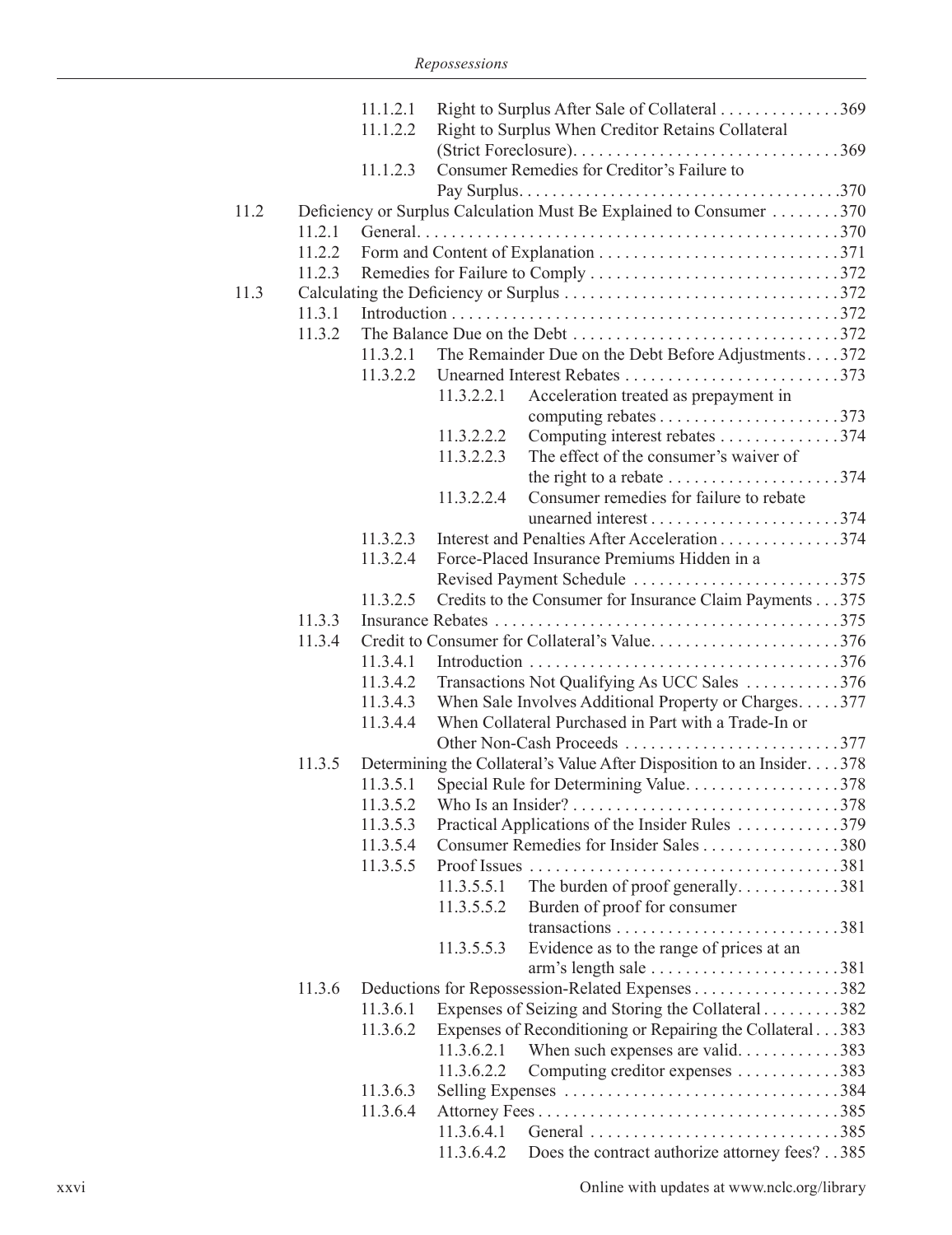|            |      |                  |          | 11.3.6.4.3<br>11.3.6.4.4 | Does state law allow attorney fees? 385<br>Attorney fees when the consumer |  |  |  |
|------------|------|------------------|----------|--------------------------|----------------------------------------------------------------------------|--|--|--|
| Chapter 12 |      |                  |          |                          |                                                                            |  |  |  |
|            | 12.1 |                  |          |                          |                                                                            |  |  |  |
|            |      | 12.1.1           |          |                          | Importance of Defending a Deficiency Action 387                            |  |  |  |
|            |      | 12.1.2           |          |                          | How to Approach Defending a Deficiency Action 387                          |  |  |  |
|            | 12.2 |                  |          |                          |                                                                            |  |  |  |
|            |      | 12.2.1           |          |                          |                                                                            |  |  |  |
|            |      | 12.2.2           |          |                          | Creditor Can Both Seize Collateral and Sue on Debt 389                     |  |  |  |
|            |      |                  | 12.2.2.1 |                          | Creditor's Right to Exercise Remedies                                      |  |  |  |
|            |      |                  |          |                          |                                                                            |  |  |  |
|            |      |                  | 12.2.2.2 |                          | Limits on Creditor's Exercise of Multiple Remedies. 390                    |  |  |  |
|            |      |                  |          | 12.2.2.2.1               | UCC duties of good faith and commercial                                    |  |  |  |
|            |      |                  |          |                          | reasonableness; constructive strict                                        |  |  |  |
|            |      |                  |          |                          | foreclosure $\ldots \ldots \ldots \ldots \ldots \ldots \ldots \ldots 390$  |  |  |  |
|            |      |                  |          | 12.2.2.2.2               | Other state law restrictions 391                                           |  |  |  |
|            |      |                  |          | 12.2.2.2.3               | Restrictions against double recovery 391                                   |  |  |  |
|            | 12.3 |                  |          |                          | No Deficiency When Underlying Debt Is Extinguished 392                     |  |  |  |
|            |      | 12.3.1           |          |                          |                                                                            |  |  |  |
|            |      | 12.3.2           |          |                          |                                                                            |  |  |  |
|            |      | 12.3.3           |          |                          | Creditor's Promise to Accept Collateral in Satisfaction of Debt394         |  |  |  |
|            |      | 12.3.4           |          |                          | No Deficiency After Revocation of Acceptance 394                           |  |  |  |
|            | 12.4 |                  |          |                          |                                                                            |  |  |  |
|            |      | 12.4.1           |          |                          |                                                                            |  |  |  |
|            |      | 12.4.2           |          |                          | Dollar Limitations on Anti-Deficiency Statutes 396                         |  |  |  |
|            |      | 12.4.3           |          |                          | Are Consumer Loans or Only Credit Sales Covered?397                        |  |  |  |
|            |      | 12.4.4<br>12.4.5 |          |                          | Type of Goods Covered; Cross-Collateral398                                 |  |  |  |
|            |      | 12.4.6           |          |                          | Excessive Damage to the Collateral May Give Rise to a                      |  |  |  |
|            |      |                  |          |                          |                                                                            |  |  |  |
|            |      | 12.4.7           |          |                          | Effect of Anti-Deficiency Statute on Judicial Sale of Property             |  |  |  |
|            |      |                  |          |                          |                                                                            |  |  |  |
|            |      | 12.4.8           |          |                          |                                                                            |  |  |  |
|            |      | 12.4.9           |          |                          | Remedies Under Anti-Deficiency Judgment Statutes 400                       |  |  |  |
|            | 12.5 |                  |          |                          | Creditor's Actions May Preclude a Deficiency: Constructive Strict          |  |  |  |
|            |      |                  |          |                          |                                                                            |  |  |  |
|            |      | 12.5.1           |          |                          |                                                                            |  |  |  |
|            |      | 12.5.2           |          |                          | Constructive Strict Foreclosure Under Former Article 9. 400                |  |  |  |
|            |      | 12.5.3           |          |                          | Overview of Constructive Strict Foreclosure Under                          |  |  |  |
|            |      |                  |          |                          |                                                                            |  |  |  |
|            |      | 12.5.4           |          |                          |                                                                            |  |  |  |
|            |      | 12.5.5           |          |                          |                                                                            |  |  |  |
|            |      | 12.5.6           |          |                          |                                                                            |  |  |  |
|            |      | 12.5.7           |          |                          |                                                                            |  |  |  |
|            |      | 12.5.8           |          |                          | Absolute Bar As an Alternative Theory403                                   |  |  |  |
|            |      | 12.5.9           |          |                          | Theories When Creditor Leads Consumer to Believe That                      |  |  |  |
|            |      |                  |          |                          | Return of Collateral Will Discharge the Debt 404                           |  |  |  |
|            |      |                  | 12.5.9.1 |                          |                                                                            |  |  |  |
|            |      |                  | 12.5.9.2 |                          |                                                                            |  |  |  |
|            |      |                  | 12.5.9.3 |                          |                                                                            |  |  |  |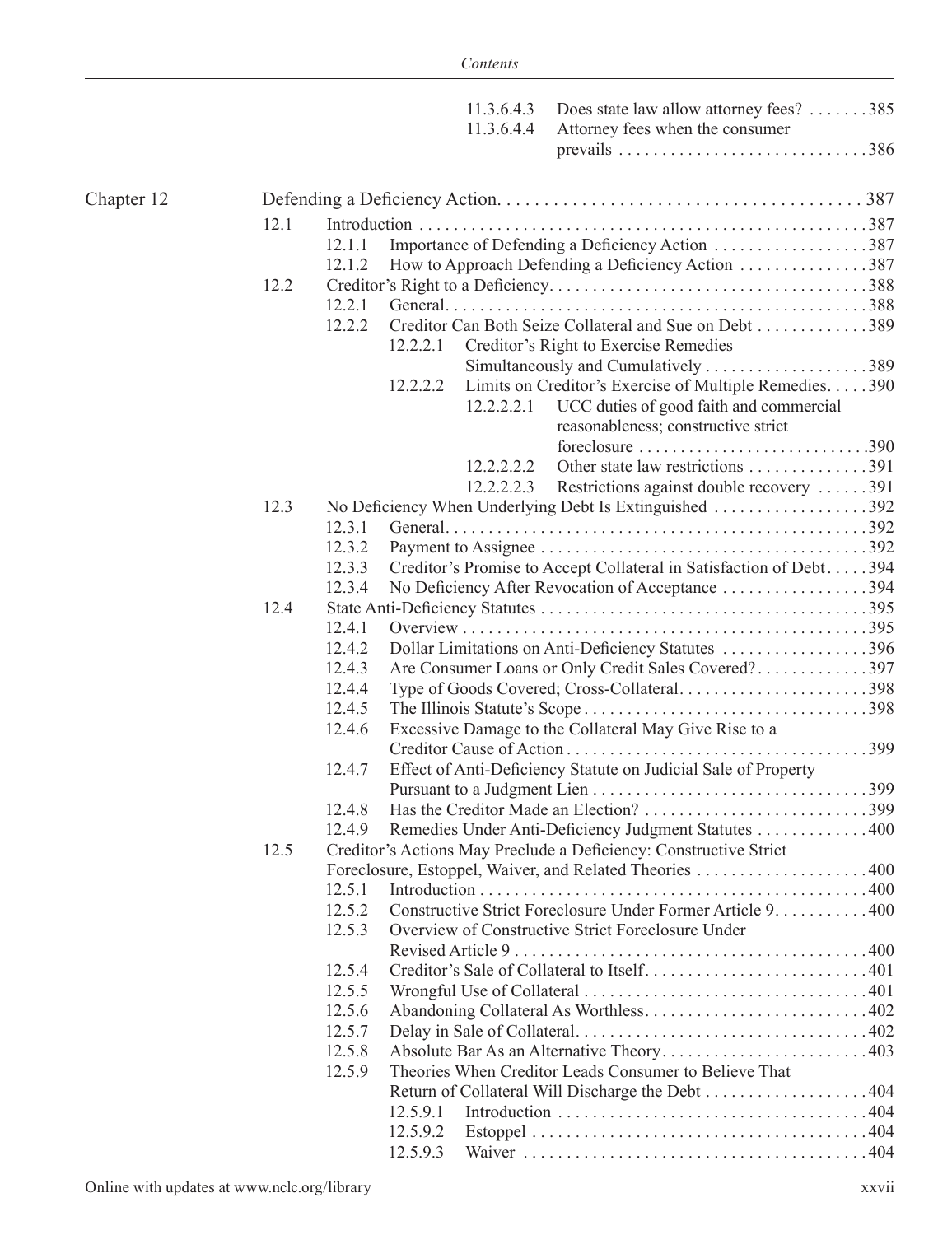|      |        | 12.5.9.4                                                        |                                                                             |  |  |  |  |  |  |  |  |
|------|--------|-----------------------------------------------------------------|-----------------------------------------------------------------------------|--|--|--|--|--|--|--|--|
|      |        | 12.5.9.5                                                        | Rescission and Satisfaction 406                                             |  |  |  |  |  |  |  |  |
| 12.6 |        |                                                                 | Defective Disposition As Defense to Deficiency Action 406                   |  |  |  |  |  |  |  |  |
|      | 12.6.1 | Creditor's Burden and Overview of Consumer Remedies When        |                                                                             |  |  |  |  |  |  |  |  |
|      |        |                                                                 |                                                                             |  |  |  |  |  |  |  |  |
|      |        | 12.6.1.1                                                        | Burden on Creditor to Prove All Aspects of Sale                             |  |  |  |  |  |  |  |  |
|      |        |                                                                 |                                                                             |  |  |  |  |  |  |  |  |
|      |        | 12.6.1.2                                                        | Must the Consumer Place the Secured Party's                                 |  |  |  |  |  |  |  |  |
|      |        |                                                                 | Compliance with Article 9 in Issue? 409                                     |  |  |  |  |  |  |  |  |
|      |        | 12.6.1.3                                                        | What Evidence Is Necessary to Meet the                                      |  |  |  |  |  |  |  |  |
|      |        |                                                                 |                                                                             |  |  |  |  |  |  |  |  |
|      |        | 12.6.1.4                                                        | Impact of Defective Disposition on Right to Deficiency411                   |  |  |  |  |  |  |  |  |
|      | 12.6.2 |                                                                 |                                                                             |  |  |  |  |  |  |  |  |
|      |        | 12.6.2.1                                                        | States Adopting the Absolute Bar Rule 411                                   |  |  |  |  |  |  |  |  |
|      |        | 12.6.2.2                                                        | Violations Triggering the Absolute Bar 412                                  |  |  |  |  |  |  |  |  |
|      |        | 12.6.2.3                                                        | Operation of the Absolute Bar Rule412                                       |  |  |  |  |  |  |  |  |
|      |        | 12.6.2.4                                                        | Justification for the Absolute Bar Rule 413                                 |  |  |  |  |  |  |  |  |
|      | 12.6.3 |                                                                 |                                                                             |  |  |  |  |  |  |  |  |
|      |        | 12.6.3.1                                                        |                                                                             |  |  |  |  |  |  |  |  |
|      |        | 12.6.3.2                                                        | Distinguishing Rebuttable Presumption Precedent in                          |  |  |  |  |  |  |  |  |
|      |        |                                                                 | Arguing for an Absolute Bar Approach 414                                    |  |  |  |  |  |  |  |  |
|      |        | 12.6.3.3                                                        | Operation of the Rebuttable Presumption Approach 414                        |  |  |  |  |  |  |  |  |
|      | 12.6.4 |                                                                 |                                                                             |  |  |  |  |  |  |  |  |
|      | 12.6.5 |                                                                 |                                                                             |  |  |  |  |  |  |  |  |
|      | 12.6.6 | Effect on Right to Deficiency of Failure to Send Explanation of |                                                                             |  |  |  |  |  |  |  |  |
|      |        |                                                                 |                                                                             |  |  |  |  |  |  |  |  |
|      | 12.6.7 |                                                                 | Special Protections Against Deficiency Judgments Under Navajo               |  |  |  |  |  |  |  |  |
|      |        |                                                                 |                                                                             |  |  |  |  |  |  |  |  |
| 12.7 |        |                                                                 | Statute of Limitations for Creditor's Deficiency Claim427                   |  |  |  |  |  |  |  |  |
| 12.8 |        |                                                                 |                                                                             |  |  |  |  |  |  |  |  |
|      |        | Procedural Defenses, State Notice Requirements, and Elements of |                                                                             |  |  |  |  |  |  |  |  |
|      | 12.8.1 |                                                                 |                                                                             |  |  |  |  |  |  |  |  |
|      | 12.8.2 |                                                                 |                                                                             |  |  |  |  |  |  |  |  |
|      | 12.8.3 | Special Notice Requirements As Precondition to a Deficiency430  |                                                                             |  |  |  |  |  |  |  |  |
|      | 1284   |                                                                 |                                                                             |  |  |  |  |  |  |  |  |
| 12.9 |        |                                                                 | Cosigners and Other Sureties' Defenses to Deficiency Action 433             |  |  |  |  |  |  |  |  |
|      | 12.9.1 |                                                                 | Introduction                                                                |  |  |  |  |  |  |  |  |
|      |        | 12.9.1.1                                                        |                                                                             |  |  |  |  |  |  |  |  |
|      |        | 12.9.1.2                                                        | Nature of Cosigner's Liability 433                                          |  |  |  |  |  |  |  |  |
|      |        |                                                                 | Cosigner's Right to Assert Defenses the Principal                           |  |  |  |  |  |  |  |  |
|      |        |                                                                 |                                                                             |  |  |  |  |  |  |  |  |
|      |        | 12.9.1.3                                                        | Special Defenses and Protections for Cosigners; Does                        |  |  |  |  |  |  |  |  |
|      |        |                                                                 | Article 3 or the Common Law Govern?435                                      |  |  |  |  |  |  |  |  |
|      | 12.9.2 |                                                                 |                                                                             |  |  |  |  |  |  |  |  |
|      |        | 12.9.2.1                                                        |                                                                             |  |  |  |  |  |  |  |  |
|      |        | 12.9.2.2                                                        | Definition of Accommodation Party Under 1990 and                            |  |  |  |  |  |  |  |  |
|      |        |                                                                 |                                                                             |  |  |  |  |  |  |  |  |
|      |        | 12.9.2.3                                                        | Definitions Under Pre-1990 Version of Article 3437                          |  |  |  |  |  |  |  |  |
|      | 12.9.3 |                                                                 | Defenses Available to Cosigners Under Article 3 437                         |  |  |  |  |  |  |  |  |
|      |        | 12.9.3.1                                                        |                                                                             |  |  |  |  |  |  |  |  |
|      |        | 12.9.3.2                                                        |                                                                             |  |  |  |  |  |  |  |  |
|      |        |                                                                 | 12.9.3.2.1 Extension of due date $\dots \dots \dots \dots \dots \dots$ .438 |  |  |  |  |  |  |  |  |
|      |        |                                                                 | Modification of terms of obligation 438<br>12.9.3.2.2                       |  |  |  |  |  |  |  |  |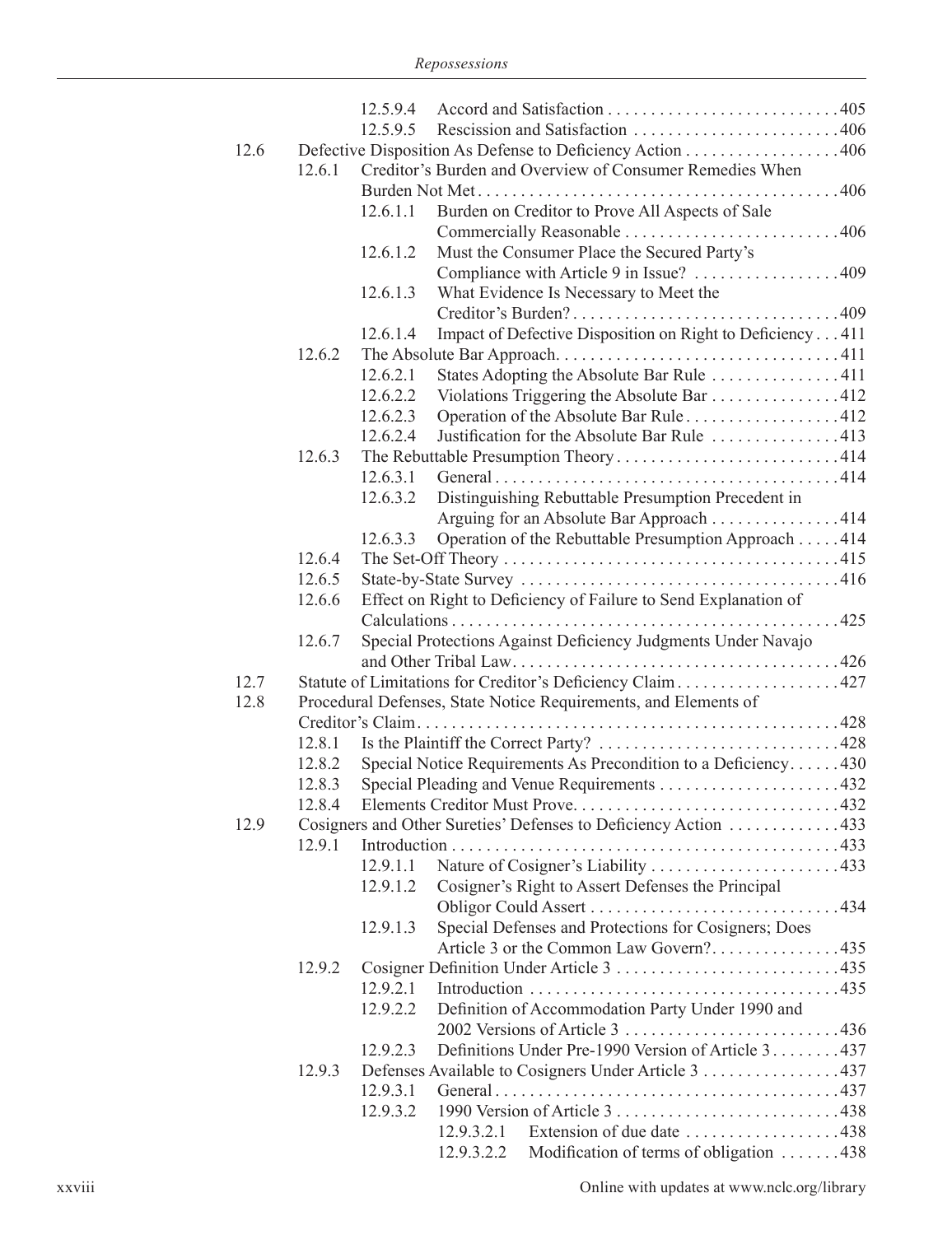|            |       |        |          | 12.9.3.2.3 | Creditor's impairment of collateral438                   |  |
|------------|-------|--------|----------|------------|----------------------------------------------------------|--|
|            |       |        |          | 12.9.3.2.4 | Release of principal obligor 439                         |  |
|            |       |        |          | 12.9.3.2.5 | Waiver439                                                |  |
|            |       |        |          | 12.9.3.2.6 | Defenses when accommodation party's                      |  |
|            |       |        |          |            | status is unknown to creditor439                         |  |
|            |       |        | 12.9.3.3 |            | Defenses Under 2002 Revisions to Article 3 439           |  |
|            |       |        | 12.9.3.4 |            |                                                          |  |
|            |       |        |          | 12.9.3.4.1 | Payment extensions and other                             |  |
|            |       |        |          |            | modifications of terms439                                |  |
|            |       |        |          | 12.9.3.4.2 | Impairment of collateral as defense to<br>deficiency 440 |  |
|            |       |        |          | 12.9.3.4.3 | Reservation of rights may defeat these<br>defenses440    |  |
|            |       | 12.9.4 |          |            | Defenses Available to Cosigners Under the Common Law440  |  |
|            |       |        | 12.9.4.1 |            | Relevance of Common Law Rules440                         |  |
|            |       |        | 12.9.4.2 |            | Discharge of Guarantor Under Common Law Rules441         |  |
|            |       |        | 12.9.4.3 |            | Creditor's Failure to Reveal Risks of Guarantee As       |  |
|            |       |        |          |            |                                                          |  |
|            |       | 12.9.5 |          |            | Cosigners' Rights Under UCC Articles 1 and 9 445         |  |
|            |       |        | 12.9.5.1 |            | Cosigner's Right to Notice of Sale and a                 |  |
|            |       |        |          |            | Commercially Reasonable Disposition of the               |  |
|            |       |        |          |            |                                                          |  |
|            |       |        |          | 12.9.5.1.1 | Cosigners as "secondary obligors" under                  |  |
|            |       |        |          | 12.9.5.1.2 | Cosigners' rights after repossession 445                 |  |
|            |       |        | 12.9.5.2 |            | Creditor's Duty of Good Faith to Surety 446              |  |
|            |       | 12.9.6 |          |            | Creditor's Duty to Make Disclosures to Cosigner447       |  |
|            |       |        | 12.9.6.1 |            | Federal Trade Commission Cosigner Requirements 447       |  |
|            |       |        | 12.9.6.2 |            |                                                          |  |
|            |       | 12.9.7 |          |            | Surety's Claims Against the Principal Debtor 448         |  |
|            |       | 12.9.8 |          |            |                                                          |  |
|            |       |        | 12.9.8.1 |            |                                                          |  |
|            |       |        | 12.9.8.2 |            |                                                          |  |
|            |       |        | 12.9.8.3 |            | Considerations Prior to Vehicle Repossession 449         |  |
|            |       |        |          |            |                                                          |  |
|            | 12.10 |        |          |            |                                                          |  |
| Chapter 13 |       |        |          |            |                                                          |  |
|            | 13.1  |        |          |            |                                                          |  |
|            | 13.2  |        |          |            |                                                          |  |
|            |       | 13.2.1 |          |            |                                                          |  |
|            |       | 13.2.2 |          |            |                                                          |  |
|            |       | 13.2.3 |          |            |                                                          |  |
|            |       |        | 13.2.3.1 |            |                                                          |  |
|            |       |        | 13.2.3.2 |            | Components of Actual Damages; Attorney Fees 455          |  |
|            |       | 13.2.4 |          |            | Statutory Damages Under UCC $\S 9-625(c)(2)$ 455         |  |
|            |       |        | 13.2.4.1 |            |                                                          |  |
|            |       |        | 13.2.4.2 |            | Violations Leading to Statutory Damages 456              |  |
|            |       |        | 13.2.4.3 |            | Are Statutory Damages Available for Violation of         |  |
|            |       |        |          |            |                                                          |  |
|            |       |        | 13.2.4.4 |            | Who May Seek Statutory Damages? 457                      |  |
|            |       |        |          |            |                                                          |  |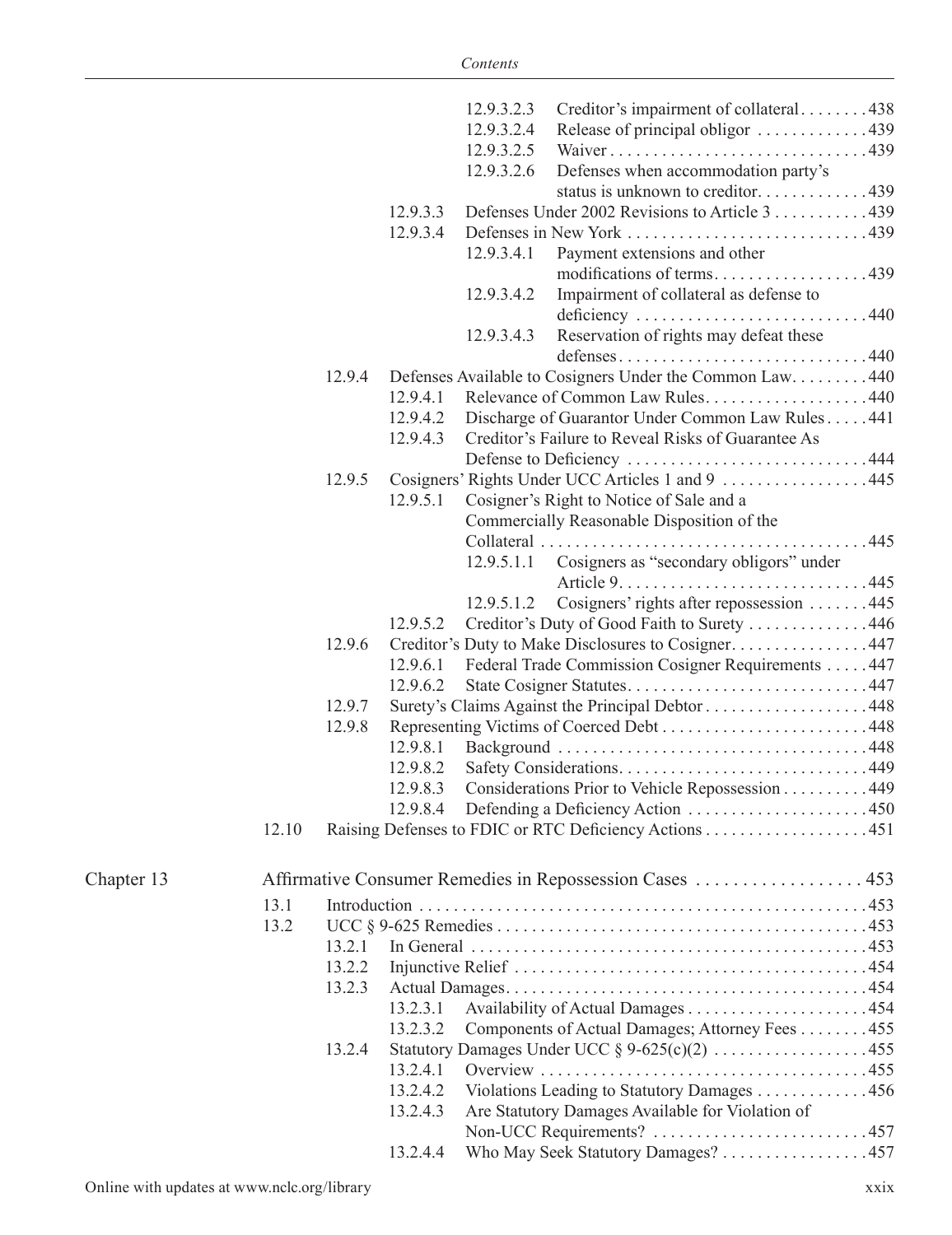|      |        | 13.2.4.5                                                     | Statutory Damages Available Only If Collateral Is                  |  |  |  |  |  |
|------|--------|--------------------------------------------------------------|--------------------------------------------------------------------|--|--|--|--|--|
|      |        |                                                              |                                                                    |  |  |  |  |  |
|      |        | 13.2.4.6                                                     |                                                                    |  |  |  |  |  |
|      | 13.2.5 |                                                              | Supplemental \$500 Damages for Miscellaneous Violations 459        |  |  |  |  |  |
|      | 13.2.6 | Class Actions, Multiple Statutory Damages, and Interrelation |                                                                    |  |  |  |  |  |
|      |        |                                                              |                                                                    |  |  |  |  |  |
|      |        | 13.2.6.1                                                     |                                                                    |  |  |  |  |  |
|      |        | 13.2.6.2                                                     |                                                                    |  |  |  |  |  |
|      |        | 13.2.6.3                                                     | Can the Consumer Recover Both UCC Statutory                        |  |  |  |  |  |
|      |        |                                                              |                                                                    |  |  |  |  |  |
|      |        |                                                              | Damages and Actual, Statutory, or Punitive Damages                 |  |  |  |  |  |
|      |        |                                                              |                                                                    |  |  |  |  |  |
|      | 13.2.7 |                                                              | Barring a Deficiency and Recovering UCC Actual and Statutory       |  |  |  |  |  |
|      |        |                                                              |                                                                    |  |  |  |  |  |
|      |        | 13.2.7.1                                                     |                                                                    |  |  |  |  |  |
|      |        | 13.2.7.2                                                     | Effect on Actual and Statutory Damages When Debtor                 |  |  |  |  |  |
|      |        |                                                              | Has Defeated Deficiency Claim in Non-Consumer                      |  |  |  |  |  |
|      |        |                                                              | Transaction or in Non-Uniform State462                             |  |  |  |  |  |
|      |        | 13.2.7.3                                                     | Effect on Actual and Statutory Damages When Debtor                 |  |  |  |  |  |
|      |        |                                                              | Has Defeated Deficiency Claim in Consumer                          |  |  |  |  |  |
|      |        |                                                              |                                                                    |  |  |  |  |  |
|      |        | 13.2.7.4                                                     | When Non-UCC State Law Specifically                                |  |  |  |  |  |
|      |        |                                                              |                                                                    |  |  |  |  |  |
|      |        | 13.2.7.5                                                     | Practical Considerations464                                        |  |  |  |  |  |
|      | 13.2.8 |                                                              |                                                                    |  |  |  |  |  |
|      |        |                                                              |                                                                    |  |  |  |  |  |
|      |        | 13.2.8.2                                                     | Tolling and the Discovery Rule; When the Statute of                |  |  |  |  |  |
|      |        |                                                              |                                                                    |  |  |  |  |  |
| 13.3 |        |                                                              |                                                                    |  |  |  |  |  |
|      | 13.3.1 |                                                              | Application of Good Faith Requirement to Repossession Cases  . 466 |  |  |  |  |  |
|      | 13.3.2 |                                                              | Remedies for Violation of Good Faith Requirement468                |  |  |  |  |  |
| 13.4 |        |                                                              |                                                                    |  |  |  |  |  |
|      |        |                                                              |                                                                    |  |  |  |  |  |
|      | 13.4.1 |                                                              |                                                                    |  |  |  |  |  |
|      | 13.4.2 |                                                              | UDAP Statutes' Coverage of Repossession Practices 471              |  |  |  |  |  |
|      |        | 13.4.2.1                                                     | Importance of Examining the Statutory Language 471                 |  |  |  |  |  |
|      |        |                                                              | 13.4.2.2 Determining If UDAP Statute Applies to Repossession       |  |  |  |  |  |
|      |        |                                                              |                                                                    |  |  |  |  |  |
|      |        | 13.4.2.3                                                     | Determining If UDAP Statute Applies to Credit                      |  |  |  |  |  |
|      |        |                                                              |                                                                    |  |  |  |  |  |
|      | 13.4.3 |                                                              | Unfair and Deceptive Repossession Practices. 472                   |  |  |  |  |  |
|      |        | 13.4.3.1                                                     | Specific Practices Found Unfair or Deceptive 472                   |  |  |  |  |  |
|      |        | 13.4.3.2                                                     | Violation of Other Statute As Basis for UDAP Violation. 475        |  |  |  |  |  |
|      |        | 13.4.3.3                                                     | Contractual Creditor Remedy Provisions As UDAP                     |  |  |  |  |  |
|      |        |                                                              |                                                                    |  |  |  |  |  |
|      |        | 13.4.3.4                                                     | Remedies and Limitations in UDAP Repossession                      |  |  |  |  |  |
|      |        |                                                              |                                                                    |  |  |  |  |  |
|      | 13.4.4 |                                                              | Federal and State RICO and Civil Theft Claims 476                  |  |  |  |  |  |
|      | 13.4.5 |                                                              |                                                                    |  |  |  |  |  |
| 13.5 |        |                                                              | Laws Regulating Repossessions, Collections, or Credit 477          |  |  |  |  |  |
|      | 13.5.1 |                                                              | The Federal Fair Debt Collection Practices Act 477                 |  |  |  |  |  |
|      |        | 13.5.1.1                                                     |                                                                    |  |  |  |  |  |
|      |        | 13.5.1.2                                                     | FDCPA Provisions Specifically Covering Repossession                |  |  |  |  |  |
|      |        |                                                              |                                                                    |  |  |  |  |  |
|      |        |                                                              |                                                                    |  |  |  |  |  |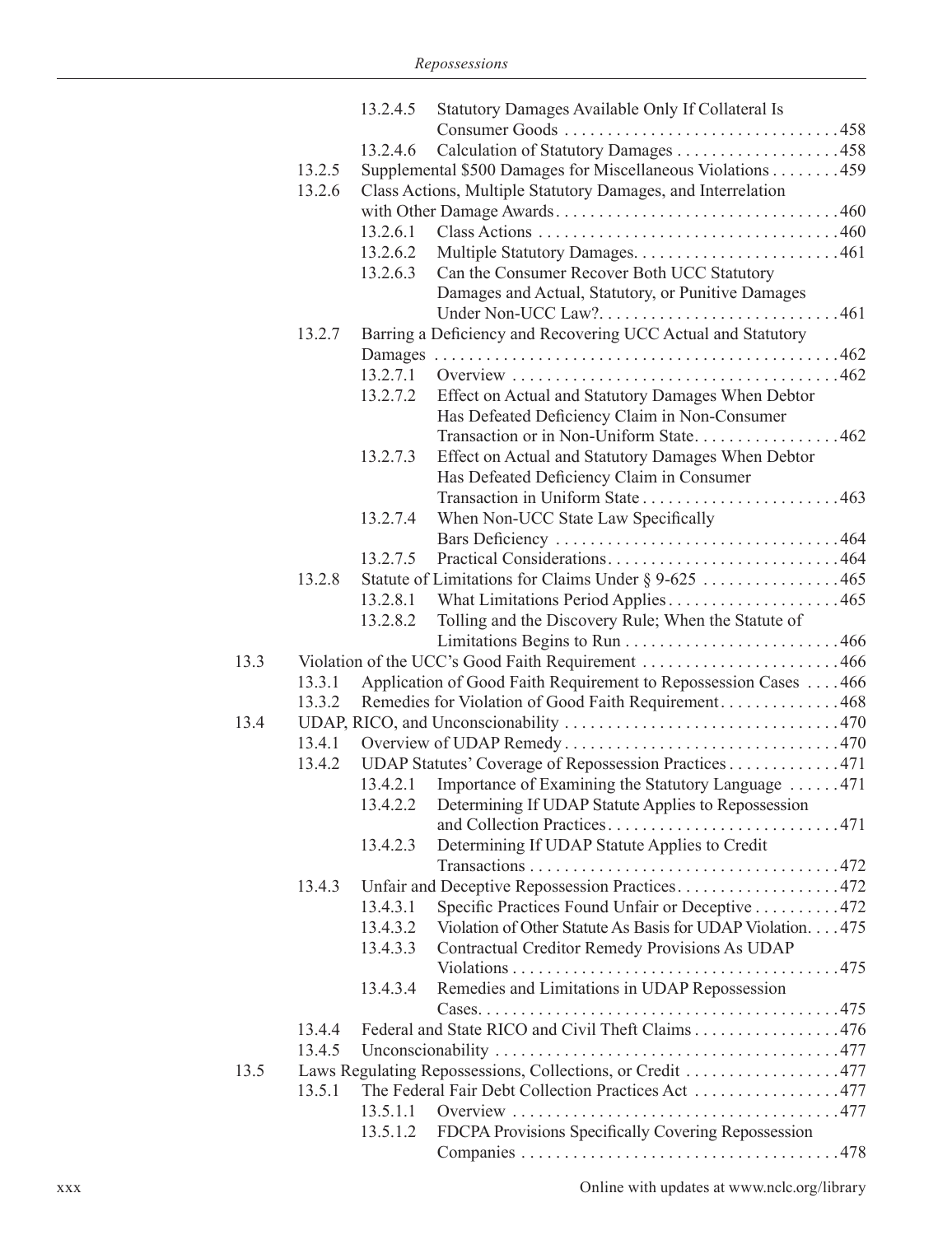|      |         |          | 13.5.1.2.1 | Scope478                                                                                      |  |
|------|---------|----------|------------|-----------------------------------------------------------------------------------------------|--|
|      |         |          | 13.5.1.2.2 | Seizing collateral without present right to                                                   |  |
|      |         |          |            |                                                                                               |  |
|      |         |          | 13.5.1.2.3 | Threatening repossession without a present                                                    |  |
|      |         |          |            |                                                                                               |  |
|      |         |          | 13.5.1.2.4 | Repossession of property exempt by law                                                        |  |
|      |         |          |            | from seizure480                                                                               |  |
|      |         | 13.5.1.3 |            | Do the Generally Applicable FDCPA Prohibitions                                                |  |
|      |         |          |            |                                                                                               |  |
|      |         |          | 13.5.1.3.1 | Introduction480                                                                               |  |
|      |         |          | 13.5.1.3.2 | The statutory definition of "debt collector"                                                  |  |
|      |         |          |            | and the <i>Obduskey</i> decision 480                                                          |  |
|      |         |          | 13.5.1.3.3 | Applying the "principal purpose"                                                              |  |
|      |         |          |            | requirement of the limited-purpose                                                            |  |
|      |         |          |            |                                                                                               |  |
|      |         |          | 13.5.1.3.4 | Repossessor's acts that go beyond those                                                       |  |
|      |         |          |            | necessary to enforce a security interest482                                                   |  |
|      |         | 13.5.1.4 |            | Applying the Generally Applicable FDCPA Provisions                                            |  |
|      |         |          |            | to Repossession $\ldots \ldots \ldots \ldots \ldots \ldots \ldots \ldots \ldots \ldots$ . 483 |  |
|      | 13.5.2  |          |            |                                                                                               |  |
|      | 13.5.3  |          |            |                                                                                               |  |
|      | 13.5.4  |          |            |                                                                                               |  |
|      | 13.5.5  |          |            | State Limits on Professional Repossessors 486                                                 |  |
|      | 13.5.6  |          |            |                                                                                               |  |
| 13.6 |         |          |            |                                                                                               |  |
|      | 13.6.1  |          |            |                                                                                               |  |
|      | 13.6.2  |          |            |                                                                                               |  |
|      |         |          |            |                                                                                               |  |
|      |         |          |            | 13.6.2.2 Application of the Tort of Conversion to Repossession490                             |  |
|      |         | 13.6.2.3 |            |                                                                                               |  |
|      | 13.6.3  |          |            |                                                                                               |  |
|      | 13.6.4  |          |            |                                                                                               |  |
|      | 13.6.5  |          |            |                                                                                               |  |
|      | 13.6.6  |          |            | Negligent or Intentional Infliction of Emotional Distress 498                                 |  |
|      | 13.6.7  |          |            |                                                                                               |  |
|      | 13.6.8  |          |            | Other Potential Tort Causes of Action499                                                      |  |
|      | 13.6.9  |          |            |                                                                                               |  |
|      | 13.6.10 |          |            |                                                                                               |  |
|      | 13.6.11 |          |            |                                                                                               |  |
|      |         |          |            | 13.6.12 Debtor's Replevin of Wrongfully Seized Property 505                                   |  |
| 13.7 |         |          |            |                                                                                               |  |
|      | 13.7.1  |          |            |                                                                                               |  |
|      | 13.7.2  |          |            |                                                                                               |  |
|      | 13.7.3  |          |            |                                                                                               |  |
|      |         | 13.7.3.1 |            |                                                                                               |  |
|      |         | 13.7.3.2 |            |                                                                                               |  |
|      |         | 13.7.3.3 |            | Liability of Local Governmental Bodies 507                                                    |  |
|      |         | 13.7.3.4 |            | Individual Law Enforcement Officers and Qualified                                             |  |
|      |         |          |            |                                                                                               |  |
|      |         | 13.7.3.5 |            |                                                                                               |  |
| 13.8 |         |          |            |                                                                                               |  |
|      |         |          |            |                                                                                               |  |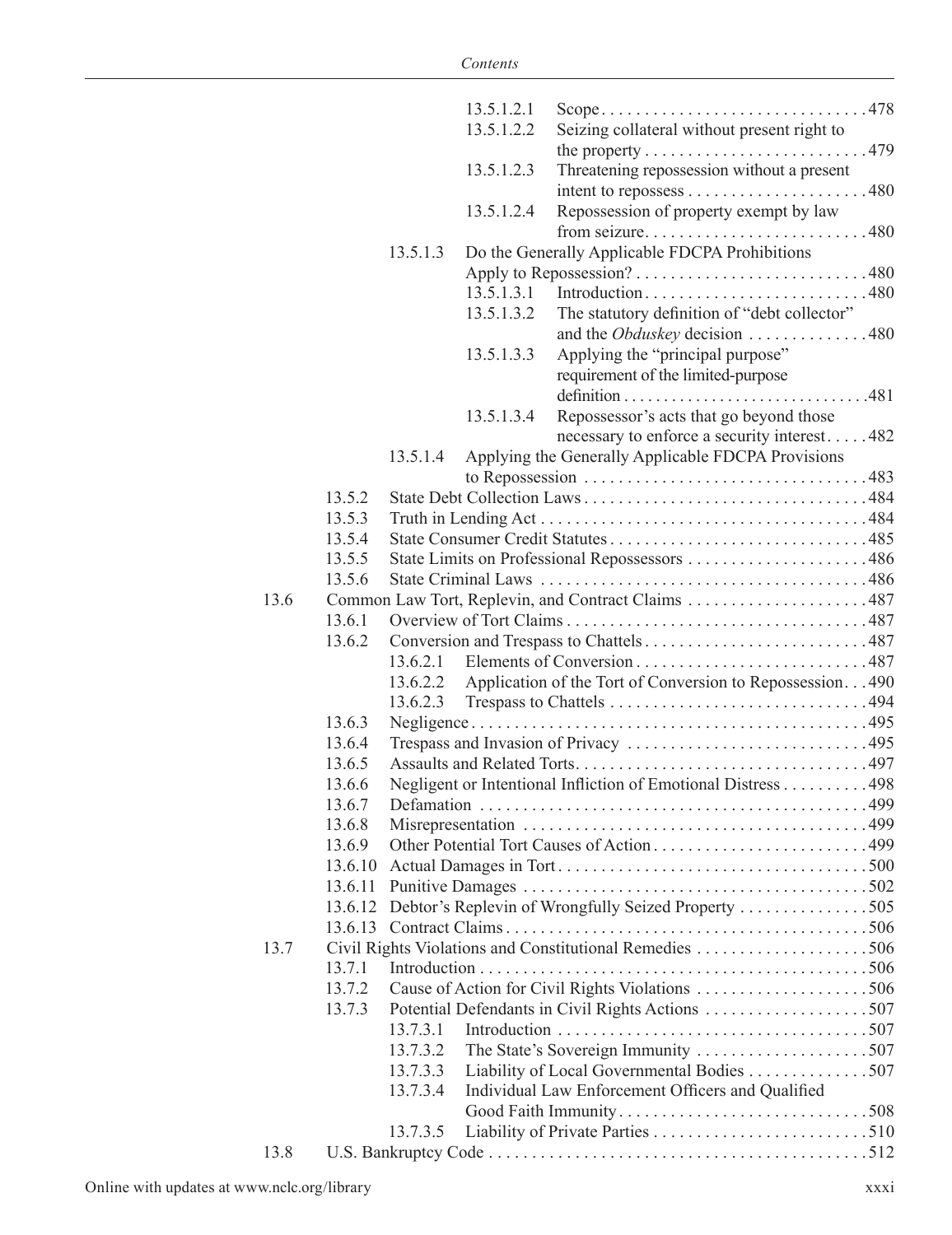| 13.9  |        |          | Consumer Remedies Based on Claims or Counterclaims Not Related            |  |
|-------|--------|----------|---------------------------------------------------------------------------|--|
|       |        |          |                                                                           |  |
|       | 13.9.1 |          |                                                                           |  |
|       | 13.9.2 |          | Raising Seller-Related Claims Against the Creditor 512                    |  |
|       |        | 13.9.2.1 | Scope and Effect of the FTC Holder Rule 512                               |  |
|       |        |          | 13.9.2.2 Limits on Creditor Liability for Seller-Related Claims 513       |  |
| 13.10 |        |          |                                                                           |  |
|       |        |          | 13.10.1 Debtor's Consent As Defense to Wrongful Repossession514           |  |
|       |        |          | 13.10.2 Debtor's Contractual Waiver of Action for Wrongful                |  |
|       |        |          |                                                                           |  |
|       |        |          |                                                                           |  |
|       |        |          | 13.10.3 Contractual Waivers of Consumer's Right to Sue for Personal       |  |
|       |        |          |                                                                           |  |
|       |        |          | 13.10.4 Creditor's Liability for the Acts of Repossessors 516             |  |
|       |        |          | 13.10.4.1 Employer's Respondeat Superior Liability 516                    |  |
|       |        |          | 13.10.4.2 When Repossessor Is an Independent Contractor 517               |  |
|       |        |          | 13.10.4.2.1 Care in repossession of collateral as a                       |  |
|       |        |          | non-delegable duty 517                                                    |  |
|       |        |          | 13.10.4.2.2 Creditor's failure to exercise care in                        |  |
|       |        |          |                                                                           |  |
|       |        |          | 13.10.4.2.3 Creditor liability based on other statutes519                 |  |
|       |        |          | 13.10.4.3 Liability of Repossession Company or Other                      |  |
|       |        |          |                                                                           |  |
| 13.11 |        |          |                                                                           |  |
|       |        |          |                                                                           |  |
|       |        |          |                                                                           |  |
|       |        |          |                                                                           |  |
|       |        |          |                                                                           |  |
|       |        |          | 13.11.3.2 A Dozen Reasons Why Arbitration May Not                         |  |
|       |        |          |                                                                           |  |
|       |        |          |                                                                           |  |
|       |        |          | 13.11.3.2.1 No arbitration requirement for<br>manufactured home loans 521 |  |
|       |        |          |                                                                           |  |
|       |        |          | 13.11.3.2.2 No arbitration requirement for                                |  |
|       |        |          | non-purchase-money credit extended                                        |  |
|       |        |          | to military personnel                                                     |  |
|       |        |          | or dependents 521                                                         |  |
|       |        |          | 13.11.3.2.3 Congress overrides CFPB limits on                             |  |
|       |        |          |                                                                           |  |
|       |        |          | 13.11.3.2.4 Arbitration when consumer files                               |  |
|       |        |          | bankruptcy522                                                             |  |
|       |        |          | 13.11.3.2.5 Defendant must produce the arbitration                        |  |
|       |        |          |                                                                           |  |
|       |        |          | 13.11.3.2.6 When the sole designated arbitration                          |  |
|       |        |          | forum is unavailable 522                                                  |  |
|       |        |          | 13.11.3.2.7 Has the arbitration agreement been                            |  |
|       |        |          | superseded by another contract?522                                        |  |
|       |        |          | 13.11.3.2.8 Has the creditor waived the arbitration                       |  |
|       |        |          |                                                                           |  |
|       |        |          | 13.11.3.2.9 Unconscionability or denial of federal                        |  |
|       |        |          |                                                                           |  |
|       |        |          | 13.11.3.2.10 Does the arbitration agreement apply to                      |  |
|       |        |          | the dispute and to the parties?523                                        |  |
|       |        |          |                                                                           |  |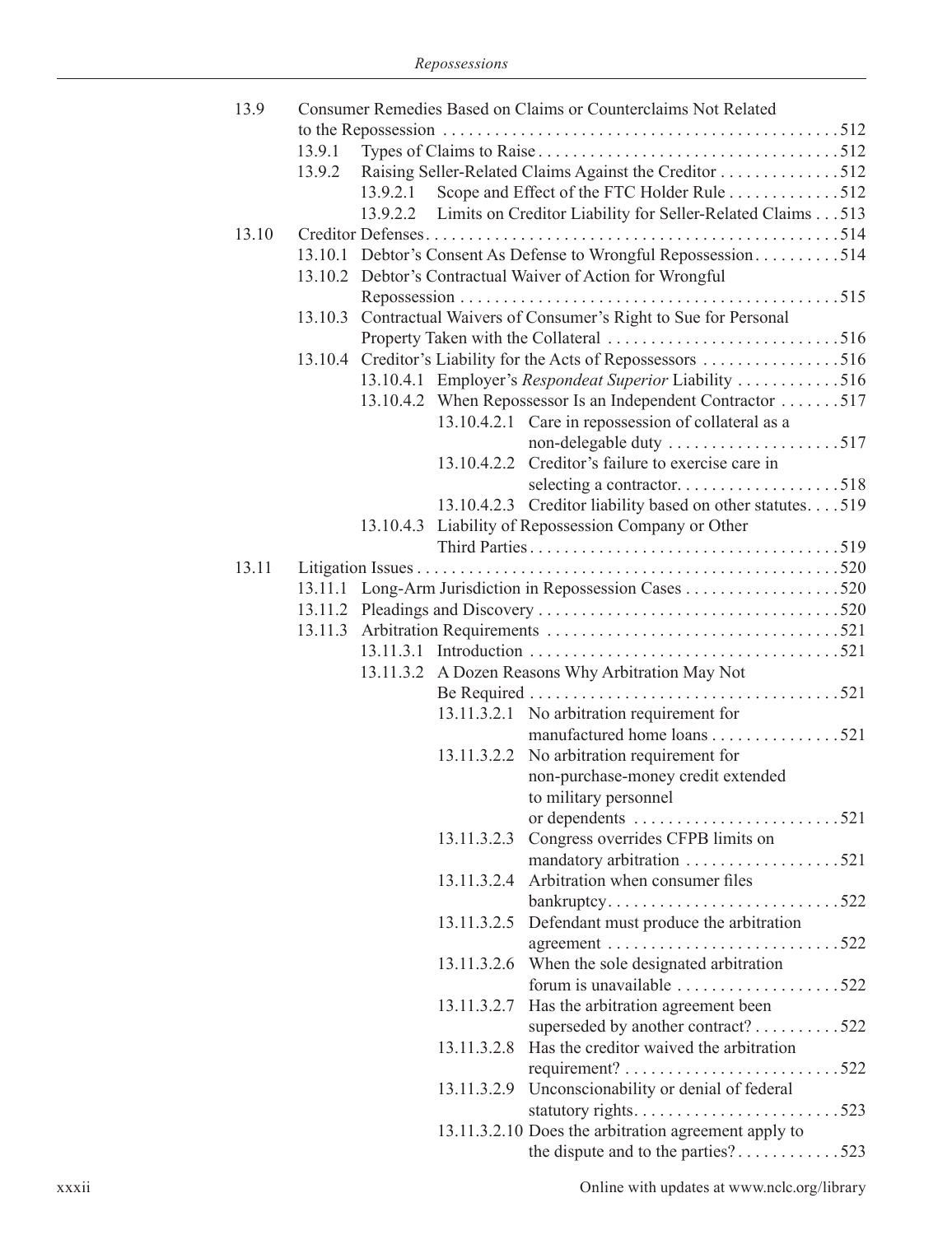|            |      |         |          |            | 13.11.3.2.11 When arbitration clause excludes                                                                |  |
|------------|------|---------|----------|------------|--------------------------------------------------------------------------------------------------------------|--|
|            |      |         |          |            |                                                                                                              |  |
|            |      |         |          |            | 13.11.3.2.12 When usury voids the contract 524                                                               |  |
|            |      |         |          |            | 13.11.3.3 Does the Court or Arbitrator Determine Arbitrability? 524                                          |  |
|            |      |         |          |            | 13.11.3.4 When Arbitration May Be a Good Consumer Option 524                                                 |  |
|            |      |         |          |            |                                                                                                              |  |
|            |      |         |          |            |                                                                                                              |  |
|            |      |         |          |            |                                                                                                              |  |
|            |      | 13 11 4 |          |            |                                                                                                              |  |
|            |      | 13 11 5 |          |            |                                                                                                              |  |
|            |      |         |          |            |                                                                                                              |  |
|            |      |         |          |            |                                                                                                              |  |
| Chapter 14 |      |         |          |            |                                                                                                              |  |
|            | 14.1 |         |          |            |                                                                                                              |  |
|            |      |         |          |            |                                                                                                              |  |
|            |      | 14.1.1  |          |            |                                                                                                              |  |
|            |      | 14.1.2  |          |            |                                                                                                              |  |
|            |      |         | 14.1.2.1 |            |                                                                                                              |  |
|            |      |         | 14.1.2.2 |            | History of UCC Definition of Security Interest 528                                                           |  |
|            |      |         | 14.1.2.3 |            | Standards for Distinguishing Between Security Interest                                                       |  |
|            |      |         |          |            |                                                                                                              |  |
|            |      |         |          | 14.1.2.3.1 | General 528                                                                                                  |  |
|            |      |         |          | 14.1.2.3.2 | Bright-line rule that some non-terminable                                                                    |  |
|            |      |         |          |            | leases are security agreements. 528                                                                          |  |
|            |      |         |          | 14.1.2.3.3 | When is additional consideration                                                                             |  |
|            |      |         |          |            |                                                                                                              |  |
|            |      |         |          | 14.1.2.3.4 | Examples of leases that meet the bright-                                                                     |  |
|            |      |         |          |            | line test $\dots \dots \dots \dots \dots \dots \dots \dots \dots \dots \dots 530$                            |  |
|            |      |         |          | 14.1.2.3.5 | Lease can still be a security agreement                                                                      |  |
|            |      |         |          |            | if the bright-line rule does not apply $\dots \dots 530$                                                     |  |
|            |      | 14.1.3  |          |            | Applicable Law When Article 9 Does Not Apply 532                                                             |  |
|            |      |         |          |            |                                                                                                              |  |
|            |      |         | 14.1.3.2 |            | The Federal Consumer Leasing Act532                                                                          |  |
|            |      |         | 14.1.3.3 |            | State Consumer Statutes Governing Leases533                                                                  |  |
|            |      |         | 14.1.3.4 |            | State Deceptive Practices and Debt Collection                                                                |  |
|            |      |         |          |            |                                                                                                              |  |
|            | 14.2 |         |          |            |                                                                                                              |  |
|            |      | 14.2.1  |          |            | Does Article 9 or Article 2A Regulate Automobile Lease                                                       |  |
|            |      |         |          |            |                                                                                                              |  |
|            |      |         | 14.2.1.1 |            |                                                                                                              |  |
|            |      |         | 14.2.1.2 |            |                                                                                                              |  |
|            |      |         |          |            |                                                                                                              |  |
|            |      |         | 14.2.1.3 |            |                                                                                                              |  |
|            |      |         | 14.2.1.4 |            | Rent-to-Own Automobile Transactions 535                                                                      |  |
|            |      | 14.2.2  | 14.2.2.1 |            | Types of Default Giving Lessor the Right to Repossess 536<br>Lease Agreement Defines What Conduct Results in |  |
|            |      |         |          |            |                                                                                                              |  |
|            |      |         | 14.2.2.2 |            | Not All Defaults Justify Repossession 536                                                                    |  |
|            |      |         | 14.2.2.3 |            | Limits on Lessor's Ability to Accelerate Lease                                                               |  |
|            |      |         |          |            |                                                                                                              |  |
|            |      |         | 14.2.2.4 |            | Other State Law Restrictions on When Lessor Can                                                              |  |
|            |      |         |          |            |                                                                                                              |  |
|            |      |         | 14.2.2.5 |            | Protections for Lessees in Military Service 537                                                              |  |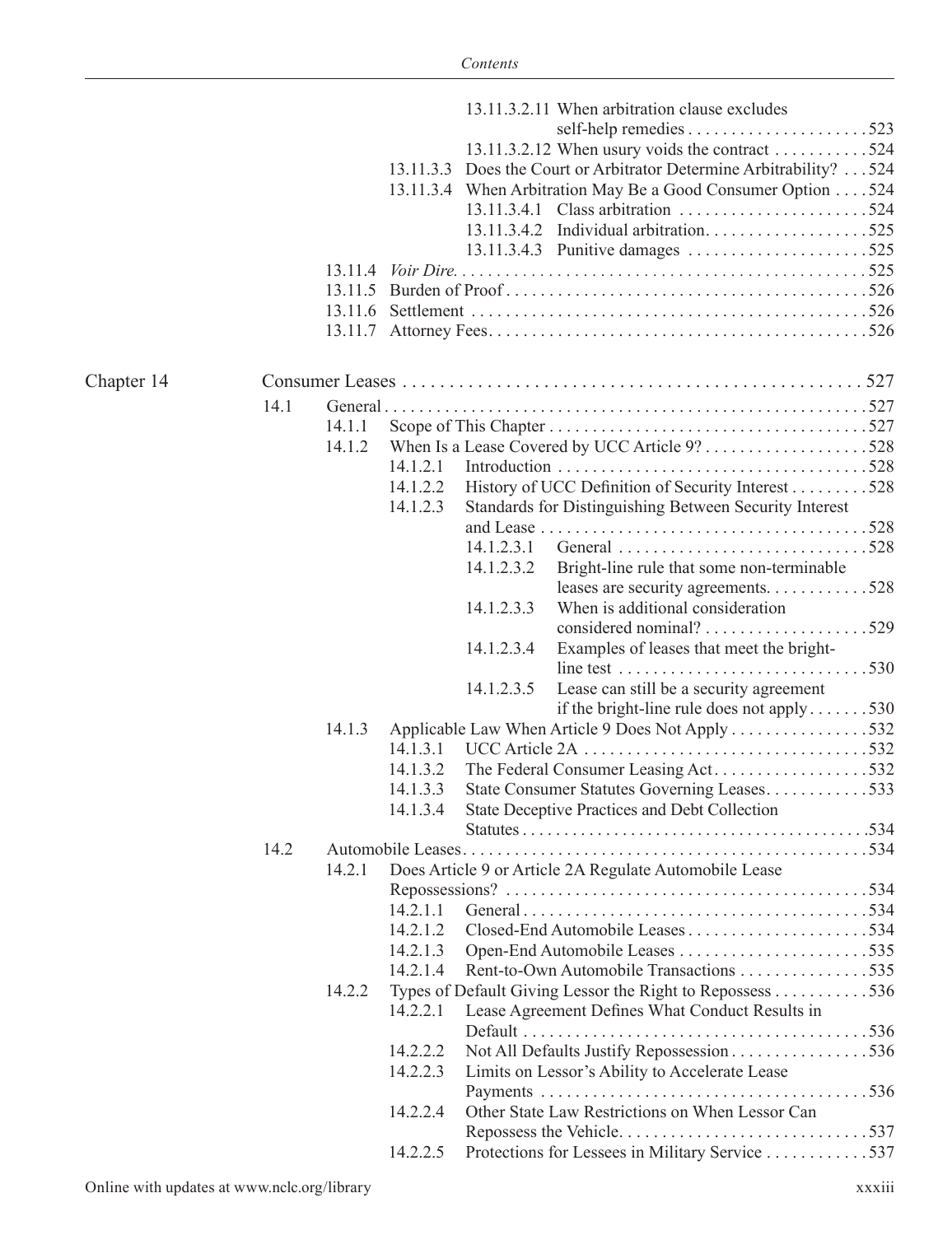|        |                                              |            | 14.2.2.5.1 Protection against self-help repossession 537                     |  |  |  |  |  |  |
|--------|----------------------------------------------|------------|------------------------------------------------------------------------------|--|--|--|--|--|--|
|        |                                              | 14.2.2.5.2 | Right to seek stay of enforcement of lease 537                               |  |  |  |  |  |  |
| 14.2.3 |                                              |            |                                                                              |  |  |  |  |  |  |
| 14.2.4 |                                              |            |                                                                              |  |  |  |  |  |  |
| 14.2.5 | Sale of Leased Vehicle After Repossession539 |            |                                                                              |  |  |  |  |  |  |
| 14.2.6 |                                              |            | Understanding How Lessors Compute Consumers' Default and                     |  |  |  |  |  |  |
|        |                                              |            |                                                                              |  |  |  |  |  |  |
|        | 14.2.6.1                                     |            |                                                                              |  |  |  |  |  |  |
|        | 14.2.6.2                                     |            |                                                                              |  |  |  |  |  |  |
|        | 14.2.6.3                                     |            | Lessor's Core Damages, Expressed As Difference                               |  |  |  |  |  |  |
|        |                                              |            | Between Actual and Paid-In Depreciation 540                                  |  |  |  |  |  |  |
|        | 14.2.6.4                                     |            | The Adjusted Lease Balance Method541                                         |  |  |  |  |  |  |
|        | 14.2.6.5                                     |            | Calculations Based on Remaining Lease Payments                               |  |  |  |  |  |  |
|        |                                              |            |                                                                              |  |  |  |  |  |  |
| 14.2.7 |                                              |            | Actual Liability Computations Often Deviate from Method                      |  |  |  |  |  |  |
|        |                                              |            |                                                                              |  |  |  |  |  |  |
|        | 14.2.7.1                                     |            |                                                                              |  |  |  |  |  |  |
|        | 14.2.7.2                                     |            | Remedies When Method Utilized Deviates from That                             |  |  |  |  |  |  |
|        |                                              |            |                                                                              |  |  |  |  |  |  |
| 14.2.8 |                                              |            | Excessive Residual Values and Inadequate Realized Values543                  |  |  |  |  |  |  |
|        | 14.2.8.1                                     |            |                                                                              |  |  |  |  |  |  |
|        | 14.2.8.2                                     |            | Realized Value Must Exceed the Residual Value543                             |  |  |  |  |  |  |
|        | 14.2.8.3                                     |            | Inflated Residual Values544                                                  |  |  |  |  |  |  |
|        | 14.2.8.4                                     |            | Manufacturer "Supported" Residual Values. 545                                |  |  |  |  |  |  |
|        | 14.2.8.5                                     |            | Use of a Sale Price to Determine the Realized Value545                       |  |  |  |  |  |  |
|        |                                              | 14.2.8.5.1 | Using sale price is an inappropriate way                                     |  |  |  |  |  |  |
|        |                                              |            | to compute an early termination charge 545                                   |  |  |  |  |  |  |
|        |                                              | 14.2.8.5.2 | Does Regulation M condone using a sale                                       |  |  |  |  |  |  |
|        |                                              |            | price to compute an early termination                                        |  |  |  |  |  |  |
|        |                                              |            | charge? $\ldots \ldots \ldots \ldots \ldots \ldots \ldots \ldots \ldots 546$ |  |  |  |  |  |  |
|        |                                              | 14.2.8.5.3 | Sale price, if used, should be reasonable546                                 |  |  |  |  |  |  |
|        | 14.2.8.6                                     |            | Approaches to Avoiding a Sale to Determine                                   |  |  |  |  |  |  |
|        |                                              |            |                                                                              |  |  |  |  |  |  |
|        | 14.2.8.7                                     |            | Double Counting of Excess Use and Wear Charges 547                           |  |  |  |  |  |  |
|        | 14.2.8.8                                     |            | Selling Expenses Should Not Be Charged to the Lessee 547                     |  |  |  |  |  |  |
|        | 14.2.8.9                                     |            | When Formula Fails to Provide Credit for Realized                            |  |  |  |  |  |  |
|        |                                              |            |                                                                              |  |  |  |  |  |  |
| 14.2.9 |                                              |            | Other Limitations on Early Termination Charges 547                           |  |  |  |  |  |  |
|        | 14.2.9.1                                     |            |                                                                              |  |  |  |  |  |  |
|        | 14.2.9.2                                     |            | Rebate of Third-Party Charges548                                             |  |  |  |  |  |  |
|        | 14.2.9.3                                     |            |                                                                              |  |  |  |  |  |  |
|        | 14.2.9.4                                     |            | Taxes Not Paid to Taxing Authority548                                        |  |  |  |  |  |  |
|        | 14.2.9.5                                     |            | Servicemember's Right to Terminate a Vehicle Lease548                        |  |  |  |  |  |  |
|        |                                              | 14.2.9.5.1 | When lease entered into prior to active                                      |  |  |  |  |  |  |
|        |                                              |            |                                                                              |  |  |  |  |  |  |
|        |                                              | 14.2.9.5.2 | When lease entered into while on active                                      |  |  |  |  |  |  |
|        |                                              |            |                                                                              |  |  |  |  |  |  |
|        | 14.2.9.6                                     |            | Limits on Consumer Liability After Vehicle Loss 549                          |  |  |  |  |  |  |
|        | 14.2.9.7                                     |            | Limit on Early Termination Liability After                                   |  |  |  |  |  |  |
|        |                                              |            |                                                                              |  |  |  |  |  |  |
|        | 14.2.9.8                                     |            | Failure to Credit the Security Deposit or Interest on                        |  |  |  |  |  |  |
|        |                                              |            |                                                                              |  |  |  |  |  |  |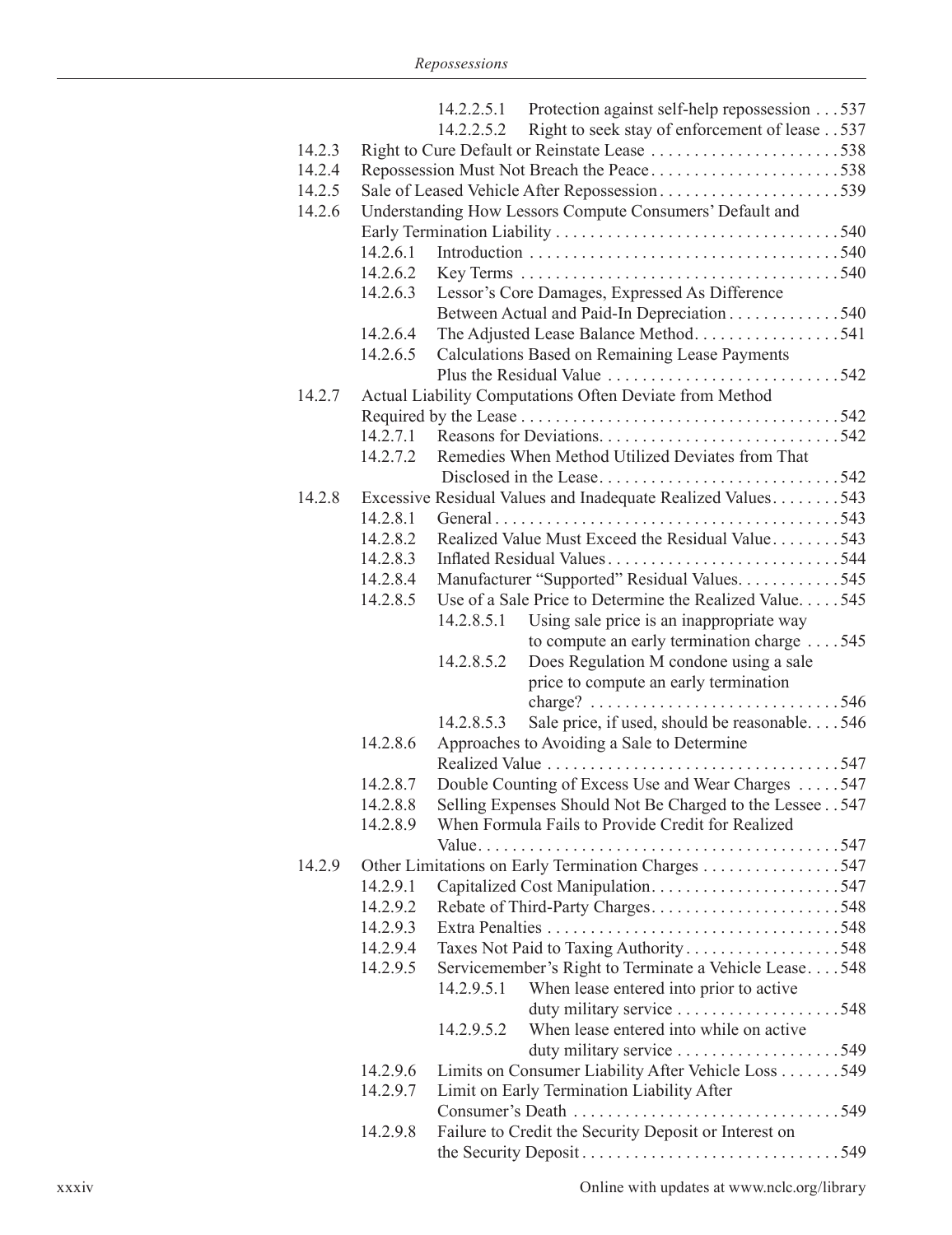|            |      |         |          | 14.2.10 Consumer Remedies for Unreasonable Early Termination Charges 550 |  |
|------------|------|---------|----------|--------------------------------------------------------------------------|--|
|            |      |         |          |                                                                          |  |
|            |      |         |          |                                                                          |  |
|            |      |         |          | 14.2.10.4 Relation of Federal and State Law Standards 552                |  |
|            |      | 14.2.11 |          | Other Defenses Against the Lessor's Claim for an Early                   |  |
|            |      |         |          |                                                                          |  |
|            |      |         |          | 14.2.11.1 Statute of Limitations for Lessor's Collection of Early        |  |
|            |      |         |          |                                                                          |  |
|            |      |         |          | 14.2.11.2 Is the Real Party in Interest Bringing the Suit? 552           |  |
|            |      |         |          | 14.2.11.3 Raising Other Claims and Defenses Against the                  |  |
|            |      |         |          |                                                                          |  |
|            | 14.3 |         |          |                                                                          |  |
|            |      | 14.3.1  |          |                                                                          |  |
|            |      | 14.3.2  |          |                                                                          |  |
|            |      |         | 14.3.2.1 | Has the State Enacted a Statute Exempting RTO                            |  |
|            |      |         |          |                                                                          |  |
|            |      |         | 14.3.2.2 | If RTO Transactions Are Not Explicitly Exempt, Do                        |  |
|            |      |         |          | They Meet Article 9's Coverage Requirements? 556                         |  |
|            |      | 14.3.3  |          | Do State Retail Installment Sales Acts Apply to RTO                      |  |
|            |      |         |          |                                                                          |  |
|            |      | 14.3.4  |          |                                                                          |  |
|            |      | 14.3.5  |          | Application of Federal Consumer Leasing and Truth in Lending             |  |
|            |      |         |          |                                                                          |  |
|            |      | 14.3.6  |          |                                                                          |  |
|            |      |         | 14.3.6.1 | Article 2A's Prohibition on Seizures That Breach                         |  |
|            |      |         |          |                                                                          |  |
|            |      |         | 14.3.6.2 | RTO Tactics for Gaining Entry into a Consumer's                          |  |
|            |      |         | 14.3.6.3 | Home $\ldots \ldots \ldots$                                              |  |
|            |      |         | 14.3.6.4 | Principal's Liability for Breaches of the Peace 560                      |  |
|            |      |         | 14.3.6.5 | Application of State Consumer Credit Statutes 561                        |  |
|            |      |         | 14.3.6.6 | Application of the Servicemembers Civil Relief Act                       |  |
|            |      |         |          |                                                                          |  |
|            |      |         | 14.3.6.7 |                                                                          |  |
|            |      |         | 14.3.6.8 |                                                                          |  |
|            |      | 14.3.7  |          |                                                                          |  |
|            |      | 14.3.8  |          | RTO Company and Consumer Liability After Repossession 562                |  |
|            |      | 14.3.9  |          |                                                                          |  |
|            |      |         |          |                                                                          |  |
| Chapter 15 |      |         |          |                                                                          |  |
|            | 15.1 |         |          |                                                                          |  |
|            | 15.2 |         |          |                                                                          |  |
|            | 15.3 |         |          |                                                                          |  |
|            | 15.4 |         |          |                                                                          |  |
|            | 15.5 |         |          |                                                                          |  |
|            |      | 15.5.1  |          |                                                                          |  |
|            |      | 15.5.2  |          |                                                                          |  |
|            |      | 15.5.3  |          |                                                                          |  |
|            |      | 15.5.4  |          | Lien Is for Reasonable or Agreed-Upon Charges 573                        |  |
|            | 15.6 |         |          |                                                                          |  |
|            |      | 15.6.1  |          |                                                                          |  |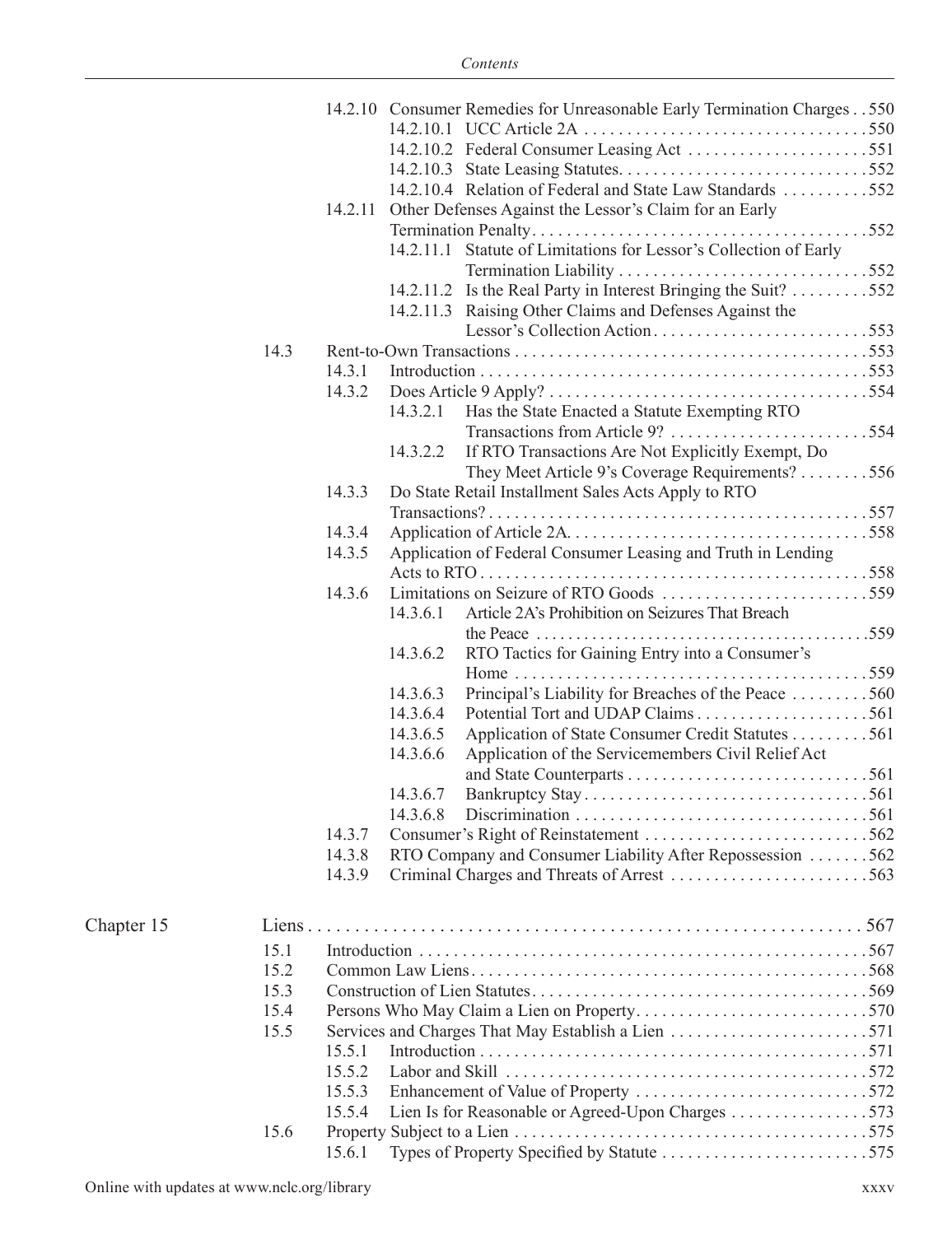|            |       | 15.6.2<br>15.6.3 |          | Property May Be Subject to a Common Law Lien 576<br>A Lien Exists Only on the Property upon Which Work Has |  |
|------------|-------|------------------|----------|------------------------------------------------------------------------------------------------------------|--|
|            | 15.7  |                  |          |                                                                                                            |  |
|            |       | 15.7.1           |          |                                                                                                            |  |
|            |       | 15.7.2           |          |                                                                                                            |  |
|            |       | 15.7.3           |          |                                                                                                            |  |
|            |       | 15.7.4           |          | Special Case of Constable's Storage of Evicted Tenant's Property579                                        |  |
|            |       |                  | 15.7.4.1 |                                                                                                            |  |
|            |       |                  | 15.7.4.2 | Warehouseman's Rights Under UCC Article 7 580                                                              |  |
|            |       |                  | 15.7.4.3 | Article 7 Allows Warehouseman to Sell the Property,                                                        |  |
|            | 15.8  |                  |          | The Lienholder's Surrender of the Lien Property May Extinguish the Lien 581                                |  |
|            |       | 15.8.1           |          | When Surrender of Possession Extinguishes Lien 581                                                         |  |
|            |       | 15.8.2           |          | When Surrender of Possession Does Not Extinguish Lien 582                                                  |  |
|            |       | 15.8.3           |          |                                                                                                            |  |
|            | 15.9  |                  |          |                                                                                                            |  |
|            | 15.10 |                  |          |                                                                                                            |  |
|            | 15.11 |                  |          |                                                                                                            |  |
|            |       |                  |          | 15.11.1 No Right to Sell Property for Common Law Lien 586                                                  |  |
|            |       |                  |          |                                                                                                            |  |
|            |       |                  |          | 15.11.3 Special Protections for Active Duty Servicemembers587                                              |  |
|            | 15.12 |                  |          |                                                                                                            |  |
|            | 15.13 |                  |          | Constitutional Challenges to Lien Enforcement 588                                                          |  |
|            |       |                  |          |                                                                                                            |  |
|            |       |                  |          |                                                                                                            |  |
|            |       |                  |          |                                                                                                            |  |
|            | 15.14 |                  |          |                                                                                                            |  |
|            |       |                  |          |                                                                                                            |  |
|            |       |                  |          |                                                                                                            |  |
|            |       |                  |          |                                                                                                            |  |
|            |       |                  |          | 15.14.4 Remedies When Lienholder Damages Property 597                                                      |  |
|            |       |                  |          |                                                                                                            |  |
| Appendix A |       |                  |          |                                                                                                            |  |
|            | A.1   |                  |          |                                                                                                            |  |
|            | A.2   |                  |          | Selected Provisions of Article 1 Relating to Consumer Repossessions599                                     |  |
|            | A.3   |                  |          | Selected Provisions of Article 2A Relating to Consumer Repossessions 609                                   |  |
|            | A.4   |                  |          |                                                                                                            |  |
|            |       | A.4.1            |          |                                                                                                            |  |
|            |       | A.4.2            |          |                                                                                                            |  |
|            |       | A.4.3            |          |                                                                                                            |  |
|            | A.5   |                  |          |                                                                                                            |  |
|            |       | A.5.1            |          | Selected Provisions of Revised Article 9 Relating to Consumer                                              |  |
|            |       |                  |          |                                                                                                            |  |
|            |       | A.5.2            |          |                                                                                                            |  |
|            |       |                  | A.5.2.1  | Table of Disposition of Sections in Former Article 9                                                       |  |
|            |       |                  | A.5.2.2  | Table Indicating Sources or Derivations of New                                                             |  |
|            |       |                  |          | Article 9 Sections and Conforming Amendments 690                                                           |  |
|            |       |                  | A.5.2.3  | Conforming Amendments to Other Code Sections                                                               |  |